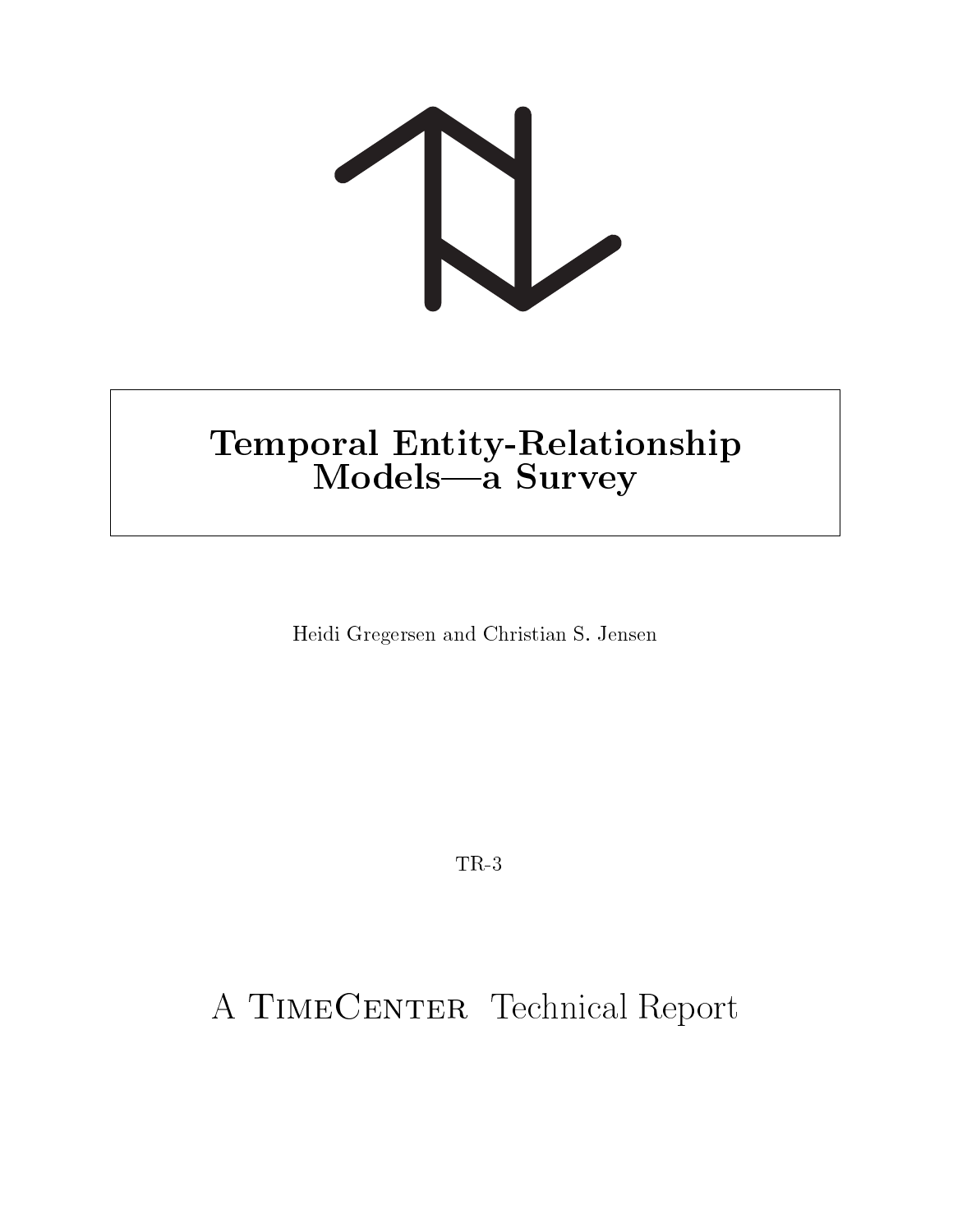| Title                      | Temporal Entity-Relationship Models—a Survey                                                                    |
|----------------------------|-----------------------------------------------------------------------------------------------------------------|
|                            | Copyright © 1997 Heidi Gregersen and Christian S. Jensen. All<br>rights reserved.                               |
| Author(s)                  | Heidi Gregersen and Christian S. Jensen                                                                         |
| <b>Publication History</b> | September 1996. Technical Report R-96-2039, Aalborg University.<br>January 1997. A TIMECENTER Technical Report. |

a time center that the content and the position

### TIMECENTER Participants

## Aalborg University, Denmark Michael H. Böhlen Renato Busatto Heidi Gregersen Christian S. Jensen (codirector) Kristian Torp

University of Arizona, USA Hong Lin Richard T. Snodgrass (codirector)

#### Individual participants

curtis E dyreson, comment cook contractly remember to Michael D Soo University of South Florida USA Andreas Steiner ETH Zurich Switzerland

January -

Any software made available via  $\Gamma$ IMECENTER is provided "as is" and without any express or implied warranties, chickensing, without himitation, the implied warranty of merchantability enter ferror for an particular purpose

The TIMECENTER icon on the cover combines two "arrows." These "arrows" are letters in the socalled Rune alphabet used one millennium ago by the Vikings as well as by their precedessors and successors The Rune alphabet second phase
 has - letters They all have angular shapes and lack horizontal lines because the primary storage medium was wood However runes may also be found on jewelry to the power were perceived by many perceived by maning mattern powers as having many assumed by ma

The two Rune arrows in the icon denote T and C respectively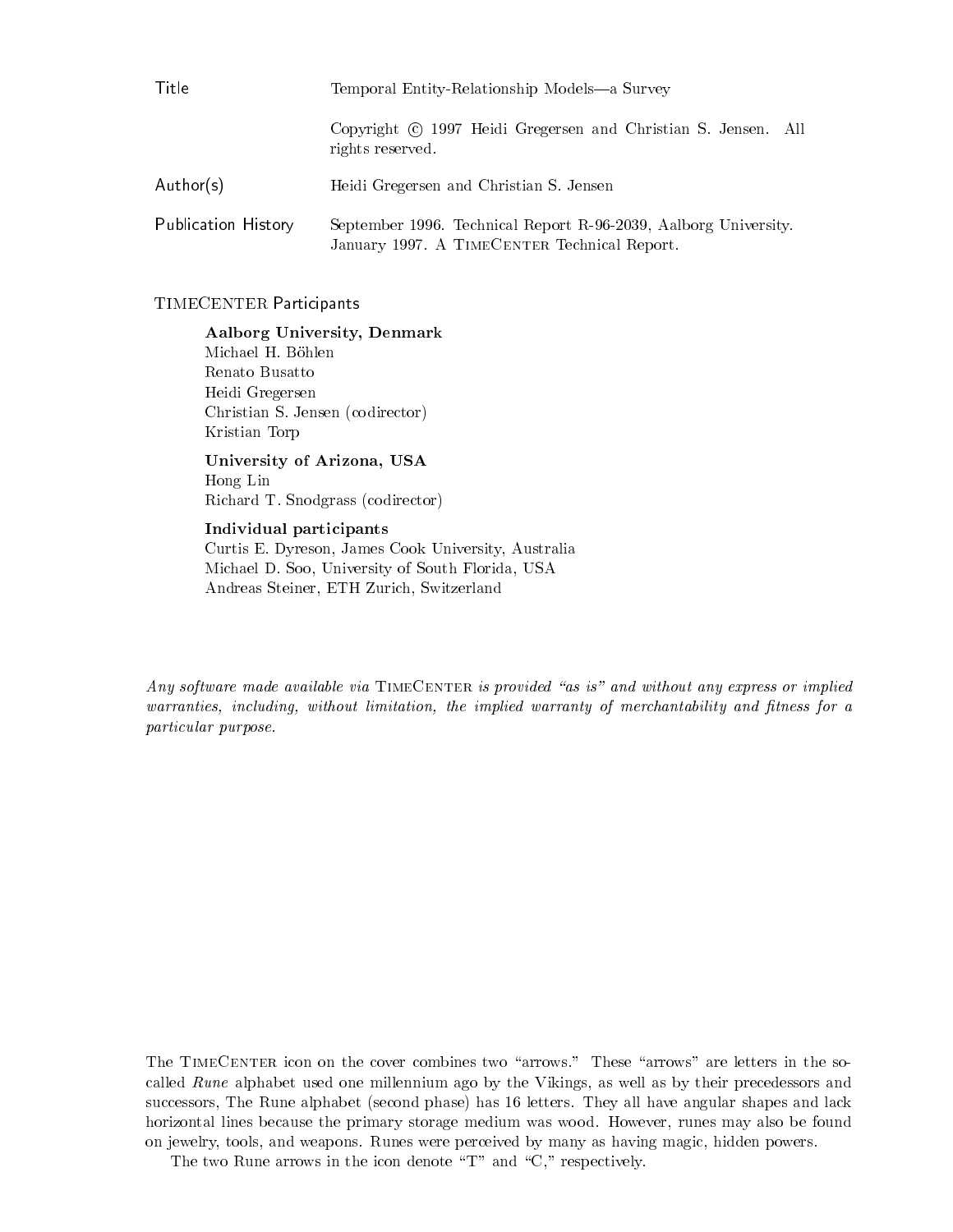The EntityRelationship ER- Model using varying notations and with some semantic varia tions, is enjoying a remarkable, and increasing, popularity in both the research community, the computer science curriculum, and in industry. In step with the increasing diffusion of relational platforms ER modeling is growing in popularity It has been widely recognized that temporal aspects of database schemas are prevalent and difficult to model using the ER model. As a result, how to enable the ER model to properly capture time-varying information has for a decade and a half been an active area of the database research community This has led to the proposal of almost a dozen temporally enhanced ER models

This paper surveys all temporally enhanced ER models known to the authors. It is the first paper to provide a comprehensive overview of temporal ER modeling, and it thus meets a need for consolidating and providing easy access to the research in temporal ER modeling. In the presentation of each model, the paper examines how the time-varying information is captured in the model and present the new concepts and modeling constructs of the model. A total of 20 different design properties for temporally enhanced ER models are defined, and each model is characterized according the these properties

#### Keywords Conceptual modeling entity-relationship models database design temporal databases, temporal data models, design criteria for temporal ER models, time semantics.

#### $\mathbf{1}$ Introduction

the Entity Relationship (ER) and with ER the versions constraint constraint versions and with some constr semants variations, is enjoying a remarkable component completely popularity in both the research component com munity and in industry. The model is easy to comprehend and use. An ER diagram provides a good over the models focus on the structural aspects on the structure of database structure structure structural asp opposed to their behavioral aspects of a property when the possessed of an ambition for a match the levels of a adopted by many users

. The Er model may be used for different but relatively purposes the model purposes  $\mathcal{L}$  and the model of  $\mathcal{L}$ ing a miniworldand for designies and database systematic the database systematic systematic systematic as a third alternative of the ER model may be a deployed directly by a Extend directly by a DBMS In that  $\mathcal{S}$ be used as an implementation model However textual ER query languages in textual ER query languages have been proposed by the research community the ER model is rarely used asan implementation model rather the typical use seems to be one with the model is used to the model  $\mu$  and the model is used the model design diagrams also serving as analysis diagrams and where the constructed diagrams are mapped and where  $\alpha$ to a relational platform. In step with the increasing diffusion of relational platforms in industry, ER modeling is growing in popularity

The use of ER modeling is supported by a wealth of textbook material For example most introductory distribution that the property and self-contained the property and modelling the several contains complete books exist (equipment are devoted entirely to modeling).

Companies either develop their own ER diagrams from scratch or they purchase and modify generic, standard diagrams . Indeed, generic diagrams for a variety of types of applications are commercially available to give the FSDM from IBM from IBM from IBM from IBM from IBM from IBM from IBM from IBM from IBM from IBM from IBM from IBM from IBM from IBM from IBM from IBM from IBM from IBM from IBM from IBM fr

Some companies build ER diagrams using only simple drawing tools. Other companies use one of the many commercially available tools that are more sophisticated and better support the building of diagrams and also map diagrams to implementation platforms. Such tools are either stand-alone, ega som Embarcadero Technologies Based Systems, Theodoric Technologies Based Systems in the Systems of the Systems are integrated parts of larger Cartier Cayenne Software Square Square Software Software, which are the software Visible Analyst Workbench from Visible Systems Corporation Typical implementation platforms include those provided by major SQL-based database systems.

<sup>&</sup>lt;sup>1</sup>The authors are with the Department of Mathematics and Computer Science, Aalborg University, Fr. Bajers Vej 7E, Dk–9220 Aalborg Øst, Denmark, {gregori,csj}Ccs.auc.dk. This work is supported by grants 9400911 and 9502695 from the Danish Natural Science Research Council and the Danish Technical Research Council, respectively.

In industry ER diagrams are typically termed ER models This is in contrast to common usage in the research community, and in this paper, where a data model is a modeling notation, and a diagram is a description using some notation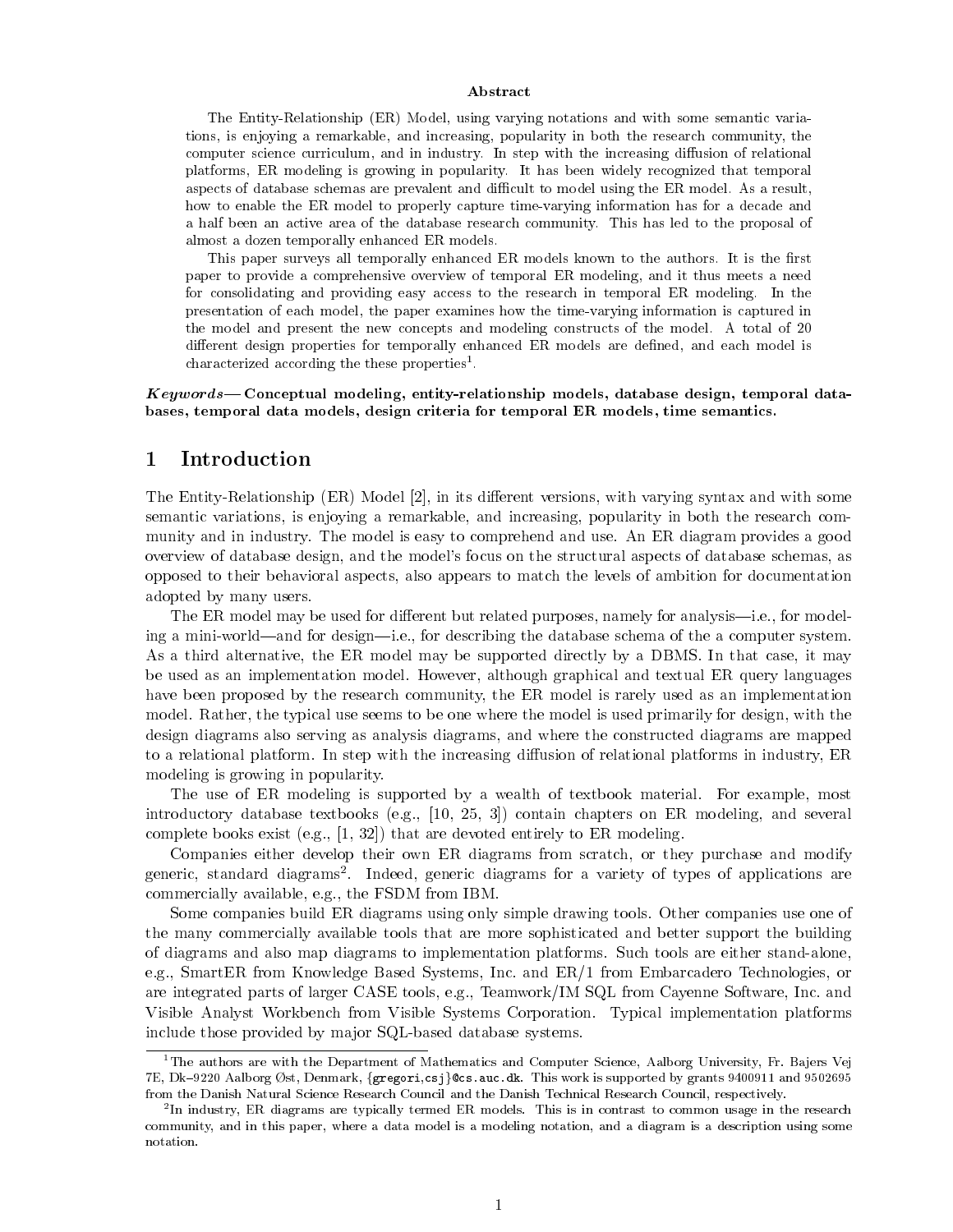In the research community as well as in industry it has been recognized that temporal aspects of database schemas are both prominent and difficult to capture using the ER model. Put simply, when modeling fully the temporal aspects the temporal aspects temporal aspects tend to obscure and clutter oth intuitive and easytocomprehend diagrams As a result some industrial users simply choose to ignore all temporal aspects in their ER diagrams and supplement the diagrams with phrases such as "full temporal support." The result is that the mapping of ER diagrams to relational tables must be performed by hand; and the ER diagrams do not document well the temporally extended relational database schemas used by the application programmers

The research community's response has been to develop temporally enhanced ER models. Indeed. almost a dozen such models have been reported in the research literature. Their informative names include the Temporal Entity Relationship model and the Temporal Antonio Entity Relationship and the Temporal E model is the Relationship of the Relationship and Entities model in the Relationship and Entitle and Attribute

Two general orthogonal temporal aspects have received widespread attention namely valid time and transaction time - The valid time of a database fact is the time when the fact is the fact is the minimization of a database fact is the minimization of a database fact is the minimization of a database fact is the min world. (We use the term "mini-world" for the part of reality that the database under consideration stores information about time  $\mathbf{I}_{\text{max}}$ types may be used when modeling the validtime aspect eg single time instants intervals or sets of intervals

Perhaps more importantly the valid time may or may not be captured explicitly in the database this is the choice of the database designer In ER models unlike in the relational model a database is not structured as a collection of facts but rather as a set of entities and relationships with attributes Thus the valid times are associated only indirectly with facts As an example consider an Employee entity E- with a Department attribute A valid time of June - associated with value Shipping does not say that Shipping is valid during  $\mathbf{A}$ is value of the valid time is captured for an attribute such as Department as Department as Department as Department as Department as Department as Department as Department as Department as Department as Department as Depa database will record the varying Department values for the Employee entities If it is not captured the database will record only one department value for each Employee entity

 $\blacksquare$  the transaction time of a database fact is the time of a database fact is the time when the fact is the fact is the fact is the fact is the fact is the fact is the fact is the fact is the fact is the fact is the fa current in the database and may be retrieved Unlike valid time transaction time may be associated with any structure structure stored in a database only with facts Still and Still and Still and Still and Still have a transactiontime aspect And again this aspect may or may not at the designers discretion be captured in the database. The transaction-time aspect has a duration: from insertion to (logical) deletion

In addition to valid and transaction time a data model may support arbitrary time attributes with no builting semantics in the data model  $\mathbb{I}$ birth dates hiring dates etc A data model that supports such time attributes is said to support user-defined time.

In summary facts stored in a database have a valid time and a transaction time although those times may not be explicitly recorded as data model supports a temporal aspect of the supports and the model supports a temporal aspect of the supports and the supports and the supports aspect of the supports and the suppor if it provides builtin means for indicating where indicating where in an ER diagram this second where in an ER diagram this second where in an ER diagram this second where in an ER diagram this second where in an ER diagr aspect should be captured

The temporal ER models attempt to more naturally and elegantly model the temporal aspects such as valid and transaction time  $\mathbf{r}$  information by changing the semantics of the ER model or by changing the ER model or by changing the semantics of the ER model or by changing the ER model or by changing the ER adding new constructs to the model. The models take quite different approaches to adding built-in temporal support to the ER model

This paper is the rst to survey all known to the authors temporal ER models In addition the paper provides a comprehensive list of possible properties of temporal ER models and it characterizes the models according to those properties With about a dozen models having been proposed over the past - years such a survey is in order It consolidates in a single and easytoaccess source the central ideas concepts and insights achieved in temporal ER modeling The survey makes it easier for future research and development to maximally build on benet from and extend past results Thus the survey is aimed at researchers and practitioners interested in temporal data modeling and data model design

Four studies are somewhat related to or complement the study reported here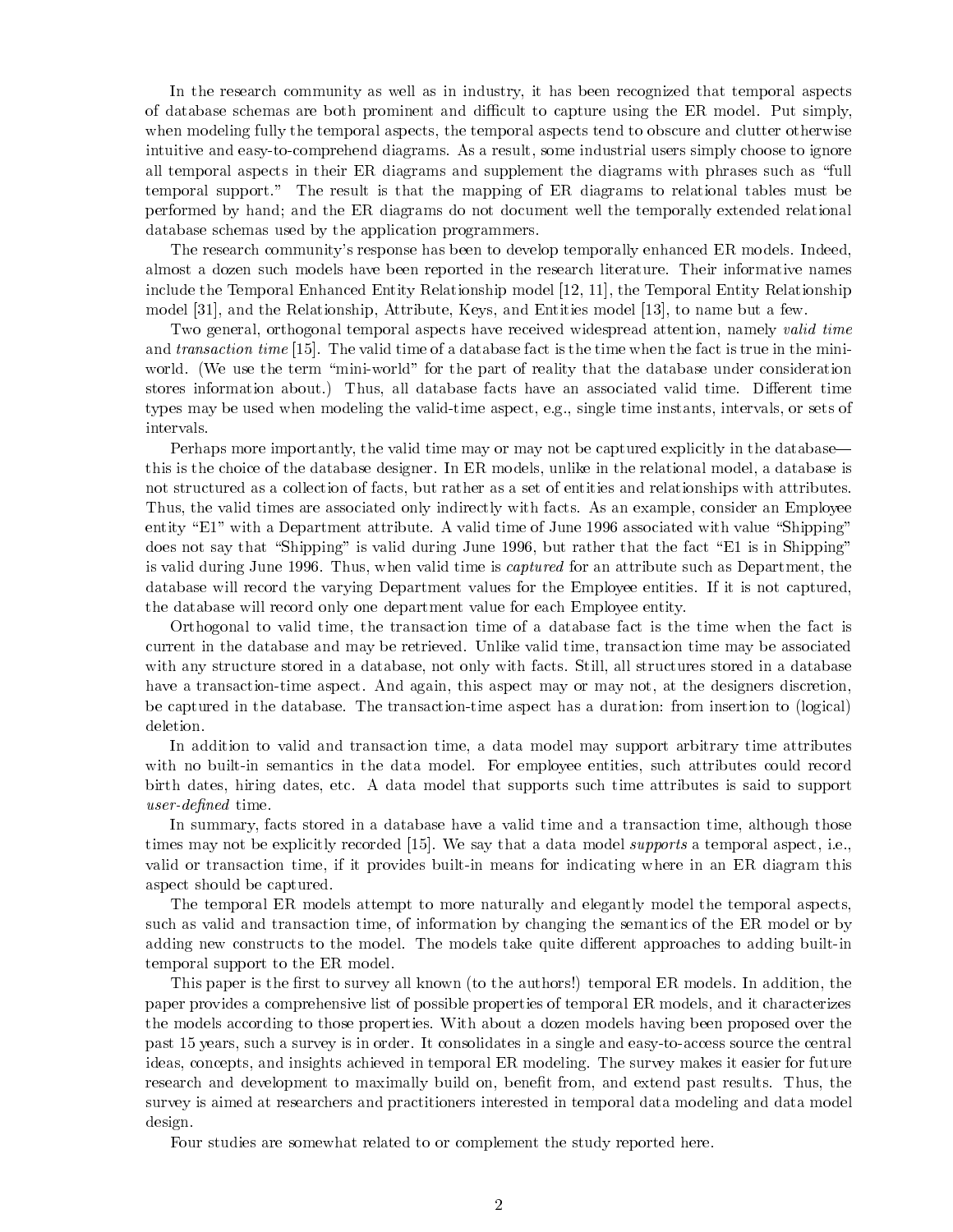Theodoulidis and Loucopoulos [34] describe and compare nine approaches to specify and use time in conceptual modeling here viewed as both semantic data modeling and requirement specication of information systems. Their study includes only two of the ER models surveyed here. The comparison of the models fall in three parts and classies the models in terms of time semantics model semantics and temporal functionalities. Our criteria also characterize the models in terms of user-friendliness. The primary focus of their paper is the examination of the ontology and properties of time in the context of information systems our focus is the examination of the extensions of the extensions of the ERR (ER model into temporal ER models are shaped

McKenzie and Snodgrass  $[22]$  survey and evaluate twelve different temporal extensions of the relational algebra. They evaluate the algebras against 26 design criteria. These criteria are mainly concerned with the properties of the data objects—temporal relations and their components—that the algebras manipulate and with the properties of the algebraic operators themselves While their survey concerns internal algebras internal algebras internal modeling In additions for conceptual modeling In a our focus is on the properties of the structural aspects of the temporal ER models

Without coauthors Snodgrass has also conducted a critical comparison of temporal ob jectoriented data models While ER models do incorporate some structural ob jectoriented features our study does not consider ob jectoriented models for that we instead refer the reader to Snodgrass study Also unlike our study that emphasizes structural aspects structural aspects structural aspects on the models and it is a spectrum of the second contract of the second contract of the second contract of the second contract of the second contract of the second contract of the second contract of the second contract of the second con

Roddick and Patrick [24] survey the progress of incorporating time in various data models at the conceptual and primarily logical level of database modeling and in articial intelligence The work describes nine dierent properties of temporal modeling systems but unlike our survey they do not evaluate the models against the properties described. Their broad study briefly covers two of the temporal ER models in our study

The descriptions in the literature of the dierent models use diverse and at times incompatible and conicting terminology In this survey we adopt the coherent terminology of the temporal database  $\mathbf{u}$  and  $\mathbf{u}$  and  $\mathbf{u}$  and  $\mathbf{u}$  are original and models are often informal and  $\mathbf{u}$ rely on the reader's intuition. In part also to achieve a homogeneous survey of a manageable size. we will give informal descriptions  $\mathbf{F}_{\text{max}}$  as performal descriptions  $\mathbf{F}_{\text{max}}$ features of the temporal ER models: the use of ER modeling to capture the structural aspects of a database schema. We will not cover behavioral aspects such as query and rule languages in detail.

The paper is structured as follows. Section 2 provides an overview of all temporal ER models known to the authors. Section 3 then identifies a set of 20 evaluation criteria and evaluates each model according to the section  $\mathcal{A}$ given

#### $\overline{2}$ Existing Models

This section describes each existing ER model separately and in turn Initially an overview is provided that explains the structuring of the descriptions and introduces a ("running") example that will be used for exemplification throughout.

#### 2.1 **Overview**

This section describes all the temporal ER models that we are aware of. We will assume that the reader is familiar with Chens standard ER model and the various extensions of that model eg subtyping the second contract of the second contract of the second second to the second second to the second t

We have chosen to present the models in chronological order of their rst publication with the exception that the model RAKE is presented before the model TERM because RAKE has a graphical notation while TERM does not

The description of the models all have with a few exceptions the same basic layout First a short introduction of the model is given Secondary Captures time Third  $\mathcal{U}$ an example diagram built using the models notation For each model the sample diagram models the same minimum minimum in order to be diagrams simple and still be able to minimum simple and still be able to reach into the corners of the dierent models we in some places deviate slightly from the description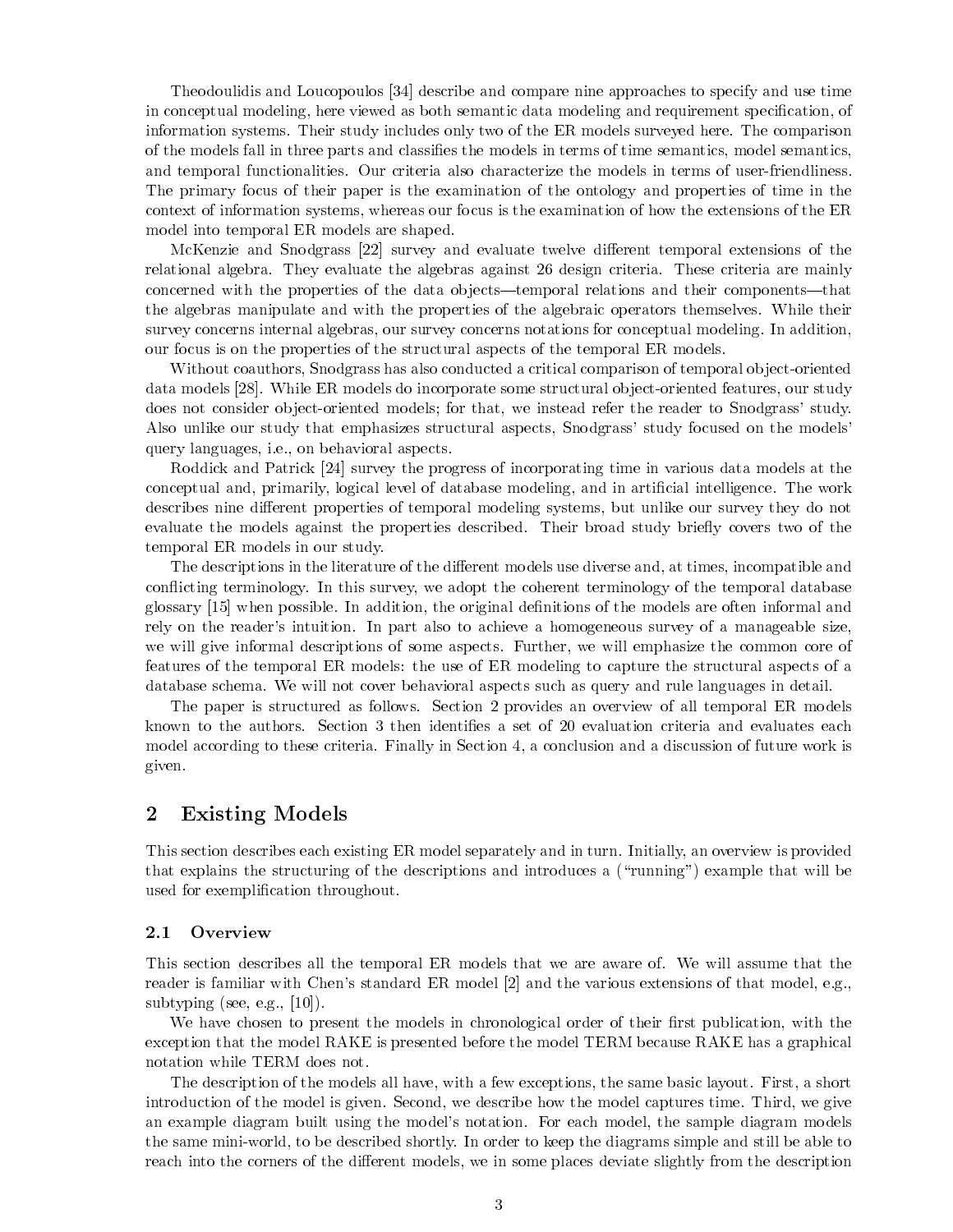below This way it is possible to more concerned present the special features of the models When we were welldo deviate this explicitly Last state this explicitly Last summary of the model is given by the model is given

Mappings of ER diagrams to implementation platforms for the models will only be explained if they are described in the papers and differ substantially from the typical mappings from the EER model to relational platforms

The mini-world that we describe next concerns a company divided into different departments. Each department has a number and a name and is in charge of a number of projects. A department keeps track of the profits it makes on its projects. Because the company would like to be able to make statistics on its prots each department must record the history of its prots



Figure - ER Diagram Describing the Running Example

Each project has a manager and some employees working on the project. Each project has an ID and a budget Each pro ject is associated with a department which is responsible for the pro ject Employees belong to a single department Once an employee is assigned to a department the employee works for this department for as long as the employee is with the employee is with the company For each employee is with the company For each employee is with the company For each employee is with the company For each empl company registers the ID the name the date of birth and the salary The departments would like to keep records of the different employees' salary histories.

Employees work on one pro ject at the time but employees may be reassigned to other pro jects eg due to the fact that a pro ject may require employees with special skills Therefore it is important to keep track of who works for what project at a given time and what time they are supposed to finish working on their current project.

Some of the employees are pro ject managers Once a manager is assigned to a pro ject the manager will manage the problem it is completed or the extension or the ERS and the ERS are the ERS and the ERS and the ERS are the ERS and the ERS are the ERS and the ERS are the ERS and the ERS are the ERS and the ERS are the ER diagram describing the database design corresponding to this mini-world.

Figure provides an overview of the surveyed models along with their main citations the models on which they are based and the identiers we will be using in the rest of the paper

It is important that the presentation (and definition!) of a model is precise and complete. The descriptions of the surveyed models range from very formal and detailed to vague and faulty

The model we have found to be described the best is the best is the best is the best is described in great  $\mathbf{f}(\mathbf{A})$ detail Models MOTAR ERT and TER are presented in articles dedicated to this single purpose but their descriptions are not as detailed and comprehensive as that of TERM Models RAKE TEER and STEER are also presented in articles only concerning the presentation of the models but their descriptions are less comprehensive. The description of TempEER is further incomplete. For example, the description of the mapping algorithm supposed to translate TEER diagrams to relational schemas does not cover the does not primarily because The description of Temperts in also incompletely primarily because this model is not yet fully developed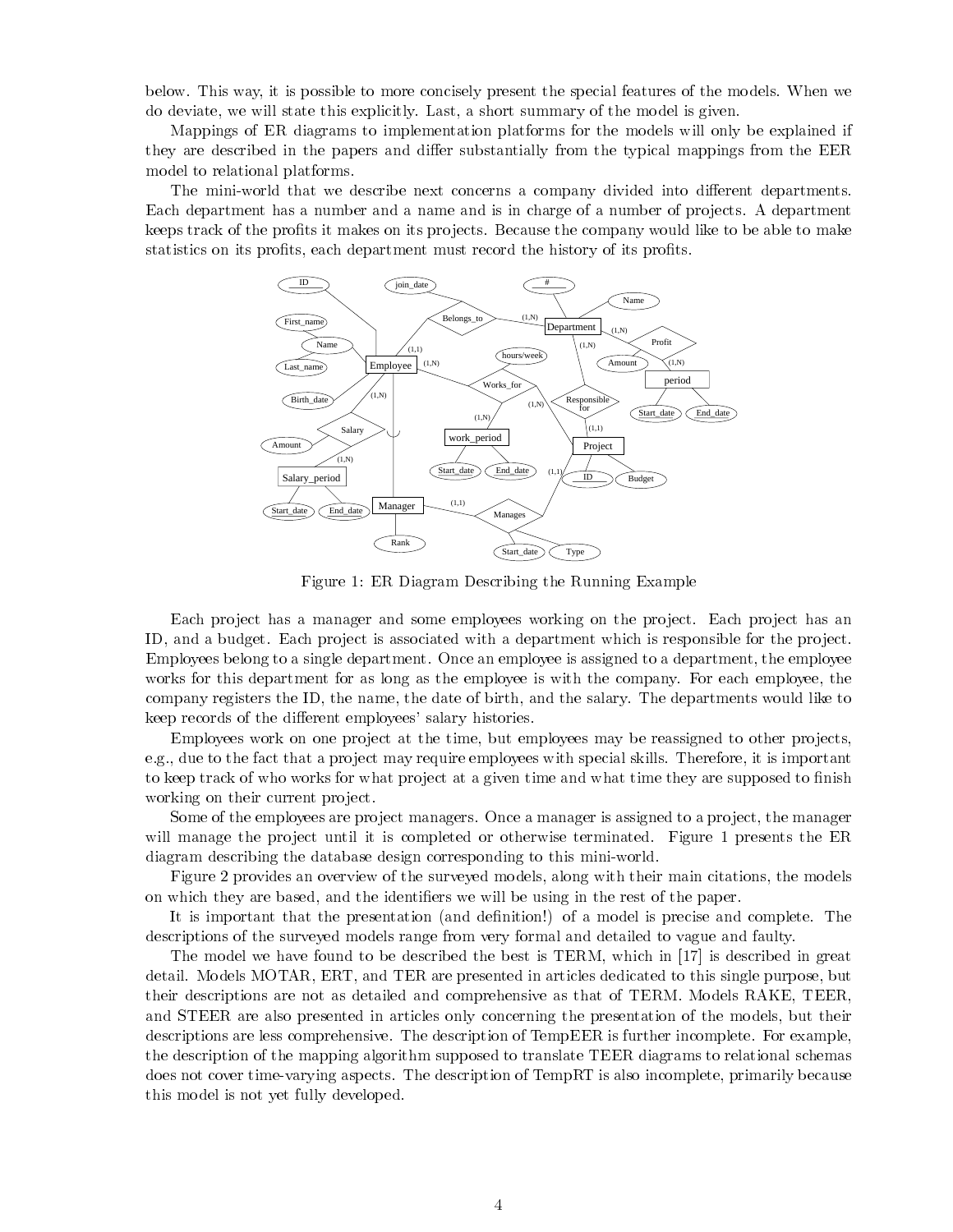| Name                               | Main citations | Based on model | Identifier   |
|------------------------------------|----------------|----------------|--------------|
| Enhanced Entity Relationship model | <b>10</b>      | ER             | <b>EER</b>   |
| Relationships, Attributes,         |                |                |              |
| Keys, and Entities Model           | <sup>13</sup>  | ER.            | <b>RAKE</b>  |
| Temporal Entity-relationship Model | 17, 18         | ER.            | <b>TERM</b>  |
| Model for Objects with Temporal    |                |                |              |
| Attributes and Relationships       | <b>23</b>      | ER & OO        | MOTAR.       |
| Temporal EER model                 | 12, 11         | EER.           | <b>TEER</b>  |
| Semantic Temporal EER model        | 8, 9           | ER             | <b>STEER</b> |
| Entity-Relation-Time model         | [33, 35, 21]   | ER             | ERT          |
| Temporal ER model                  | 31             | ER             | TER.         |
| Temporal EER model                 | [20]           | EER.           | TempEER      |
| Kraft's Model                      | <sup>19</sup>  | ER             | TempRT       |

Figure 2: Short Presentation of the Surveyed Models

### 2.2 The Relationships, Attributes, Keys, and Entities Model

the Relationships and Entity and Entities models models and the second in a second in a second in a part of th of a project at the U.S. Federal Reserve Board. One of the tasks in the project was to design a database to store data on the history with distinct and foreign of the foreign and foreign nancial institutions and the model was developed to provide better support for this work than the ER model

RAKE fundamentally adopts the ER model but replaces some of the ER models modeling con structs with new ones and adds entirely new constructs Most prominently RAKE introduces socalled key fields in diagrams: Key attributes of entity types are places in "key boxes" in the upper-left corners of the entity-type rectangles. This explicit representation of the entity-keys was unexpectedly found to also be useful when modeling times who parallel is recorded multiple states of entities and relationships and in the same application

All new constructs are defined in terms of their mapping to relational tables and in terms of existing ER constructs Following a discussion of the representation of the time domain in RAKE we consider in turn the modeling of time-varying relationships and attributes.

#### The Representation of Time

the time type when in Rating the type in the type Date the theoretical propper that type the complete by the corre SQL implementations of relational DBMSs. This type is used for modeling of valid time and userdened time time time to could also be used to capture the couple time to capture the second time to

It is noted that the history of entities and relationships consists of series of states succeeding one another in time. The series are punctuated by events that transform one state into another. The states have duration while the events do not. The valid times of states are thus modeled using a pair of times attributes and ENDstamp and ENDstamp and ENDstamp, which the valid times of the modeled using and attribute Tstamp Next Stamp Next seems at the used in Rake diagrams are used in Rake diagrams are used in RAKE

#### The Model Components

as are rectangles types are represented by rectangles The primary key of an entity type is placed in the control socialled keyboxe, in the upperleft corner of its rectangle Weak entity types are also represented by rectangles For these is the particle in the perticle in the identifying in the presentifying is the identifying relationships are stacked ontop of the keybox

Nonprimarykey attributes of entity types are represented by circles that as usual are linked to the entity types if an attribute circle is encodered by a square positive is entitled by a rectangle is entitled attribute may be treated asan entity type As in the ER model relationship types are represented  $\alpha$  , diamonds as for attributes at this implies the relationship  $\alpha$  ,  $\beta$  as rectanging the compliants of the complete  $\alpha$ that the relationship type may also be treated as an entity type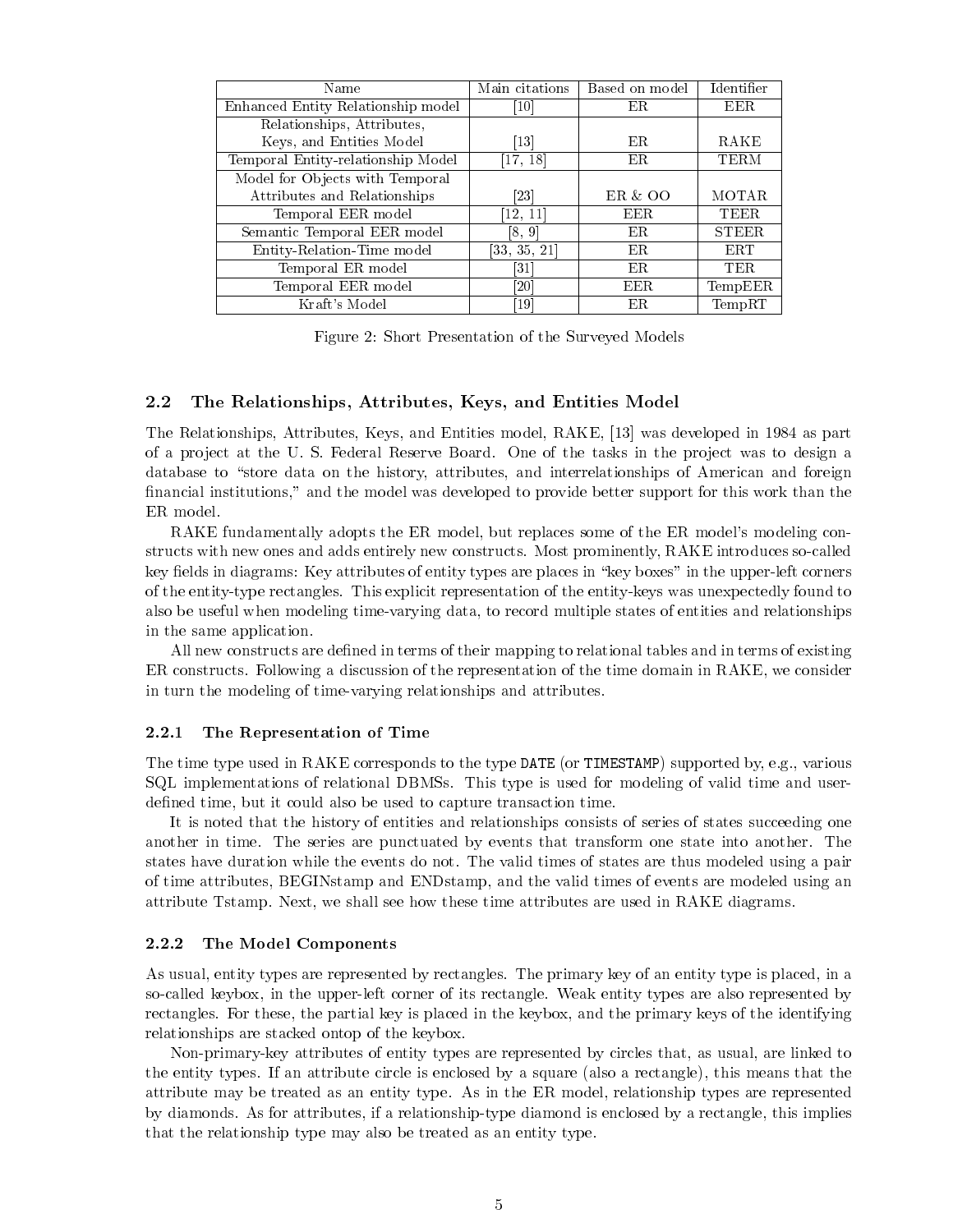an arra comporant databases, and relationships are and relationships and relationships are components and rela stored When recording multiple states entities and relationships are identied dierently Entities are identied by nonreusable identiers eg serial numbers In contrast RAKE distinguishes between different relationships—that are instances of the same relationship type—solely by their timestamps. Below we delve into these and other temporal aspects

#### Modeling Time-varying Relationships

when the changing a binary relationship type where only a single state is recorded to record multiplet states the relationship type turns ternary To see this consider Figure - The Responsible for relationship type consists of a set of pairs of Department and Pro ject entities with the entities being represented by their primary and their medicines we went to record to record program comparisons we want to re for dierent times it is necessary for Works for to be ternary only with <sup>a</sup> third work period entity is it possible to represent project assignments of the same employee to the same project at dimension. times.

the terms that the term is the correct way to represent the correct way to represent water a temporal relation tionship between two entities in RAKE. To avoid cluttering the diagrams with time-period rectangles,



Figure 3: The Representation of Time-varying Relationship Types in RAKE

RAKE eliminates this notation and instead introduces the semantically equivalent notation in Fig was also was asset this way are presented the process assets assets the second by a weak as weak to all the co times priors that is not entity is not explicitly represented in the diagrams -prior pp  $\bullet$  -  $\bullet$  -  $\bullet$  -  $\bullet$ with the primary field in the other entity types participating in the relationship types matches the the which is part of the key of the court theory type, is such the such the problems, the continuous of the court relationship type The BEGINSTAMP is the owner of the owner simply types the owner simply treated to as an ordinary attribute

#### Modeling Time-varying Attributes

The use of a circle for representing an attribute may be seen as a shorthand for a relationship between a set of entities and a domain of attribute values With this view the domain of attribute values becomes an entity type and the technique for modeling temporal relationship types may be used for modeling temporal attributes as well. Figure  $4(a)$  illustrates this correspondence. When applying the



Figure 4: Modeling Time-varying Attributes in RAKE

transformation technique from relationship types, we arrive at Figure at Figures, types and the complements the entity attribute relationship explaintly the relationship is treated as a collect change and implicitely with time period as owner to find the string of this figure is the part of  $\mathbb{F}_q$  , where the BEGINSTAMP attribute is made implicit. This is how RAKE models temporal attributes.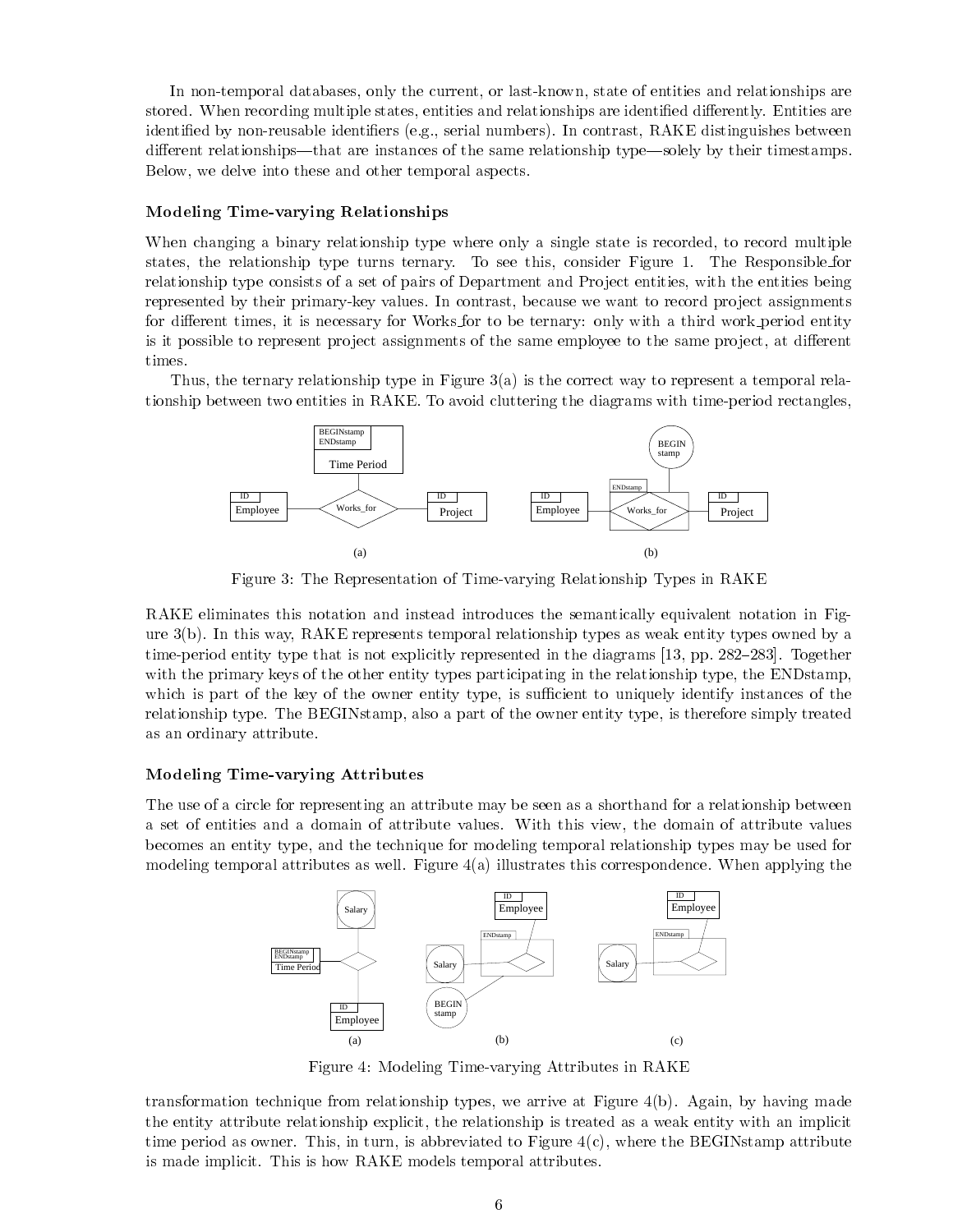Next observe that the approach here is to use attributevalue timestamping Each attribute is treated in isolation RAKE also has special provisions for timestamping sets of attributes of an entity type Assume that the Salary and Address of Employee are both temporal and that we want to timestamp them together. Figure 5 illustrates how this is accomplished. Figure  $5(b)$  illustrates the



Figure 5: Modeling Time-varying Attributes Together in RAKE

new construct and Figure 5(a) shows the equivalent old construct. When mapping the two diagrams to a relation  $\mathbf{r}$  is two relations to two relations  $\mathbf{r}$  and  $\mathbf{r}$ would only be mapped to a single table. These database schemas have different advantages. Indeed this is the rationale for permitting both modeling constructs

Finally it is also possible to timestamp attributes and relationships with time points to model temporal events This is done simply be using an attribute Tstamp in place of ENDstamp and omitting BEGINstamp from temporal relationships

### Summary

RAKE retains most of the constructs of the ER model with their usual semantics but modies the handling of primary keys by introducing special keyboxes on entity types and weak entity types RAKE also introduces special constructs for modeling temporal relationship and attribute types. These are modelled as weak entity types owned by implicit time-period entity types. The new constructs of RAKE are defined in terms of their mapping to the relational model and of existing ER constructs.

#### 2.3 The Temporal Entity-Relationship Model

TERM the Temporal EntityRelationship Model was the rst temporally extended ER model to be proposed - - The main motivation for TERM was to provide database designers with a model for data denition and data manipulation and rigorous treatment of time  $\mathcal{U}$ To accomplish this TERM most notably introduces the notion of a history which is a function from a time domain to some value domain. Histories are then used for the modeling of time-varying aspects.  $\blacksquare$  the comes a  $\blacksquare$  timevary in attribute of an entity becomes a history becomes a history becomes a history becomes a history becomes a history becomes a history becomes a history becomes a history of an entity bec simple value

Unlike all the other temporal ER models TERM does not have a graphical syntax but has a Pascal-like syntax.

#### 2.3.1 The Representation of Time

In its outset TERM makes a strict distinction between a realworld phenomenon and its ERmodel representation For example TERM distinguishes between time and the representation of time there is one time but many possible representations of time This distinction extends to the other modeling constructs eg values and histories We focus on the representations

Domains are termed structures A timedomain is thus a time structure With TERM the designer may dene time structures but TERM also includes a predened time structure of Grego rian dates These dates are equipped with a variety of predicates termed structure relations eg extended the contracting the contraction date in a leap year of the appearance in a leap year operators in a l and leastre figure is the structure two values that the form one for the form one for the form  $\sim$ generic identification is also provided a particle and definition of the structure and relationship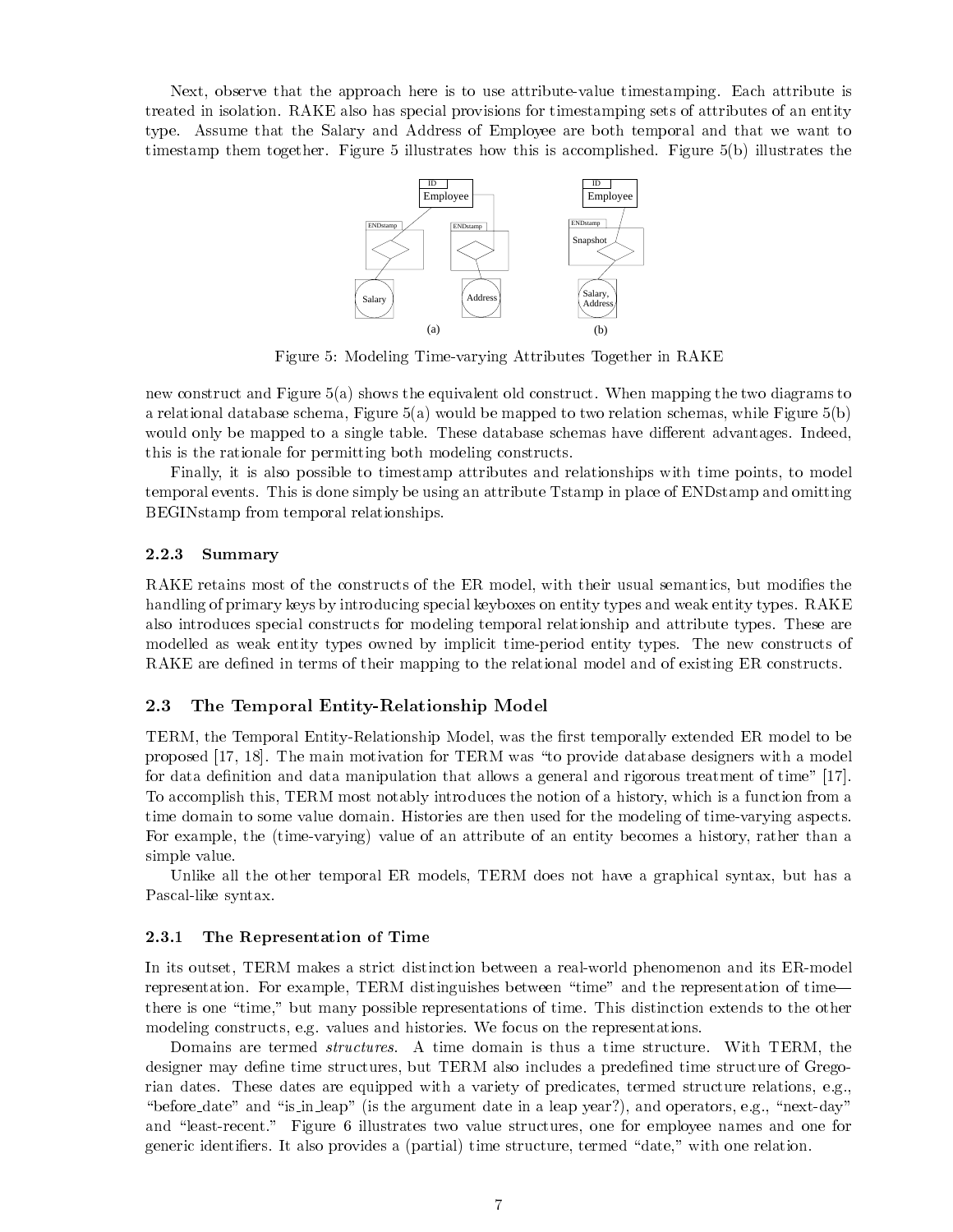

Figure 6: Sample Value and Time Structures

A history is a mapping  $h: T \to V$  where T is a time structure and V is a value structure. Histories are used for capturing the variability of times as  $\mu$  as  $\mu$  as  $\mu$  as  $\mu$  as we shall see in the next section Attributes of entities and roles of relationships have atomic histories while eg entire entities have composite microscopy ieu, microscopy composite entities All composite and composite entities and composite his are sets of histories: An entity (relationship) history consists of an existence history and the set of all its attribute (role) histories.

The (atomic) history h is represented by the history structure  $Z^+$  , i.e., by a set of (time, value) pairs. To achieve a finite history structure in situations were time structure  $T$  represents continuous times, it is possible to introduce as part of the internal structure a derivation function function that uses stored times to compute values for a distinct times for a distinct times and times  $\alpha$ 

Figure exemplies histories First a generic existence history for entities and relationships is density the condition involving the three universally quantized variables s-co-pointed s-conditions s-condition holes in existences To the right a salary history is dened that uses a stepwise constant derivation recented applied to a pair of a set of a set of dates and a date of a set of a set of a set of a set of a set o the largest date in the set that is not larger than "z").

| <b>Structure</b>                                          | <b>Pattern</b>                                  |
|-----------------------------------------------------------|-------------------------------------------------|
| standard existence=<br>history                            | sal history=<br>history                         |
|                                                           |                                                 |
| t:date:                                                   | t:date:                                         |
| $v:$ kleenean end:                                        | $v:$ real end;                                  |
| where                                                     |                                                 |
| all s1, s2 from this where                                | derivation                                      |
| $((s1.v = true and s2.v = false and before date(s1, s2))$ | <b>function</b> deriv_sal(h: sal_history;       |
| impl all s from this where                                | z: date) : real:                                |
| before_date(s2, s) <b>impl</b> $s.v = false$ )            | <b>var</b> x <b>state of</b> sal history;       |
|                                                           | begin                                           |
| and                                                       | $x:=$ that s1 from h where                      |
| $((s1.v = false and s2.v = true and before date(s1, s2))$ | s1.t=least recent date(those tx from date where |
| impl all s from this where                                | exists s2 from h where                          |
|                                                           | $s2.t = tx, z);$                                |
| before $date(s, s1)$ impl $s.v = false$ )                 | if $x \sim \text{nil}$                          |
|                                                           | deriv $sal:= x.v$ ;                             |
| and                                                       |                                                 |
| $((s1.v = true and s2.v = true and before date(s1, s2))$  | else                                            |
| impl all s from this where                                | $deriv$ sal: $=$ <b>uncertain</b>               |
| before_date(s1, s) and before_date(s, s2)                 |                                                 |
| <b>impl</b> $s.v = true$ ;                                | end;                                            |
|                                                           |                                                 |

Figure TERM History Denitions -

 $\mathbf{A}$ items only the current value is of interest whereas for others only some values in the past may be known while still other items require a history of the entire past For these reasons histories are applied to individual database items instead of to the database as a whole

#### 2.3.2 The Model Components

The next step is to consider the association of histories with time-varying database items.

The basic modeling constructs of TERM are those of the ER model. *Entities* model the interesting objects from the mini-world; values model the properties of the mini-world objects. The values are associated with the entities via *attributes*.

if an attribute has no history; that is the value of an attribute never and attribute  $\Delta$  and  $\Delta$  and  $\Delta$ it is referred to as a constant attribute; otherwise it is variable. Constant attributes are represented a pair attributes are represented by a construction of the construction of the represented by a second pair and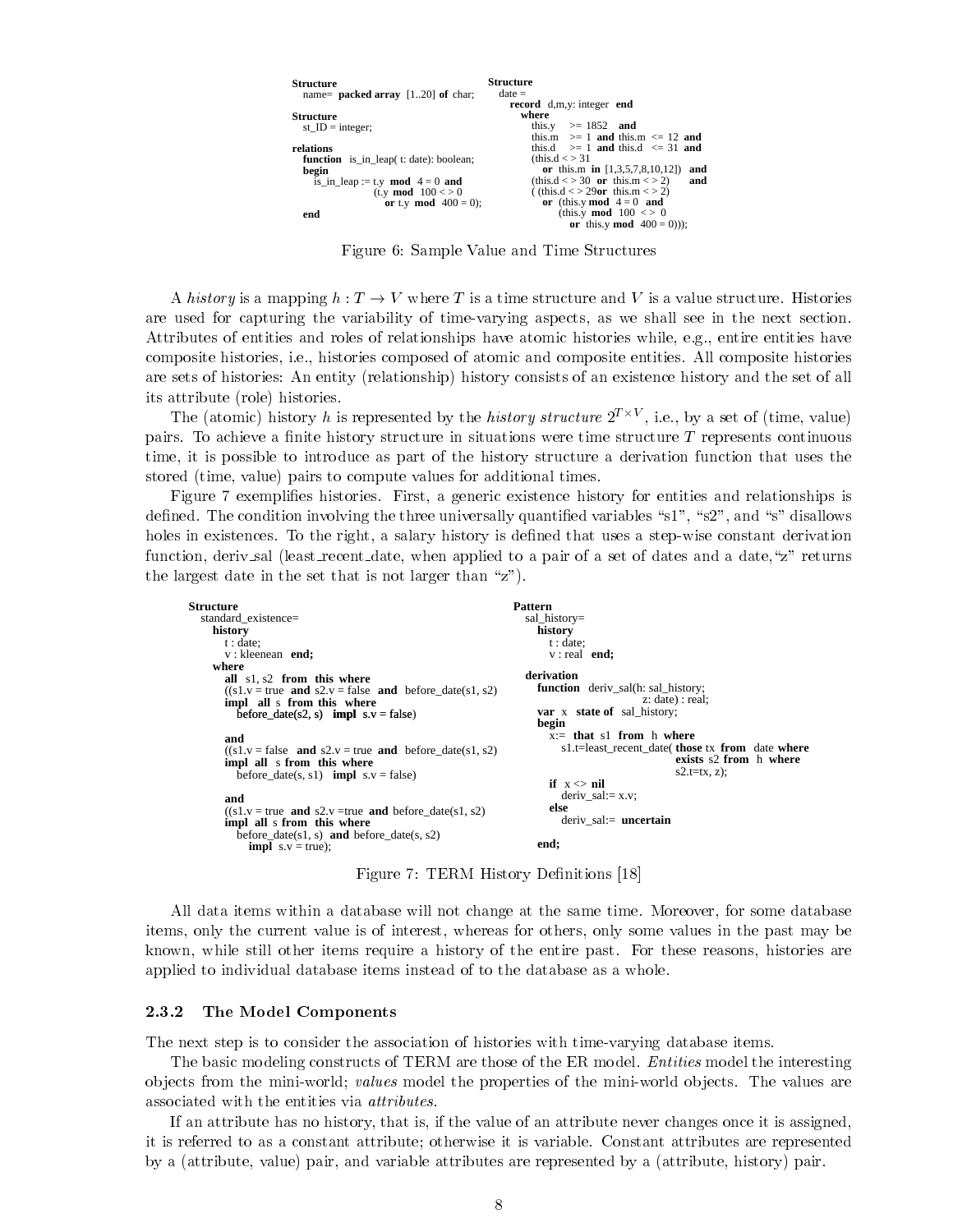Entity types are declared by a name and a set of (constant and variable) attributes. The attribute named existence is mandatory and describes the existence of the entity type. If the existence attribute is specied asconstant the attribute has BooleanKleenean asits domain This domain has values false true and unknown A variable existence attribute has an associated BooleanKleeneanvalued history

Two or more entities can enter into a *relationship* in which each entity plays a *role*. Like attributes of entity types roles of relationship types are represented by values now entity references or by histories and the control of the control of the control of the control of the control of the control of the co

Relationship types are declared by a name an existence description a set of roles and a set of attributes Binary relations may be declared to express participation constraints such as - and - and - and - a N- where the constraints are enforced for each database state in isolation Writing a one after the role name restricts participation to at most one (at a time). By placing a **total** after a role name, total participation is indicated

A TERM schema consists of a set of entity type definitions and a set of relationship type definitions. Figure shows the two entity types Pro ject and Employee and the relationship type Works for between them

| <b>Entity type</b><br>Project<br>existence<br>variable<br>standard existence;<br>attributes | <b>Entity type</b><br>Employee<br>existence<br>variable<br>standard existence;<br><i>attributes</i> | <b>Relationship type</b><br>Works for<br>existence<br>constant<br>kleenean:<br><i>attributes</i> |
|---------------------------------------------------------------------------------------------|-----------------------------------------------------------------------------------------------------|--------------------------------------------------------------------------------------------------|
| constant st ID;<br>ID                                                                       | constant st ID;<br>ID                                                                               | no_of_hours/week constant integer;                                                               |
| budget <b>constant</b> real;                                                                | First name constant name:                                                                           | roles<br>emp total constant Employee;                                                            |
|                                                                                             | Last name constant name;                                                                            | proj <b>variable</b> work history;                                                               |
|                                                                                             | Salary <b>variable</b> sal history;                                                                 |                                                                                                  |
|                                                                                             | Birth date constant date;                                                                           |                                                                                                  |

Figure 8: Sample TERM Entity and Relationship Types

A general bottom-up procedure for designing TERM schemas has been provided. There are four steps. The first step is to define all nonstandard component value sets. Figure 6 exemplifies this step. as industrated by the date structure, it is possible to inperior constraints on the values of the values of th sets. A so-called relation is also shown that determines whether or not a given date is in a leap year. the next step is to denote the contract of the industrial in part by Figure 1, the contract of the contract of structure a value structure an optional list of predicates for restricting the set of pairs forming a history a list of relations and a list of operations The third step is to dene patterns A pattern is a value structure together with at least one assertion at most one derivation function and zero or more approximation functions or it is a history structure together with at most one derivation function  $\mathbf{u}$ and zero or more approximation functions. The *sal\_history* shown at Figure 7 is an example of the latter. The final step is to define entity and relationship types. These consist of a name and a list of components The components are specied as either existence attributes or roles Figure give an example of this step

#### Summary

TERM was the first temporal ER model and has a Pascal-like syntax. It allows database designers to model temporal aspects through the use of history structures as values of attributes and relationship type roles In addition histories are employed to model the existence of entities and relationships

#### $2.4$ The Model for Objects with Temporal Attributes and Relationships

The motivation for the development of the Model for Objects with Temporal Attributes and Relationships (MOTAR) [23] was to integrate database research in areas such as object-oriented databases, knowledgebased systems and temporal databases MOTAR database schemas termed Data Model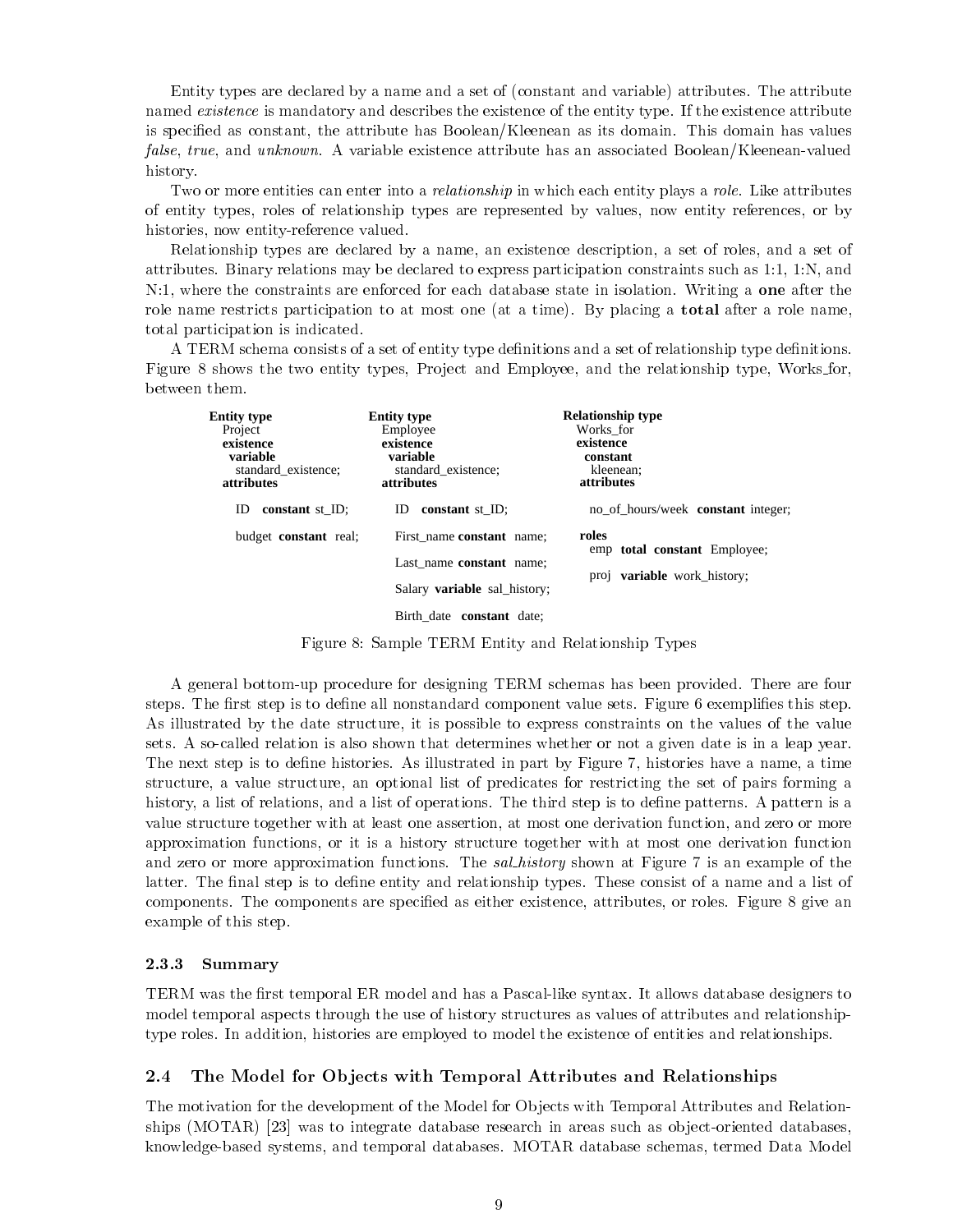Diagrams DMDs are graphical and extend the ER model with temporal relationships and attributes and with rules A tool for building DMDs is provided by provided as is a map  $\mathbb{R}^n$ 

### The Representation of Time

MOTAR provides builtin features for describing the temporal aspects of a database application both at the conceptual and the logical level

MOTAR concentrates on the modeling of the valid-time aspect of data. If the application at hand requires transactiontime support in the database the approach is to simply add time columns a single column registration time is suggested to the appropriate relational schemas that result from mapping the DMD to the implementation schema.

At the conceptual level explicit notation is added to describe the temporal aspects of a miniworld and database dising timestamps become timestamps become implicit timestamps become implicited times

The meaning of the new modeling constructs follows from their mapping to logical-level relational schemas For every temporal aspect described atthe conceptual level corresponding timestamp attributes are added to the relational tables by the mapping algorithm At the logical level validtime is modeled using SQL DATE columns; details will be given when the temporal constructs are discussed in the following

#### The Model Components

MOTAR includes four kinds of data types regular entity types relationship types nonprocedural relationship types attribute types and rules procedural relationship types The model provides separate notations for temporal attribute types and temporal relationship types. When describing



Figure 9: Describing the Running Example Using MOTAR

these constructs in the following in  $\mathbf{f}$  in  $\mathbf{f}$  in  $\mathbf{f}$  is exemplication. In Figure , we will use the DMD in Figure , we will use the DMD in Figure , we will use the DMD in  $\mathbf{f}$ 

#### Entity and Relationship Types

Entity types are represented by circles and may be primitive or composite Composite entity types are built from primitive and composite entity types In Figure Employee is a primitive entity type En tity type Department is as we shall see next related to Pro ject by means of a ComponentComposite relationship Department entities thus contain Pro ject entities and Department is a composite entity type

MOTAR proposes a wider definition of relationship types than do the usual ER models. This more general notion of relationship is introduced to make MOTAR general enough to support a wider variety of applications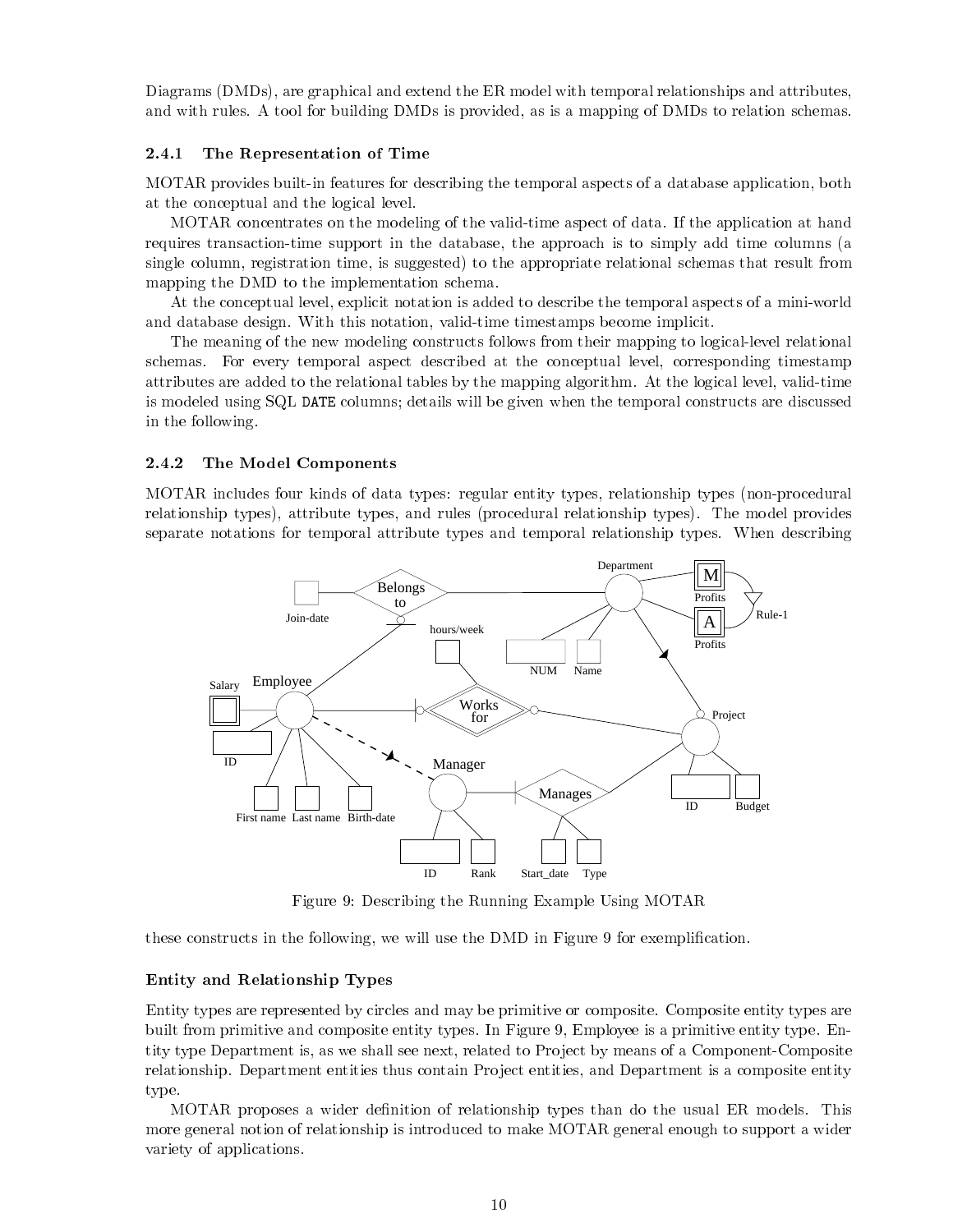. A procedural brief types are procedural process, at the former or non-relation and the former of  $\alpha$ on attribute values of entities or relationships and they produce results that may update the attribute values of the same entity or relationship or relationships of other sets of other sets of entities or relationships or relationships of  $\mathbb{R}^n$ 

There are three kinds of nonprocedural relationship types of which is illustrated in  $\mathbf{f}(\mathbf{a})$ and explained next

• Superclass-Subclass (SS) Relationship Types. These are represented by linking two entity types with a dashed line, with an arrow pointing from the superclass to the subclass In SSS. relationship types the instances of the subclass are of the same type as the instances of the superclass information information information information information is needed for instances of the subclass In Manager is a subclass of Employee

Inheritance of attributes is supported. Thus instances of the subclass has the same attributes as instances of the superclass, in addition to the subclass species of the subclass This species the subcl inheritance is built into the mapping of SS relationship types to relational tables. For example, the Employee-Manager relationship generates the following table.

 $\blacksquare$  . The subsequent is the subsequently interesting the set of  $\blacksquare$ 

 $\mathbf{M}$  this table links information about a manager table links in a manager table links in a manager table links in stored in an Employee table about the manager Joining this table with an Employee table on EMP ID and then with a Manager table on MGR ID will retrieve all the attributes of a manager

 $\bullet$  Component-Composite (CC) Relationship Types. These are represented by linking two entity types with a solid line with an arrow pointing from the composite to the component

The notation allows for specifying different constraints. Components being optional is indicated by using a double solid line for linking the component and the composite If the composite entities may contain multiple occurrences of the component entity type the line linking the entity types is given a small circle at the component end. This is exemplified in Figure 9 by letting Project be a component of Department (this is a deviation from the running example). The CC relationship type between Department and Project results in the following relational table being generated

DEP COMPONENT PROJDEP NUM PROJ ID

If the composite only contains at most one occurrence of the component the key of the above relational table will be reduced to the composite identifier only. Whether the component object is optional or not does not matter to the mapping algorithm

 $\bullet$  General Relationship (GR) Types. These are relationships between entity types that are neither of type SS nor type CC They are represented by linking the involved entity types to a diamond with solid lines. N-ary GR types are allowed.

Each entity type that participates in a GR type has a cardinality ratio that can be either 1 or the the cordinality ratio of - for an entity type means that the same instances of the other that the other participating entity types are related to at most one instance on the entity type A cardinality ratio of - is represented by dimining the entity type to the diamond with a solid line in an anti-the diamond before. A cardinality ratio of N for an entity type means that the same instance of the other participating entity types may be related to more than one instance of the relationship type A cardinality ratio of N is represented using a solid line ending with a small circle at the diamond side. The DMD in the figure indicates that a department may have more than one employee, but that one employee belongs to at most one department. The meaning of cardinality ratios for time-varying GRs is not given.

All GR types have one reference entity type that indicates to which entity type the attributes of the GR type refer. The reference entity type is determined from the semantics of the GR type. Figure 9 exemplifies this: because hours/week is meant to describe how many hours per week an employee is working on a project minimum is the reference entity type of the relationship type of the relationship type of the relationship type of the relationship type of the relationship type of the relationship type of Works for. A reference entity type of relationship is indicated with a small line perpendicular to the line connecting the entity type to the diamond; see the figure.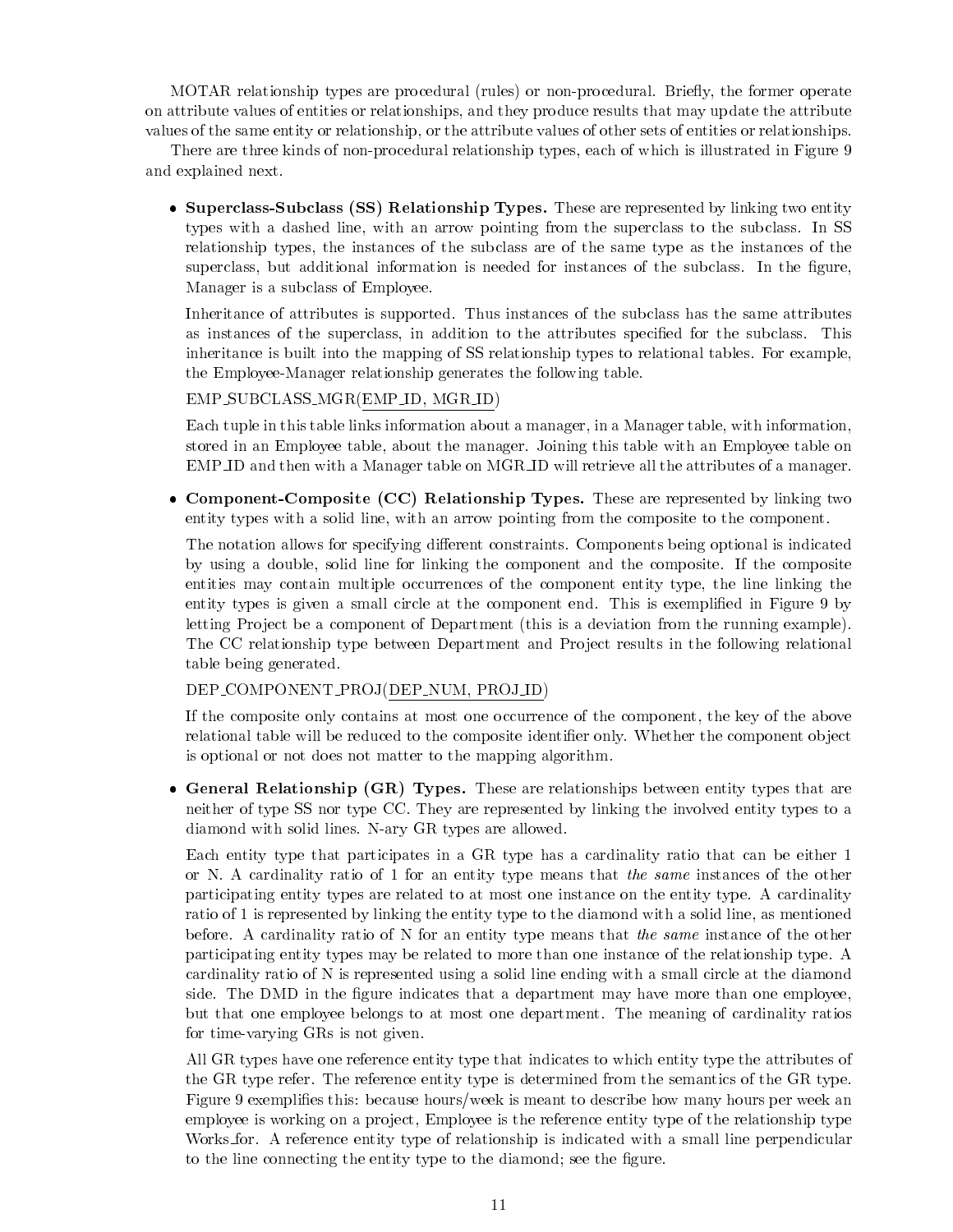Using special times the post types, it is possible to describe that the time that  $\alpha$ such as project assignments of employees and marriages. Time-varying GRs are represented by double diamonds in Figure 2 and the relationship type Works for intervals for intervals for intervals for intervals for intervals for intervals for intervals for intervals for intervals for intervals for intervals for inte employees may be reassigned to other projects. The meaning of time-varying GRs is revealed by their mapping to relational tables in which DATE type attributes Start date and End date are introduced Specially and Specially the Works for relationship type will be mapped to the following two followin tables

Relative of the property of the state of the state of the state of the state of the state of the state of the state of the state of the state of the state of the state of the state of the state of the state of the state of

WORKS FOREMP ID PROJ ID EMP Hoursweek EMP Start date EMP End date

From the second table it can be seen that employees may only work for the same pro ject once because the key of the relation WORKS FOR only consists of EMP ID and PROJ ID Almost all the attribute names are prefixed with EMP because Employee is the reference entity type of Works for.

#### Attributes

There are four types of attributes in the model. They are initially divided into identifiers and simple attributes and simple attributes are either regularity of periodic international are represented to of rectangles and are considered times and including for example, we are exceedingly and the consideration of type Project. Regular attributes do not change over time and are thus non-temporal. They are represented by squares For example as departments names are not expected to change Name of Department in Figure is modeled as a simple regular attribute

 $\mathbf{A}$ without a letter inside represents an aperiodic attribute Attribute Salary of Employee is an example of an aperiodic attribute; it is mapped to the following table.

```
empt and the contract of the salary of the salary state of the contract of the salary of the salary of the salary of the salary of the salary of the salary of the salary of the salary of the salary of the salary of the sal
```
This mapping with only one time attribute results in several interpretations of the meaning of aperiodic attributes For example, aperiodic attributes may be step with the step with the stepwise  $\bullet$  as examples, the value of a salary remains constant between updates The Salary dates the Salary date value of a t then indicates when the tuple's Salary value takes effect. Another interpretation is that aperiodic attributes are assumed to be discrete For the Salary attribute Salary and the Salary states Salary values of t is valid only at the time indicated by the value of its Salary date attribute. The intended meaning is not clear from the description of the model

Periodic attributes are expected to change over time within specic intervals eg monthly or weekly. A double square with a letter inside represents a periodic attribute. The letter indicates the intervals with with the attribute is monitored Two periodic attributes  $\mu$  is monitored for an attribute recording departments prots One is sampled monthly and the other is sampled annually Rulecomputes the monthly protect incoming the monthly protect in mapping monthly type Department is manipulated in to the following tables

#### ————————————————————

a ann ann anns an chomain ann an chomain ann an chomain anns an chomain ann an chomain ann an chomain ann an c are the contract and the protocol of the contract of the contract of the contract of the contract of the contract of the contract of the contract of the contract of the contract of the contract of the contract of the contr

From this it can be seen that it is possible to specify a granularity for periodic attributes

#### Rules

The notion of rules as known from knowledge-based systems is used for the modeling of procedural relationships. Reference  $[23]$  provides argumentation for why rules are thought of as data in MOTAR. Rules are represented using an arrow head that points from the condition of the rule to its conclusion exemples this form is the further details for further details and the further  $\mathcal{S}$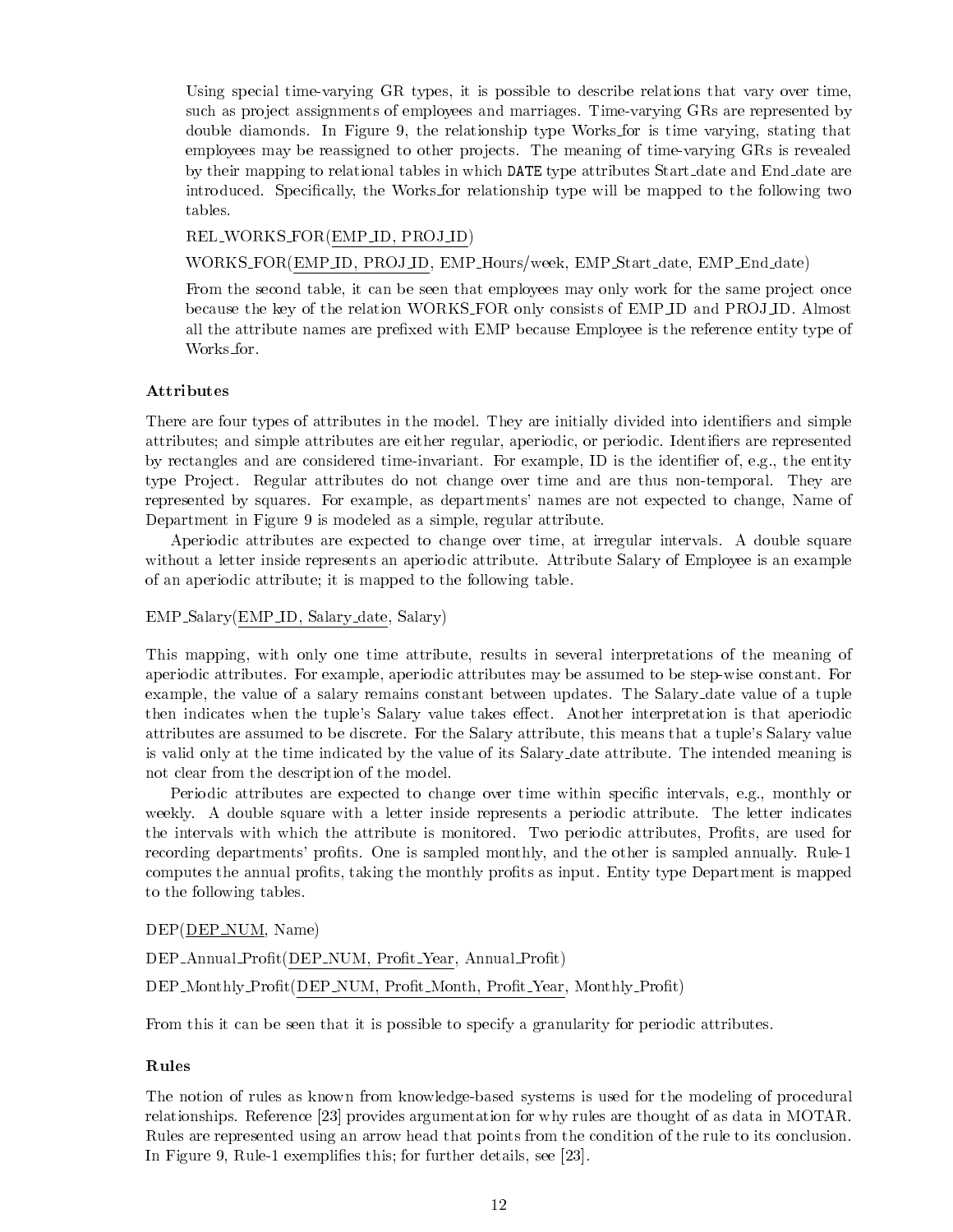### -- Summary

MOTAR provides the database designer with new modeling constructs for describing timevarying attributes both periodic and aperiodic and for describing timevarying relationships These constructs "hide" the time attributes that would otherwise be necessary.

### 2.5 The Temporal EER Model

The motivation for developing the Temporal EER TEER
 Model - -- was that its authors believe that it would be more natural to specify temporal data and temporal queries in a conceptual entity oriented model than in a tuple-oriented relational data model. TEER does not add new syntactical  $\mathbf{r}$ making them temporal

#### $2.5.1$ The Representation of Time

The time representation is similar to that proposed by Gadia and Yeung - for the relational model but is adapted to the requirements of the ER model A time this time intervalse the started  $\{1,1\}$  is denoted the component to be a set of consecutive equipment time instantants instants in the starting instant time instant and the end instant. The distance between two consecutive time instants can be adjusted based on the granularity of the supplementary to be equal to months and a temporal element is an alleged to the suitable time units A t finite union of time intervals denoted by,  $\{I_1, I_2, \ldots, I_n\}$  where  $I_i$  is an interval in [0, now]. A temporal database stores historical information for a time interval  $[0, now]$  where 0 represents the starting time, of the database miniworld application and now represent the current time which is continuously expanding

The authors state that the TEER model has no limitations regarding support of time dimensions but due to space limitations are the articles considered only valid time articles consider only valid time only

#### The Model Components

to the Teer model information that the EER model information on the entities on the constraint term in the cont tionships the superclass that the superclass distribute Since  $\alpha$  attribute Since the graphical representation of TEER models components is similar to that of the EER model presented by Elmascher and Navathe - 1991, the start control of explaints it in detailed showing its instruments our millionial in the new meaning given to the concentration syntactical constructs of the EER model



Figure - A TEER Schema Modeling the Running Example

### Entities and Entity types

In the TEER model, each entity e of entity type E is associated with a temporal element  $T(e) \subseteq$  $[0, now]$  that gives the *lifespan* of the entity. The lifespan of an entity can be a continuous time interval or it can be the union of a number of disjoint time intervals In TEER each entity type has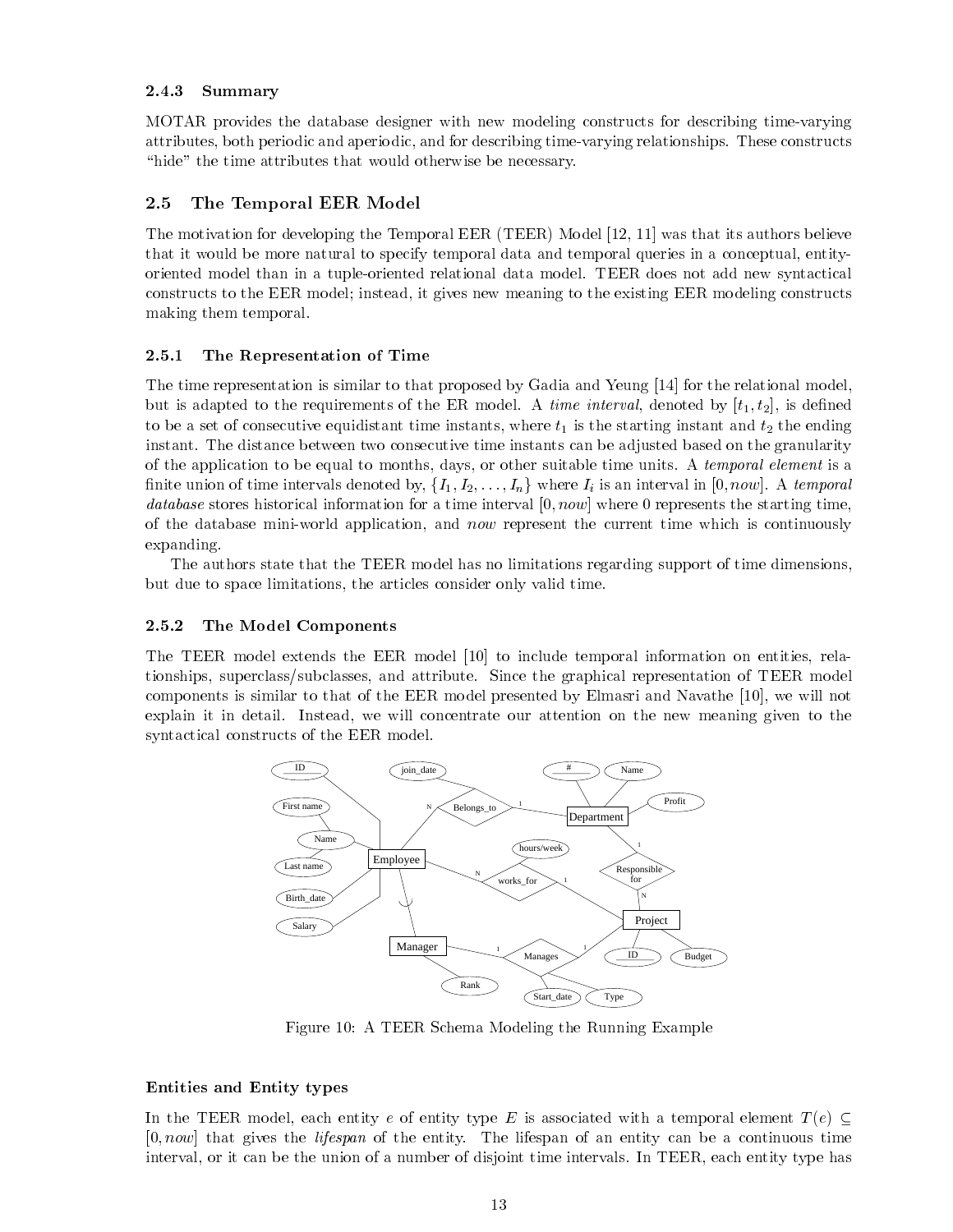a system-defined SURROGATE attribute whose value is unique for every entity in the database. The value of this attribute is hidden from the user and does not change throughout the lifespan of the entity. The temporal element of the SURROGATE attribute of entity e defines the lifespan  $T(e)$  of the entity

The temporal properties of weak entities are similar to those of regular entities except that the temporal element  $T(e)$  of each weak entity must be a subset of the temporal element of its owner entity

#### Attributes and Keys

The attribute types of the TEER model are the same as those of the EER model although they are all temporal temporal value of each attribute  $\mu$  at  $\mu$  of  $\mu$  of  $\mu$  of  $\mu$  and  $\mu$  $A_i(e): T(e) \to dom(A_i)$ . This is also referred to as a temporal assignment. The subset of  $T(e)$  in which  $A_i(e)$  is defined and denoted by  $T(A_i(e))$  is called the temporal element of the temporal assignment. It is assumed that  $A_i$  has the value NULL or UNKNOWN during the time intervals  $T(e) - T(A_i(e))$ .

 $\mathbf{M}$  and assume that above an example of the database described by Figure the chosen granularity of time is a day. A particular EMPLOYEE entity e with lifespan  $T(e)$  = --- now may have the temporal attribute values given in Figure --

|                  | $\text{SURROGATE}(e) = \{ [7/1/90, now] \rightarrow \text{surrogate_id} \}$ (system generated) |
|------------------|------------------------------------------------------------------------------------------------|
| ID(e)            | $= \{ [7/1/90, now] \rightarrow 98765 \}$                                                      |
| First name $(e)$ | $= \{ [7/1/90, now] \rightarrow Chris \}$                                                      |
| Last name $(e)$  | $= \{ [7/1/90, now] \rightarrow \text{Johnson} \}$                                             |
| $Birth\_date(e)$ | $= \{ [7/1/90, now] \rightarrow 8/23/46 \}$                                                    |
| Salary(e)        | $= \{ [7/1/90, 6/30/92] \rightarrow $20K,$                                                     |
|                  | $[7/1/92, now] \rightarrow $30K$                                                               |

Figure -- Example of a Lifespan of an Entity

The following constraint apply to attributes and keys in the TEER model. Simple single-valued attributes have at most one atomic value for each entity at each time instant  $[t]$ . Multivalued attributes can have more that one value for an entity at a given time instant  $[t]$ . For a given time instant  $[t]$ , the value of a composite attribute of an entity is the concatenation of the values of its components The temporal element of a temporal assignment of a composite attribute is the union of the temporal elements of the temporal assignments of its components A key attribute is an attribute of an entity type with the constraints that any time instant that  $\vert \cdot \vert$  any  $\vert \cdot \vert$  in  $\vert \cdot \vert$  for two entities will have the same the same that  $\vert \cdot \vert$ value for this attribute. TEER allows updates of key attributes since each entity is uniquely identified by its system-defined SURROGATE.

#### Relationship Types

Like entities of entity types each relationship instance r is associated with a temporal element T r that defines the lifespan of the relationship instance. A constraint states that  $T(r)$  must be a subset of the intersection of the temporal element of the participating entities. That is,  $T(r) \subseteq (T(e_1) \cap T(e_2) \cap$  $\ldots \cap T(e_n)$  where  $T(e_i)$  is the lifespan of the *i*'th entity participating in r. Relationship attributes are treated similarly to entity attributes; the temporal value  $A_i(r)$  of each simple attribute  $A_i$  is a partial function  $A_i(r)$ :  $T(r) \to dom(A_i)$  and its temporal element  $T(A_i(r))$  must be a subset of  $T(r)$ . The cardinality ratios of the participating entity types have not been given any new meaning

The TEER model also offers user-defined and predicate-defined superclass/subclass relationships. An entity  $e$  of a superclass  $E$  will belong to a predicate-defined subclass  $C$  throughout all time intervals where the dening predicate evaluates to true for that the user  $\alpha$  user a user a user a user that where  $\alpha$ species will the entity is to be a member of the subclass In either cases In either cases, will have a member o temporal element  $\mathcal{L}_{\mathcal{A}}$  , that species the time intervals which  $\mathcal{A}$  which is a member of the subclass C. The constraint  $T(e/C) \subseteq T(e)$  on temporal elements must hold. Attributes of a subclass are treated similarly to other attributes; the temporal elements of their temporal assignments must be subsets of T e-C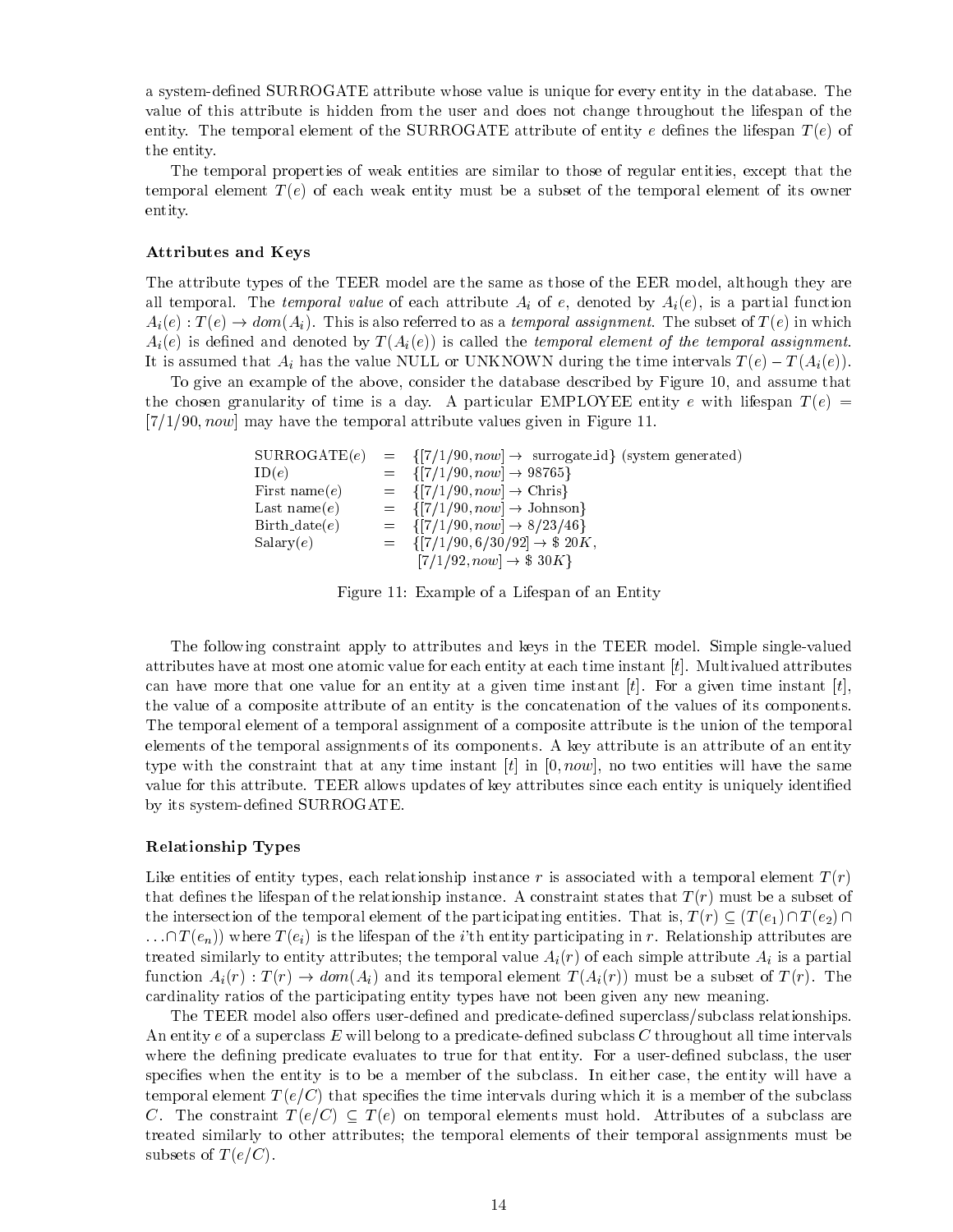### Summary

TEER does not add any new syntactical constructs to the EER model constructs the  $\mathbb{R}^n$ all the standard EER constructs making them temporal TEER do not provide any mapping from TEER diagrams to any implementation model

### 2.6 The Semantic Temporal EER Model

The Semantic Temporal EER model  $\mathbb T$  . The Semantic formula in order to compensate for a lacked in order to compensate for a lacked in order to compensate for a lacked in order to compensate for a lacked in  $\mathbb T$ of consideration of the semantics associated with time in previous research that had concentrated on temporal data models and query languages in the context of the relational model and not so much in the context of conceptual data models. STEER introduces a new classification concept for temporal and conceptual objects and provides guidelines for identifying objects as conceptual or temporal.

### The Representation of Time

The representation of time in STEER is very similar to the representation of time in the TEER model just surveyed Actually the only dierence is that the time domain T of the database application is expanded from  $T = \{t_0, t_1, t_2, \ldots, t_{now}\}$  to  $T = \{t_0, t_1, t_2, \ldots, t_{now}, t_{now+1}, \ldots\}$ . That is, it is now possible to reference reference times points is the model is used the points for unknown the unit points  $_{100\,W}$ is used to represent the current time point STEER only supports valid time

### The Model Components

The STEER model distinguishes between conceptual and temporal entities A conceptual entity is treated as an ob ject with permanent existence That is once an entity iscreated in the database it can be referenced at any future point in time. A temporal entity—also called an entity role because it models one of the several roles that a conceptual entity can participate in over time—on the other hand has a specic lifespan describing its existence STEER distinguishes between temporal and nontemporal attributes and it dierentiates between temporal and conceptual relationships as well It also defines temporal constraints among entity roles and conceptual and temporal relationships.



Figure - The Running Example Modeled Using the STEER Model

#### Conceptual Entities and Their Entity Roles

To understand the idea behind the distinction between conceptual entities and entity roles consider an example Indianample Initial Christian contracts from the modeled minimum theory is the presented in the comp database when they become of interest For example, with the minimum aspects we have the post-form.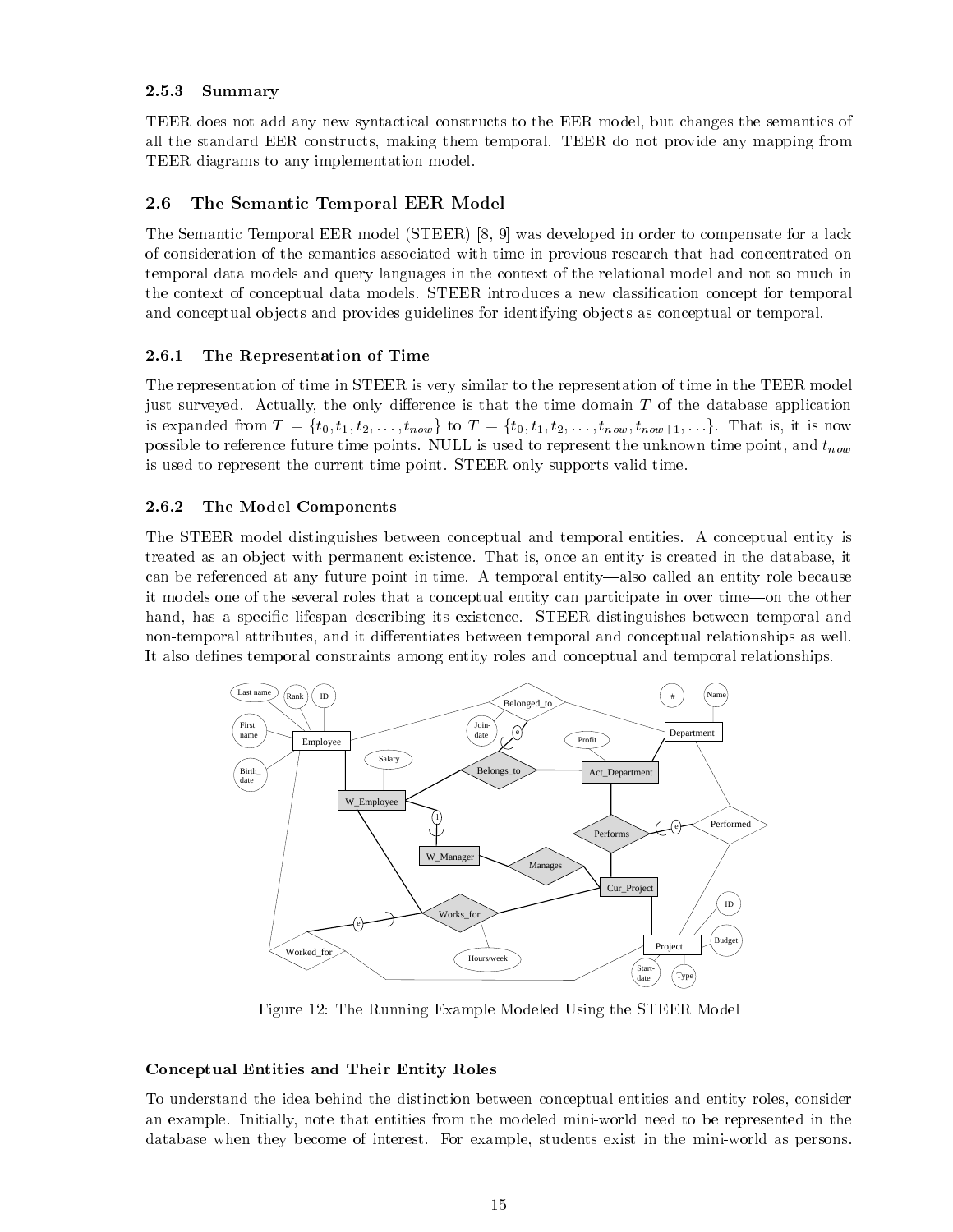However they do not become of interest to a university before they have been accepted at the uni  $\mathbf t$  that point that point to record previous information about the students information about the students information about the students information about the students in  $\mathbf t$ Then when students leave the university they often remain of interest to the university for some time So the conceptual existence of an entity does not directly correspond to the birth dead or change of the entity In this example persons are modeled as conceptual entities and persons in their roles as students are modeled as entity roles

Conceptual entities describe the conceptual aspects of the real world. A conceptual entity type is a set of conceptual entities of the same type. Conceptual entity types are represented by rectangles in Steer diagrams in Figure - In Steer diagrams in Figure - In the steer diagrams in Figure - In the steer diagrams in Figure - In the steer diagrams in Figure - In the steer diagrams in Figure - In the steer diagrams in

The temporal aspects of the real world are described by temporal entities which are also called entity roles because they represent the active roles a conceptual entity can participate in. A role type is a set of entity roles of the same type Each role type is associated with a single entity type called its owner entity. A role type is represented by a filled rectangle and connected to its owner entity type. W Employeein Figure - is an example W Employeemodels all the employees currently employed by the company

Each conceptual entity e is associated with an existence time ET The start time point ST of the existence time refers to the time when the entity was recorded in the database. The end time point of an existence time is infinity because an entity once created never ceases to exist. Hence,  $EI = |SI|, \infty$ .

Each entity role ro of a role type RO is associated with a temporal element  $T(ro) \subset |t_0,\infty|$  that gives the lifespan of the entity role. The lower bound (start time)  $t_l$  of a lifespan  $[t_l, t_u]$  of an entity role must be closed;  $t_l$  cannot be NULL because the start time of an entity role cannot be unknown; norm can it be the current time is a dynamic concept Theorem is a dynamic concept The upper bound time is a dy either be closed or open;  $t_u$  can be  $t_{now}$  if  $t_l \leq t_{now}$  or NULL if  $t_l > t_{now}$ .

The association between a conceptual entity and its entity roles can be viewed assome sort of superclass/subclass relationship with mutual inheritance of attributes and relationship instances. The following set of rules clarify this relationship

- A role type has exactly one entity type as owner
- 2. The start time of the lifespan of en entity role must be greater than or equal to the start time of the owner entity
- 3. A role type can only have temporal attributes.
- Attributes of a role type are public to the owner entity type and attributes temporal and non-temporal) of the owner entity type are "public" to all the associated role types.
- An entity role can access all relationship instances of relationship types in which the owner entity participates and reversely an entity can access all relationship instances of relationship types in which the associated entity roles participates

#### Non-temporal and Temporal Attributes

Non-temporal attributes can only be properties of conceptual entity types. The value of a non-temporal attribute of an entity holds over the entire existence time of the entity Nontemporal attributes are diagrammically represented with circles. An example is the non-temporal attribute ID of Employee in Figure - The Figure - The Figure - The Figure - The Figure - The Figure - The Figure - The Figure - The Figure - The Figure - The Figure - The Figure - The Figure - The Figure - The Figure - The Figure - The Figure - Th

Each entity is provided with a system-defined non-temporal SURROGATE attribute whose value is unique for every entity in the database. The value is not visible to the user and is never altered.

Each entity type E or role type RO may have a set of temporal attributes  $TA_1,TA_2,\ldots,TA_n$ and each temporal attribute T Ai is associated with a domain of values of values  $\mu$  and  $\mu$  and  $\mu$  are diagonal attribute T Ai is associated with a domain of values of values of values of values of values of values o grams temporal attributes are represented by ellipses an example is the temporal attribute prot of  $\mathcal{L}$  . Figure -  $\mathcal{L}$  is figure -  $\mathcal{L}$  , and  $\mathcal{L}$  is figure -  $\mathcal{L}$ 

the matrix are next denimics are very similar to those presented in Section 2011, For entity roles the temporal value of each attribute T Ai of role of the contract  $\alpha$  and  $\alpha$  is a particle function from T  $\alpha$  , and  $\alpha$  as  $\alpha$ The subset of  $T(ro)$  in which  $TA_i(ro)$  is defined is denoted by  $T(TA_i(ro))$ . It is assumed that  $TA_i$  has NULL or UNKNOWN as its value during the intervals  $T(ro) - T(TA_i(ro))$ . The similar definitions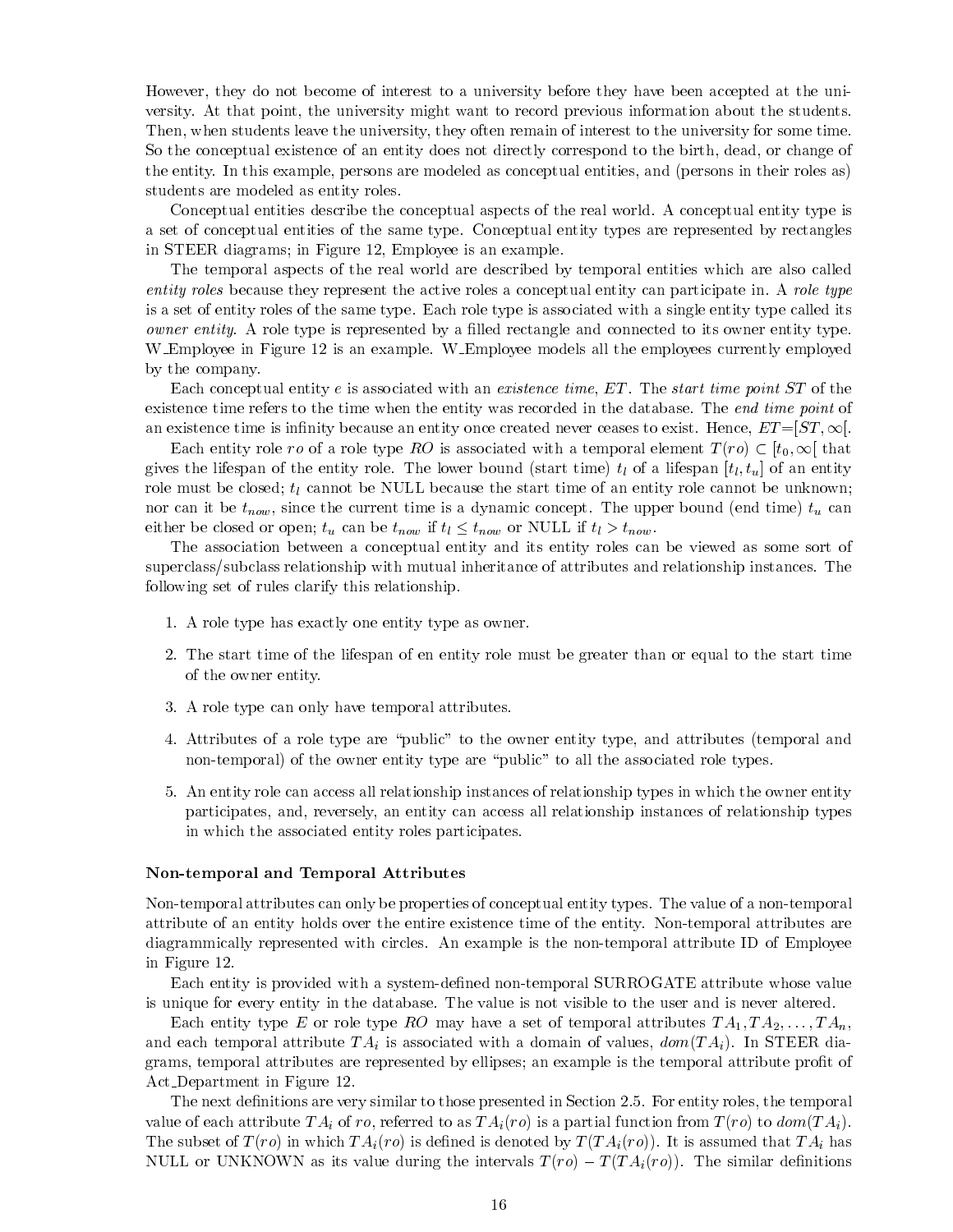apply to entitled the second contract that  $\alpha$  is the lifest of  $\alpha$  is  $\alpha$  . The lifest of entity  $\alpha$  $e$ ).

The partial function that describes the value of a temporal attribute is also called a temporal assignment. The subset of time points during which a temporal attribute is defined is called the temporal element of the temporal assignment. The different types of temporal attributes are similar to the TEER model For non-temporal attributes of an entity  $\mathbf{f}_{\mathbf{f}}$ temporal assignment is equal to the existence time of the entity

For an example of the above consider the database described in Figure - and assume that the chosen granularity of time is a day. A particular Employee entity e with existence time  $ET(e)$  $\left[ \frac{1}{1}\right]$ 90, $\infty$  may have the following temporal attribute values:

 $SUBROGATE(e)$  $= \{ [7/1/90, \infty[ \rightarrow \text{ surrogate_id} \} \text{ (system generated and non-temporal)} \}$  $ID(e)$  $= \{ [7/1/90, \infty[ \rightarrow 98765 \} \text{ (non-temporal)} \}$ First name $(e)$  $= \{ [7/1/90, \infty[ \rightarrow Chris \} (non-temporal) \}$  $Rank(e)$  $= \{ [7/1/90, \infty[ \rightarrow$  Senior manager} (non-temporal) Last name $(e)$  $= \{ [7/1/90, now] \rightarrow \text{Johnson} \}$  $Birth\_date(e)$  $= \{ [7/1/90, \infty[ \rightarrow 8/23/46 \} (non-temporal)$  $S_{\text{alary}}(e)$  $= \{ [7/1/90, 6/30/92] \rightarrow $20K,$  $[7/1/92, now] \rightarrow $30K$ 

#### Conceptual and Temporal Relationships

A conceptual relationship type R of degree n has n participating entity types  $E_1, E_2, \ldots, E_n$ . Conceptual relationship types cannot have role types as participants. Each relationship instance  $r$  in  $R$ is an *n*-tuple  $\langle e_1, e_2, \ldots, e_n \rangle$  with  $e_i \in E_i$ . Each relationship instance r in R has an existence time  $ET.$  The start time must be greater or equal to the start time of the existence time of each of the n participating entities, i.e.,  $ST(r) \geq ST(e_i)$  for all  $e_i$ . Conceptual relationships are represented by diamonds in STEER diagrams Worked for in Figure - in Figure - in Figure - is an example - i

A temporal relationship type  $TR$  of degree n has n participating entity types or role types O OOn where Oi is either an entity type or <sup>a</sup> role type Thus each temporal relationship instance tr in TR is a n-tuple  $\langle o_1, o_2, \ldots, o_n \rangle$  with  $o_i \in O_i$ . Temporal relationships are represented by lled diamonds and an example in Figure - is Belongs to Each temporal relationship instance tr is associated with a temporal element  $T(tr)$  that give the lifespan of the temporal relationship instance. This lifespan must be a subset of the intersection of the lifespans of the involved entity roles and entities

As for entities and entity roles the association between a conceptual relationship type and a tem poral relationship type can be seen as some sort of superclass/subclass relationship. Two constraints are enforced on temporal and conceptual relationships

First there is the Rexistence Constraint This constraint denoted by R-T R holds between a conceptual relationship type R and temporal relationship type  $TR$  where all the participating object types are role types if for each  $tr_i = \langle r_0, r_0, \ldots, r_n \rangle$  in TR, the following two conditions hold.

- There exists a corresponding conceptual relationship  $r_i = \langle e_1, e_2, \ldots, e_n \rangle$  in R such that  $owner(ro_j) =$  $e_j$  for each  $ro_j$  in  $tr_i$ .
- $\bullet$  The start time of the lifespan of  $tr_i$  must be greater than or equal to the start time of the existence time of the corresponding conceptual relationship  $r_i$ .

Second there is the Rlifespan constraint denoted by T R-R This constraint holds between a temporal relationship type  $TR$  where all the participating objects are role types and a conceptual relationship type R if for each  $r_i = \langle e_1, e_2, \ldots, e_n \rangle$  in R, the following two conditions hold.

- There exists a corresponding temporal relationship  $tr_i = \langle ro_1, ro_2, \ldots, ro_n \rangle$  in TR such that  $e_i = owner(ro_i)$  for each  $e_i$  in  $r_i$ .
- $\bullet$  The start time of the existence time of the conceptual relationship  $r_i$  must be greater than or equal to the start time of the lifespan of the corresponding temporal relationship  $tr_i$ .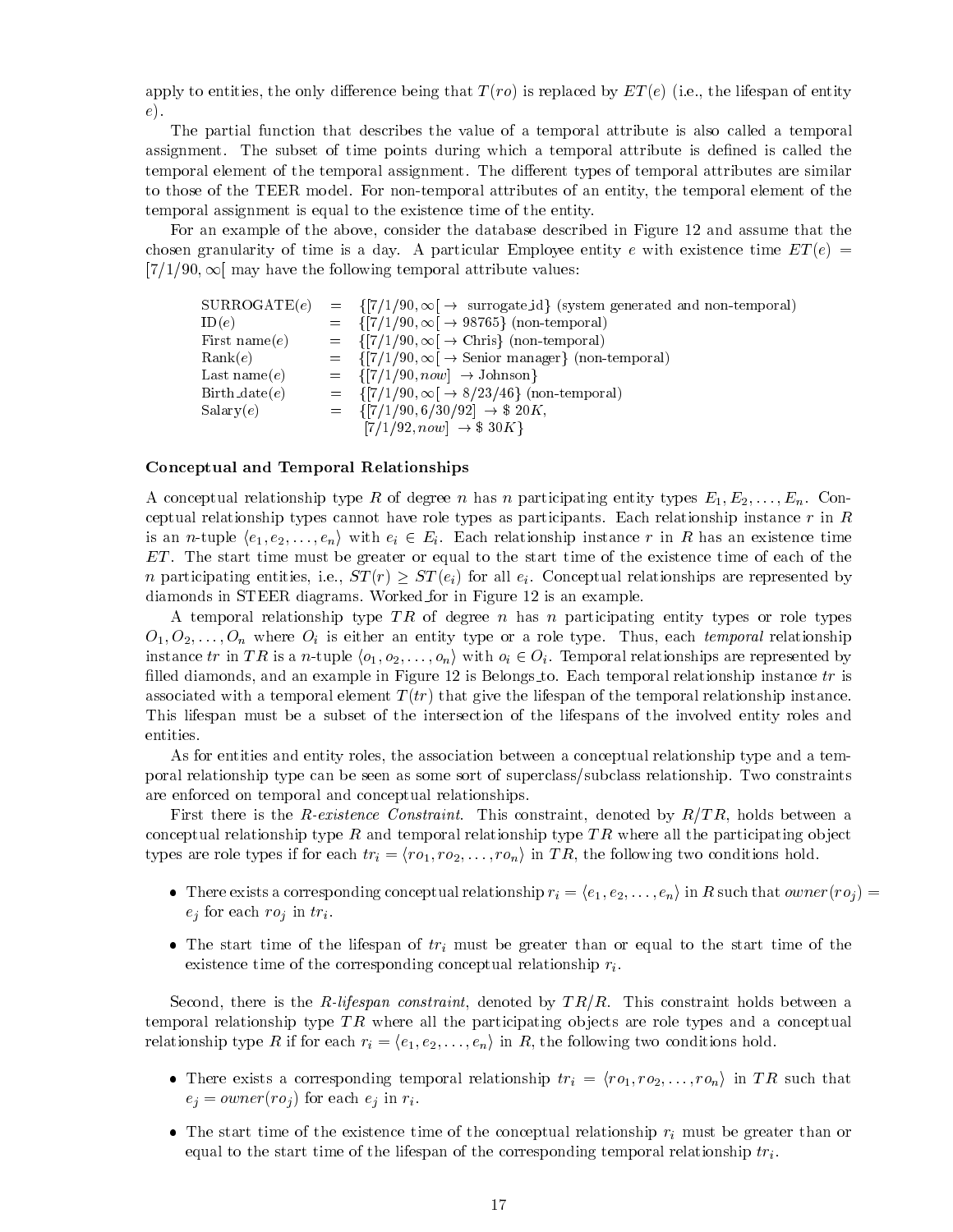The Rlifespan constraint is used to model the cases where a conceptual relationship cannot exist until after a temporal relationship has started For example students cannot get transcript entries for courses until *after* they have enrolled. R-existence and R-lifespan constraints are represented in STEER diagrams by placing an oval with an ean a l respectively on the line connecting the involved relationship types

#### Superclass/Subclass Relationships

Like the EER model STEER supports the concepts of sub and superclasses and the related concepts of specialisation and generalization A class is any set of entities hence an entity type is also a class

A member entity of a conceptual subclass represents the same realworld entity as some member entity in its conceptual superclass Thus an entity cannot exists in the database as a member of a subclass without also being a member of the superclass This implies that an entity that is a member of a subclass will have the same existence time as the corresponding entity in its superclass

Attributes of a superclass are inherited by its subclasses A subclass entity also inherits all re lationship instances in which its corresponding entity in the superclass participates. The graphical notation for superclasssubclass relationships is similar to that of the EER model - However one  $\mathbf n$  notice that when converting a non-temporal EER diagram into an  $\mathbf n$  and  $\mathbf n$  and  $\mathbf n$ most of the subclasses are likely to become role types An example of this is given in Figure -  $\mathbf{f}(\mathbf{A})$ the non-temporal EER schema to the left is converted to the STEER diagram to the right. This is also the reason why no conceptual entity type Manager exists in Figure - and why the nontemporal attribute Rank has to be moved to Employee



Figure - Mapping Nontemporal Superclasssubclass Relationships to the TEER Model

when roles types participate in superclass, such constraints may be two temporal constraints may be two temporal constraints may be two temporal constraints may be two temporal constraints may be two temporal constraints m indicated. An existence constraint holds between two role types  $RO<sub>i</sub>$  (superclass) and  $RO<sub>i</sub>$  (subclass) if for all roles  $ro_{ik}$  in  $KO_j$ , there exists a role  $ro_{il}$  in  $KO_i$  such that  $ro_{ik} \equiv ro_{il}$ . Next, a lifespan constraint holds if the lifespan of any entity role  $ro_{ik}$  in  $RO<sub>j</sub>$  is a subset of the lifespan of the entity role ro<sub>il</sub> in RO<sub>i</sub> with ro<sub>jk</sub>  $\equiv$  ro<sub>il</sub>. Notice that the lifespan constraint implies the existence constraint, but not vice versa In STEER diagrams existence and lifespan constraints are represented the same way as Rexistence and Rlifespan constraints Figure - and Rlifespan constraints Figure - and Rexistence and Rexistence and Rexistence and Rexistence and Rexistence and Rexistence and Rexistence and Rexistence and Rexistence between W\_Employee and W\_Manager is shown. The  $l$  in the oval is replaced by an  $e$  if an existence constraint is to be indicated

#### Summary

STEER is a semantic temporal model where conceptual entities are considered to exist forever (or more precisely from when they become of interest to the application whereas the roles they participate ing iers, the temporal entities, now a matched the same distinction their existence the same distinction match for relationships A general set of constraints for preserving temporal consistency is presented

### 2.7 The Entity-Relation-Time Model

the Entity RelationTime Entity RelationTime Entity RelationTime Entity RelationServices in the original version recent recent renew rst the original model and the original model and then discuss then discuss the renew renew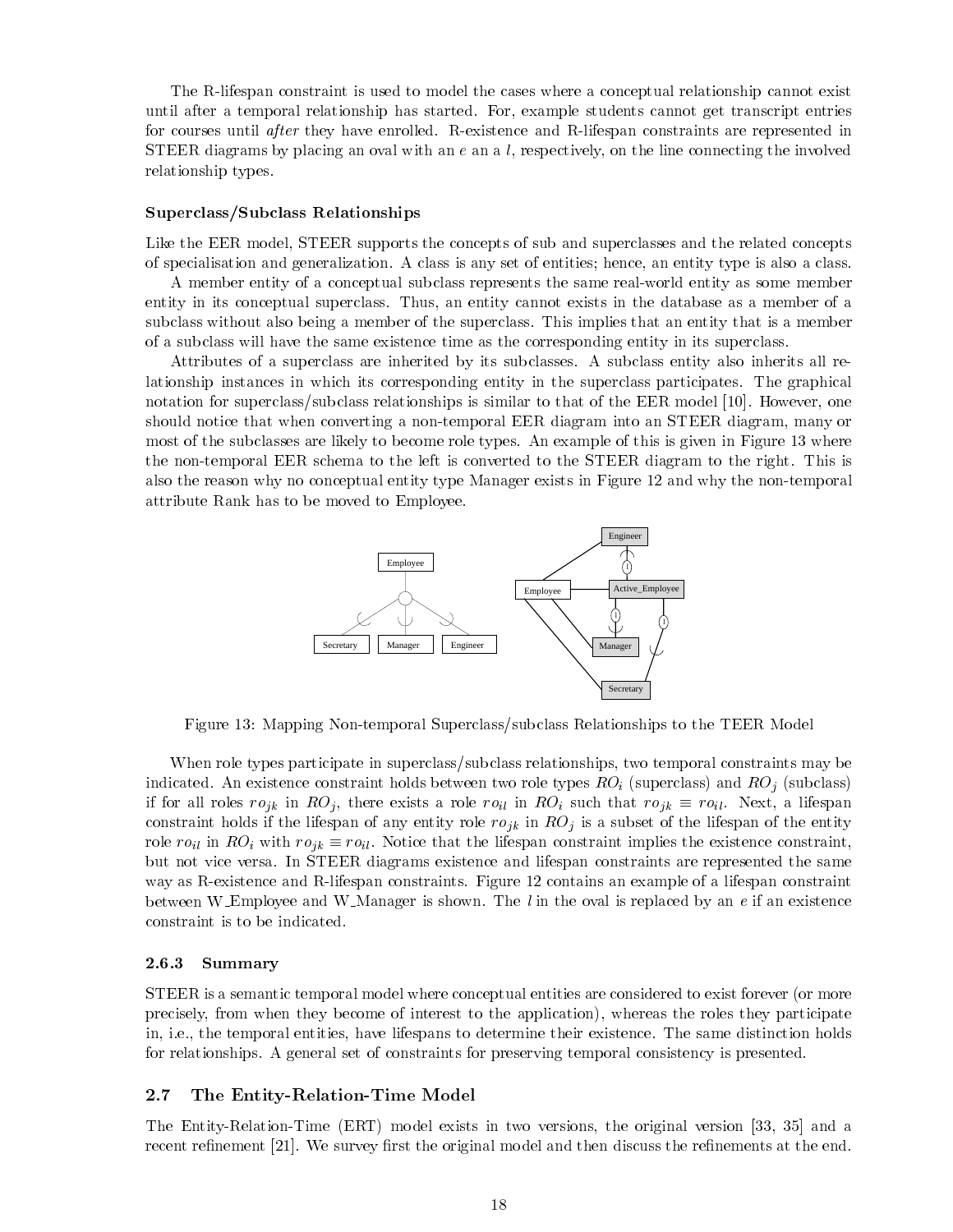The motivation for the development of the original ERT model was to meet the need for con ceptual models of enhanced system functionality In ERT this need is addressed through the use of a conceptual modeling formalism that caterial modeling of business rules-time  $\mathbf{r}_1$ objects. This formalism is supported at the database level by an extension of the relational model with temporal semantics and an execution mechanism that provides active-database functionality.

In the description of ERT the term class is used instead of the term type We will follow the description The basic structures of the binary entityrelation of the binary entityrelationship model with the binary entityrelationship model with the binary entityrelationship model with the binary entityrelationship mode exception that it regards any association between observation between observationship Specially Specially Special between "attributeships" and relationships is avoided. The ERT model extends the ER model both in its semantics and graphical notation in two directions: the modeling of time-varying information; and the modeling of complex objects.

in the Ert model in the term times to piece of information refers to pieces to information where the contract modeler wants to keep track of their evolution ie wants to record their variation over time

#### The Representation of Time

Time is introduced in the ERT model via a distinguished entity class the time period class and the time period is considered the most primitive temporal notion in the model A time period starts and ends in a tick and also has a duration expressed in ticks ie a tick is dened as the smallest unit of time permitted in ERT. Each time-varying entity class and relationship class is timestamped with a time period class That is assigned granularity is assigned to every timevary timevarying timevarying timevarying  $\mathbf{u}$ piece of information that exists in an ERT schema

When a time period class is associated with an entity class it models the lifespans of the entities in the class. The lifespan of an entity is also referred to as its *existence period*. When a time period class is associated with a relationship class in the time period during which a relationship is a relationship in valid. This is referred to as the *validity period* of a relationship instance and models the period in time that the relationships holds. This latter time notion thus corresponds to valid time.

A number of assumptions were made in order to increase the feasibility and practicality of the proposed approach including the following

- system generated surrogates are used for individual for entities are used for the surface  $\sim$
- Reincarnation of entities is permitted ie if an entity no longer is in the database meaning that the existence period of the entity ends in a tick less than the current time it can return using the same surrogate This implies that entities keep their identity through time
- existence and value and periods showld always be mapped onto the calendar axis and they should always the cale be specified in absolute terms. That is,
	- $\bullet$  if the existence period of a timestamped entity is not specified explicitly as an absolute value time is taken as start point of the current time is taken as start point of the existence period of the e
	- $\bullet$  if the validity period of a timestamped relationship is not specified explicitly as an absolute value the most recent starting point of the most recent starting point of the existence times of the involved entities is a starting point of the existence times of the involved entities is a starting of the involved entit taken as start point of the validity period of the relationship
- nontimestamped they are and relationships are assumed to always existing they exist from the components of the system start-up time until the current time.

#### The Model Components

The most central concept of the ERT model is that of a class dened in the usual way This means that the most primitive data abstraction is classication of individual objects Thus, Thus Most Thus Thus ....., complex complex complex complex complex complex classes are and relationship complex and the complex of specified.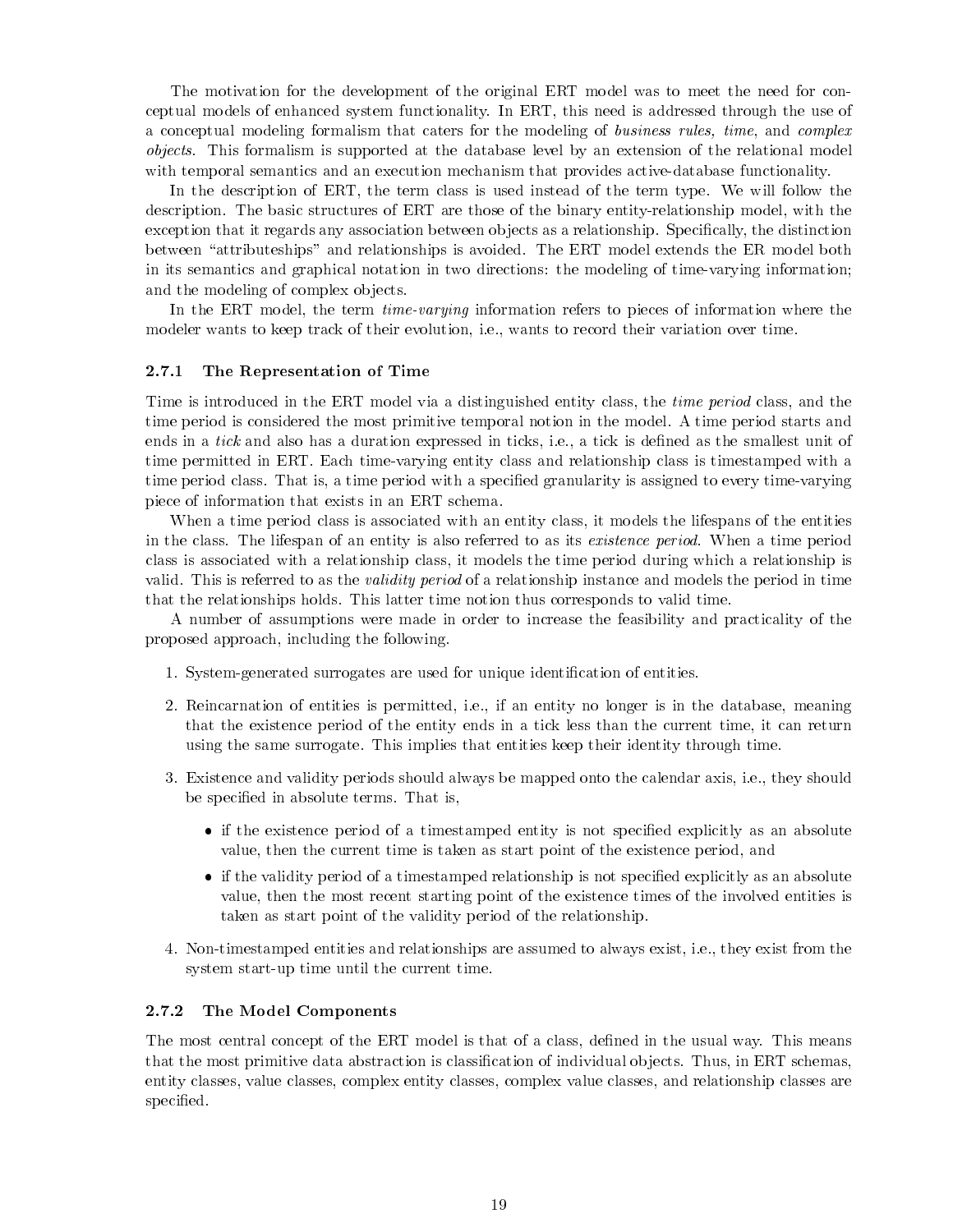

Figure - Figure - Error Schema Description of the Running Examples -  $\mathcal{L}_{\mathbf{A}}$ 

#### Simple Entity Classes and Simple Value Classes

A simple object cannot be decomposed into other objects and hence has independent existence—it is irreducible. The simple objects classes of the ERT model are divided into two groups: simple entity classes and simple value classes

A simple entity class is represented by a rectangle and if the entity class is timevarying the rectangle is expanded with a time box An example of a timevarying simple entity class is Employee shown in Figure - and an example of nontimestamped entity class is Pro ject

A simple entity class can be derived. This implies that its instances are not stored by default, but can be obtained dynamically when needed by using derivation formulas A derived entity class is represented by a dashed rectangle. Derived entity classes can be time-varying as well. For each derived entity class there is exactly one derivation formula that gives the members of that entity class at any time If the derived entity class is not timestamped the corresponding derivation formula instantiates this entity class at all times; whereas if the entity class is timestamped then the derivation formula obtains instances of this class together with their existence periods

A simple value class is represented by a rectangle with a black triangle placed in the bottom right corner. Simple value classes cannot be time-varying. An example of a simple value class is Name in Figure - A simple value class can like a simple entity class be derived and is then represented by a dashed rectangle with a black triangle placed as before

#### Complex Entity Classes and Complex Value Classes

A complex ob ject is an ob ject that can be decomposed into other ob jects and thus its existence depends of the existence of its component objects. The relationship between the complex object and its component ob jects is modeled using IS PART OF relationships The complex ob ject classes like the simple objects classes of the dividence into  $\Delta$  are  $\Delta$  and complex values, complex values values of the complex values of the complex values of the complex values of the complex values of the complex values of the classes

Complex value classes are represented by a double rectangle with the black triangle placed (as usual in the inner rectangle Complex value classes can only have complex value classes or simple value components as complex value class cannot be timevary indices value cannot be time  $\rho$  and  $\rho$  and the time  $\rho$ of a complex value class is the IS PART of Figure - The IS PART OF The IS PART OF RELATIONSHIP can be seen at the see level of abstraction; an example of unfolding a complex class will be given later.

a complexe coming complex represented by a double rectangley when it is the complex  $\alpha$  and  $\beta$ box" is added to the inner rectangle. The components of a complex entity class can be both simple and complexed can be of value can be of value class the time semantics of timestamped and timestamped to the t complex objects will be explained in detail after the explanation of the IS\_PART\_OF relationship.

an the presentation of MOTAR Direct was described as a component of the composite  $\sim$ type Department. This could also have been done in ERT by making Department a complex entity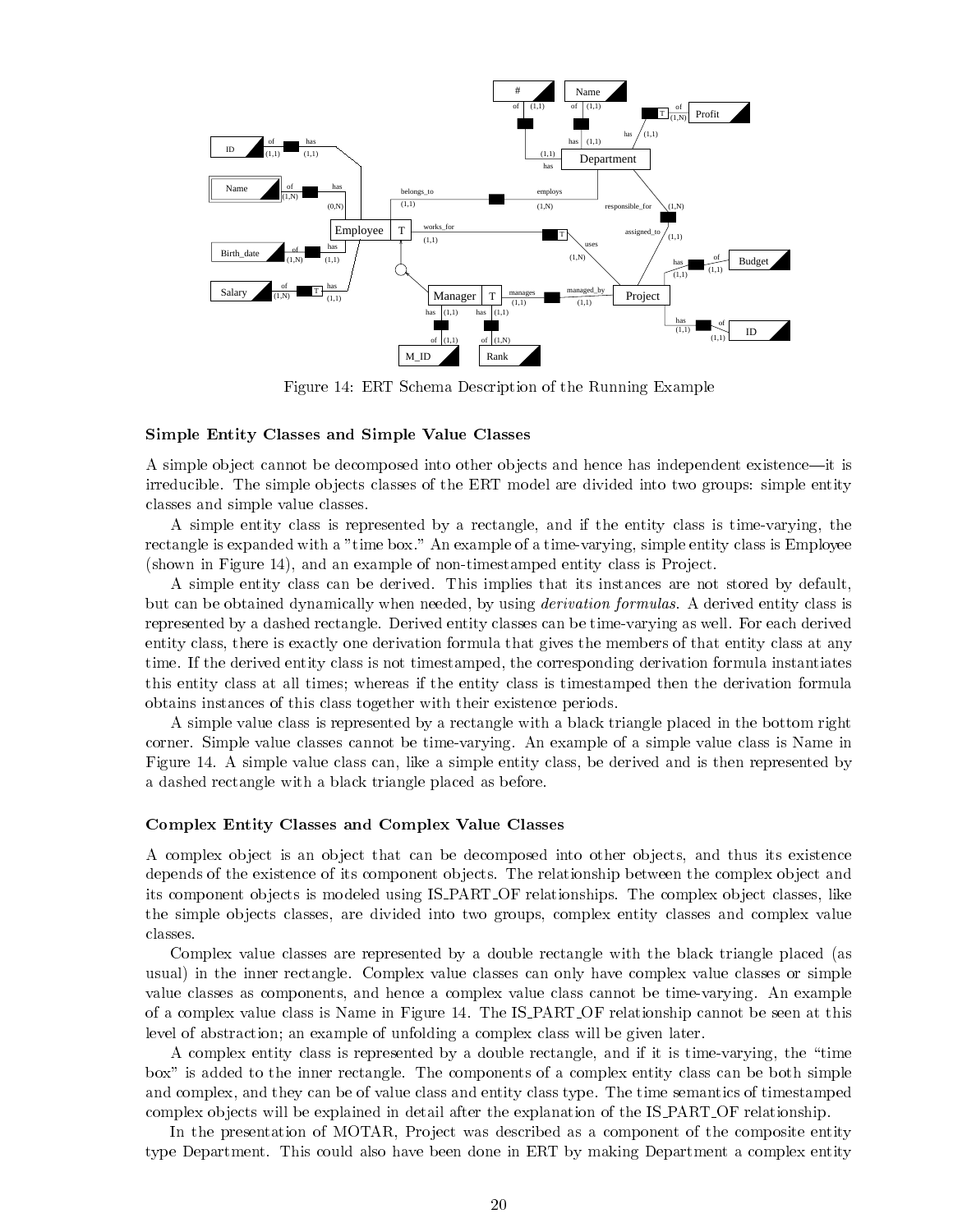class the class of the second contract the possible to describe the relationship between Pro ject and sight Employee

#### Relationships Classes

In ERT there are four kinds of relationship classes There are the userdened relationship classes the IS PART OF relationships between complex ob jects and their composite ob jects the ISA relationships between subclasses and their superclasses and the ob jectied relationships We explain each in turn

User-defined relationship classes are binary and are represented by small filled rectangles; if they are timevary in time box is added There are two constraints on the validity periods of a relationship periods of a class instances First the intersection of the existence periods of the participating entities must be nonempty Secondary Secondary Secondary Secondary period of the relationship instance must be a subperiod of th intersection of the existence periods of the involved entities

An instance of a user density of a user density of two entity or values is viewed as a named set of two  $\mu$ pairs where each role expresses the way that a specic entity or value is involved in the relationship These two named roles are called *relationship involvements* and are required in a ERT schema for completeness reasons In addition to the relationship involvements a cardinality constraint is required to be specified for each entity class participating in the relationship class. Each cardinality constraint is a pair  $(\alpha, \beta)$  where  $\alpha$  indicates the minimum and  $\beta$  the maximum number of times that an entity or value can participate in a relationship. The cardinality constraints are also used to specify whether the involvement is optional or mandatory If the involvement is mandatory then - whereas if the involvement is optional

As an example see the relationship class between Employee and Department shown in Figure - The two relationship involvements are "belongs\_to" and "employs." The two corresponding cardinality constraints state that each Employee instance is related to ie belongs to
 precisely one Department instance yielding a uniqueness constraint on Employee and each Department instance is related to ie employs
 from one to N Employee instances If both the cardinality constraints of a relationship class between a entity class and a value class are the notion of a value class are the notion of a key interest database theory

Userdened relationship classes can like simple entity classes be derived and are then represented by dashed nonlled rectangles and they can be time varying As for a derived timestamped entity class the derivation formula of a derived timestamped relationship class species a validity period for each instances of the class

ISA relationship classes are rst divided into two groups partial and total that are further sub divided into overlapping and disjoint yielding four types of ISA relationship classes The partial ISA relationship class is represented by a non-filled circle with arrows flowing from the subclass to the circle and an arrow flowing from the circle to the superclass. The total ISA relationship class is represented by a filled circle. If there is more than one subclass and more than one arrow is pointing into the circle the relationship class is disjointly class is distorted the relationship class is overlapping The existence time of a specialized entity should be a sub-period of the existence time of the corresponding parent entity



Figure - Unfolding a Complex Entity Class

IS PART OF relationship classes are used to specify the relationships between the components of a complex object and the complex object itself. Each directly subordinate object class is IS\_PART\_OF-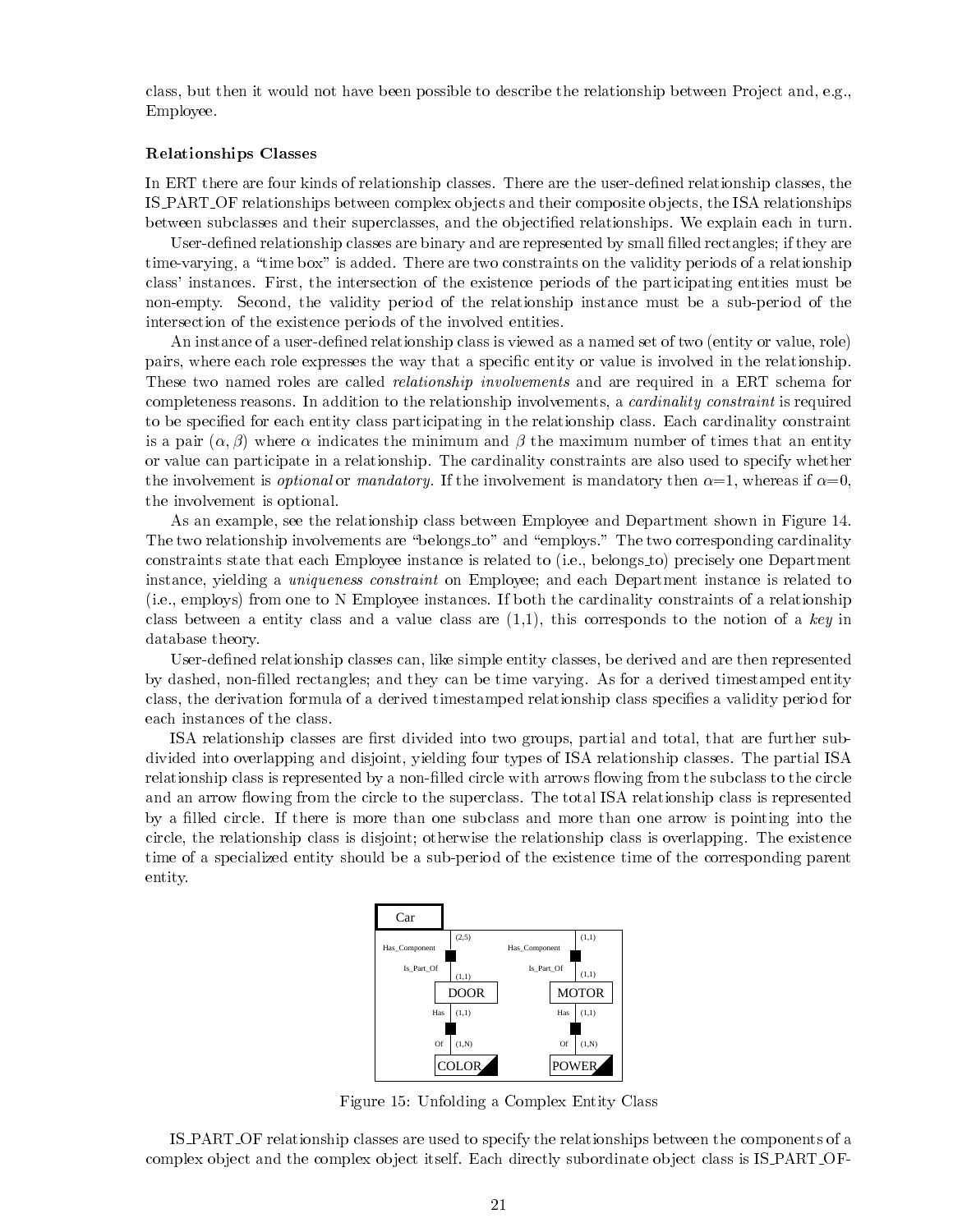related to the complex object changed the componentrelated to the components of the components of the component object class. This composition mechanism does not make any distinction between aggregation and  $\alpha$  is rather the HAS COMPONENT involvement involvement involvement involvement involvement involvement involvement in or grouping can be indicated using constraints the cardinality is one of  $\mathcal{N}$  and  $\mathcal{N}$  - the component is an aggregate whereas if it is  N
 or - N
 the component is a set Figure gives an example

In ERT complex ob jects can be used to model both logical part hierarchies where the same component can be part of more that one complex ob ject and physical part hierarchies and physical part his second ob ject cannot be part of more than one complex ob ject at the same time To achieve this four different IS\_PART\_OF relationship classes are defined using combinations of two orthogonal types of constraints namely dependency and exclusiveness The dependency constraint dependent states that when a complex observed all its components also ceases to exist dependent components also ceases to exist depend reference and the dependency constraint independent states that if a complex ob ject ceases to exist this does not imply that the components cease to exist (independent composite reference). The exclusiveness constraint *exclusive* states that a component object can be part of at most one complex ob ject exclusive composite reference
 at a time and the exclusiveness constraint shared states that it can be part of more than one complex object at a time (shared composite reference).

No specic notation is introduced for these constraints Rather they are given by the cardinality constrains of the IS PART OF relationship That is assume that the cardinality constraint of the IS\_PART\_OF relationship is  $(\alpha, \beta)$ . Then  $\alpha = 0$  implies independent dependency,  $\alpha \neq 0$  implies dependent dependency,  $\beta = 1$  implies exclusive exclusiveness, and  $\beta \neq 1$  implies shared exclusiveness.

Timestamping in a time-varying IS\_PART\_OF relationship of a complex object is subject to different time constraints depending on whether it has dependent or independent dependency semantics and exclusive or shared exclusiveness semantics. The dependency constraint dependent in time-varying IS PART OF relationships implies that the existence time of the complex ob ject and the component object should end at the same time as does the validity period of the IS\_PART\_OF relationship. The exclusiveness constraint exclusive implies that if an ob ject A is part of ob jects B and C then the period during which A is part of B should have empty intersection with the period during which A is part of C



Figure - Ob jectied Relationship

In ERT only binary relationship classes can be specied Thus attributes cannot be attached to relationship classes since this would make the relationship class ternary As illustrated in Figure -a this may yield problems If we will face to add the class Grade to the class of the will face the problems of the problems of the problems of the problems of the problems of the problems of the problems of the problems of t of where to add it Specifically Chemical to at attached to either STUDENT or SUBJECT. both of which are problematic. There is thus a need to model ternary relationships. To achieve this ERT permits relationship classes to participate in relationships This is called nominalisation and the particular construct in which a relationship class is viewed asan entity class is called an  $objectified$  relationship. An objectified relationship must include the two corresponding involvements. The relationship class that is objectified should always be many to many (the cardinality constraints on both of the involvements must be papelly must be in the status of an observement is that an observe the comp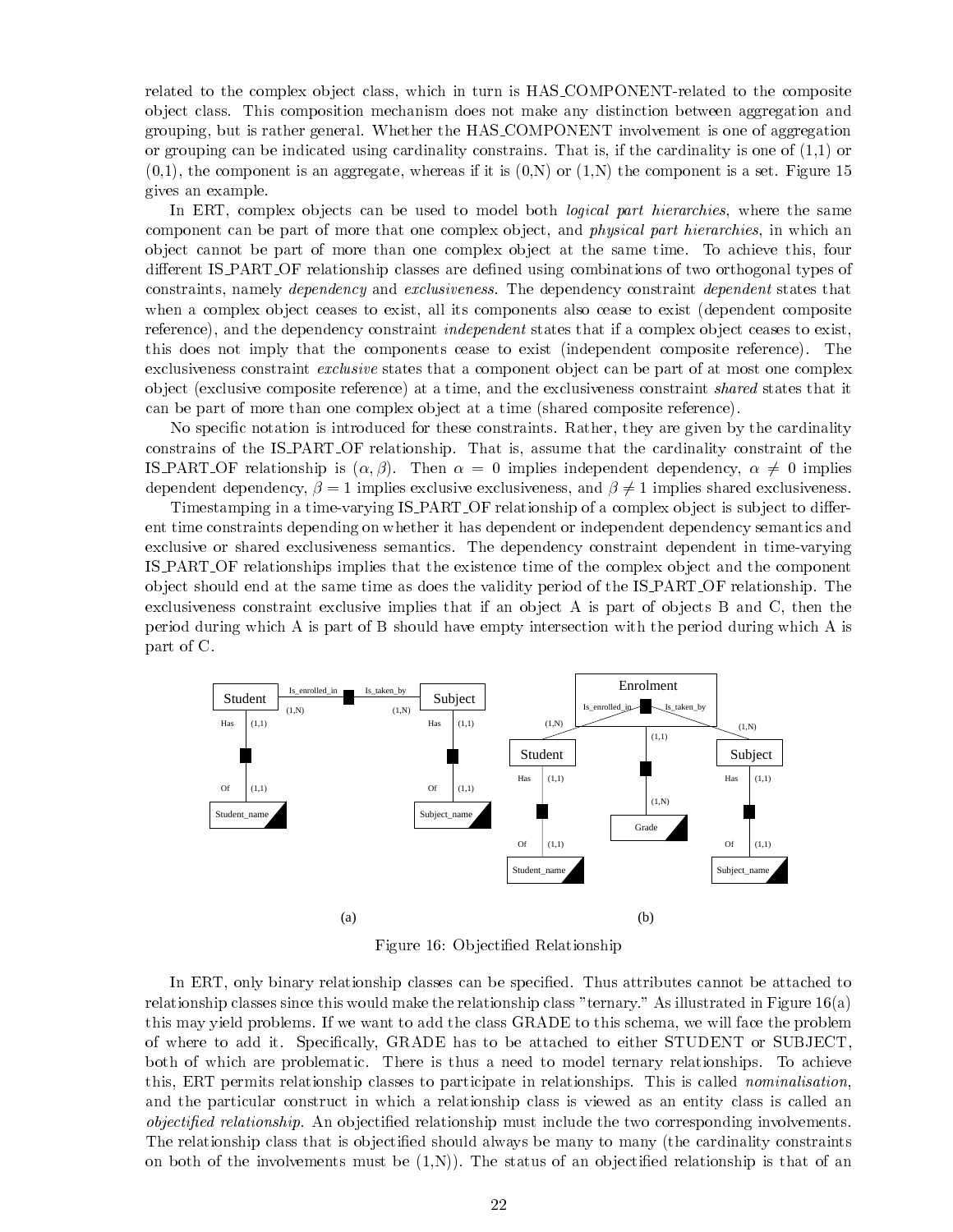entity common commonly at entity participate in any continuationship and in an ISA relationship and any the existence periods of the objectified timestamped relationship class' instances are the same as the validity periods of the corresponding nominalised relationship class instances The graphical notation of observe the contractionships is depicted in Figure . In Figure , we can assume that the contract of  $\mathbf{r}_i$ 

#### Refining the Original ERT Model

The original ERT model has recently been rened - in two respects First the denitions of temporal ob jects entities or relationships are given mathematically by specifying what constraints are placed on the existence or validity periods of an object when a *temporal marking* is applied to it. Second temporal markings are used to represent temporal variation of ob ject with respect to each other In particular the period in which a relationship involvement can exist is related to the period in which the associated entities entities existing the periods in the contract periods in which estimates to the period in which their superclass exists Two distinct aspects of the temporal nature of relationship involvements called historical perspective and temporal variation are identied As a precursor to delving further into this function  $\mathbf{f}(\mathbf{A})$  and  $\mathbf{f}(\mathbf{A})$  are negatively become periods time periods that  $\mathbf{f}(\mathbf{A})$ 

A notation for describing the ticks when an instance of a temporal entity class exists or a temporal relationship class holds is introduced. The period over which an instance of a temporal entity class or temporal relationship class x exists/holds is a set  $I_x = \{t_a, t_b, \ldots, t_z\}$  where  $t_a, t_b, \ldots, t_z$  are the ticks at which x exists  $\mathcal{S}$  exists usually is called an interval ly is called an interval ly is called an interval ly is called an interval ly is called an interval ly is called an interval ly is called an interval l although what actually has been denoted is a set of intervals  $\mathbb{R}^n$  . This denition of intervals allows a for the use of the usual set operators To ensure a discrete bounded model the possible ticks of an interval are limited to the finite set of  $\aleph = \{0 \dots \tau\}$ , and for all x, the interval  $I_x$  will satisfy  $I_x \subseteq \aleph$ .

In the original ERT model of  $\mathbb{R}$  relationship could only be matter with a Tmark indicating with a Tmark indicating  $\mathbb{R}$ that the relationship was timevarying the temporal matrix  $\mathbf{H}$  is renewly in  $\mathbf{H}$  -to include Hmarks in  $\mathbf{H}$ and The following interval intervals associated with entity class Eq. ( ) associated with entity class Eq. ( and the properties of intervals that we give must hold for all instances of the entity class. Thus stating  $I_E \subseteq \aleph$  means that for all entities e in E,  $I_e \subseteq \aleph$ .

If a relationship involvement exists for a subset of the ticks for which both the entities it associates exist and only associate entities which exist at the same time tick then the relationship is said to undergo temporal variation with respect to the entities it associates it associates it associates it associates

If a relationship involvement exists at certain ticks between entity Eq. ( and a entity Europeant exists at other ticks at other ticks at other ticks at a construction of the relationship is said to have the relationship is said to have the relationship is said to have the relationship is a const and the relationship is Hmarked Note that such relationships are asymmetric since at any tick only  $E_1$  is required to exist; the inverse relationship (from  $E_2$  to  $E_1$ ) may not hold at the same tick.

The above-mentioned terms can be combined. Saying that a historical perspective has temporal variation means that that one of the entities involved does not have the perspective for its entire existence

 $\mathbf{v}$  in the validity period of an instance of an instance of a relationship class results Initially constraints Initially constraints in  $\mathbf{E}[\mathbf{z}]$ and IE be the intervals for which entity classes E and E exist First First First First First First First First the instances of  $E_1$  and  $E_2$  are involved in an unmarked relationship, then  $I_R = I_{E_1} \cap I_{E_2}$ . Second, if  $I_R$  is the interval over which the instances of  $E_1$  and  $E_2$  are involved in a T-marked relationship class, then  $I_R \subseteq I_{E_1} \cap I_{E_2}$ . Third, assume that instances of entity classes  $E_1$  and  $E_2$  are related by  $\mathbb{P} \mathbb{P} \left( \begin{array}{ccc} \mathbb{P} & \mathbb{P} \mathbb{P} & \mathbb{P} \mathbb{P} & \mathbb{P} \mathbb{P} & \mathbb{P} \mathbb{P} & \mathbb{P} \mathbb{P} \mathbb{P} & \mathbb{P} \mathbb{P} \mathbb{P} & \mathbb{P} \mathbb{P} \mathbb{P} & \mathbb{P} \mathbb{P} \mathbb{P} & \mathbb{P} \mathbb{P} \mathbb{P} & \mathbb{P} \mathbb{P} \mathbb{P} \mathbb{P} \mathbb{P} & \mathbb{P} \mathbb{P} \$ relationship class R is H-marked, then  $I_{E_1} \neq I_{E_2}$  is allowed. To exemplify an H-marked relationship class consider the grandparentgrandchild relationship between persons Here related persons need not exist simultaneously for any tick; a grandparent may die before the birth of a grandchild. As we shall see next a relationship has a relationship has a relationship has a temporal direction An Hmarkedon An relationship class R relating  $E_1$  and  $E_2$  is described as

- $\bullet$  past if E<sub>2</sub> holds at ticks before the ticks at which E<sub>1</sub> holds,
- $\bullet$  current if  $\text{E}_2$  holds at the same ticks for which  $\text{E}_1$  holds, and
- $\bullet$  *future* if E<sub>2</sub> holds at ticks after the ticks at which E<sub>1</sub> holds.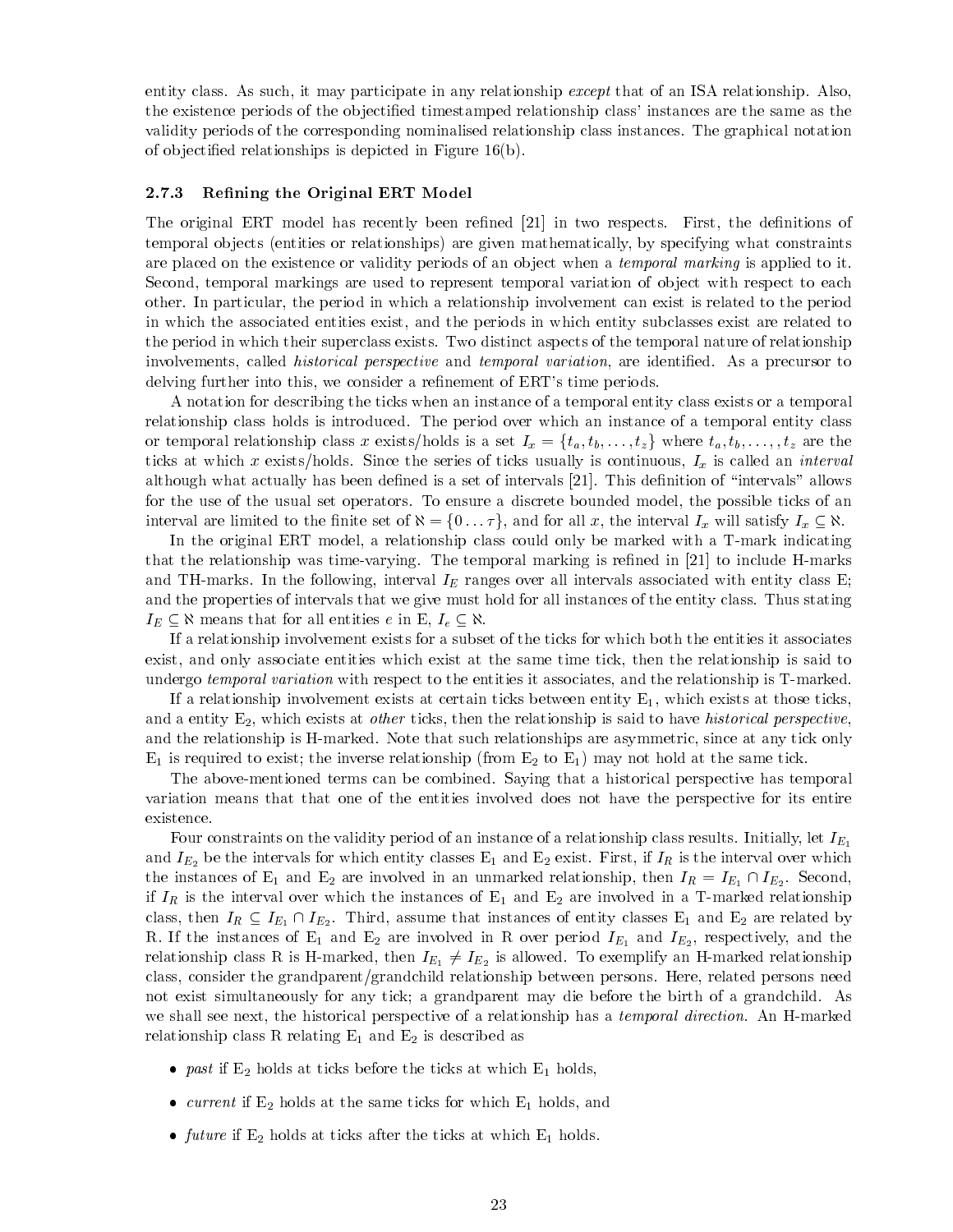Finally Boolean combinations of the above are possible It follows that an unmarked relationship class is merely a *current* historical perspective relationship class. In the above example the temporal direction could be *past* and *current* (depending on what is  $E_1$  and  $E_2$ ). The characteristics of H-marked relationships can be described using derived entity classes for details see - Fourth assume that instances of  $E_1$  are involved in R over period  $I_{E_1R} \subseteq I_{E_1}$  and instances of  $E_2$  are involved in the same relationship instance for  $I_{E2}$  and relationship R is TH-marked. Then  $I_{E1R} \neq I_{E2}$  is allowed. This TH-mark can be used to model that we do not want the grandparent to be related to the grandchild before the grandchild is actually born

#### Summary

The data model ERT extends a binary entity-relationship model with complex entity classes and complex value classes. ERT provide the users with temporal markings of time-varying entity and relationship classes and instances of these classes are timestamped with time periods The temporal markings of classes have later been refined.

#### $2.8$ The Temporal ER Model

The Temporal ER model  $\mathbf{h}$  is the ER model Most central Most central Most central Most central Most central the ordinary cardinality constraints with snapshot and lifetime cardinality constraints. This permits a renement of the classication of relationship types thereby obtaining a total of six dierent classes of relationship types; and it leads to a refinement of the optionality of relationship participation.

Designing a database using the TER model includes three steps First a TER diagram is con structed that uses the two new types of constraints for describing the time-varying aspect of relationship types No time attributes are included Then based on how often historic data is expected to be accessed a particular algorithm that translates TER diagrams into traditional ER diagrams is ap plied leading to a diagram with only regular cardinality constraints and with explicit time attributes Third the ER diagrams is translated into relational tables using a standard mapping

#### The Model Components

The key differences between TER and the (binary) ER model are the inclusion of snapshot and lifetime cardinality constraints and the intermediate step of transforming TER diagrams to ER diagrams Time is thus implicit in TER diagrams. The TER diagram describing the running example is shown in Figure - In the remainder of this subsection of this subsection of the cardinalities the next subsection of considers the intermediate step



Figure - A TER Diagram of The Running Example

The modeling of time-varying information is improved in TER by replacing the traditional cardinality constraints by two new types of constraints the lifetime cardinality denoted by LminL-maxL and the snapshot cardinality denoted by SminS-maxS For an example consider the relationship type between entity types Department and Pro ject in Figure - Relationship types have two directions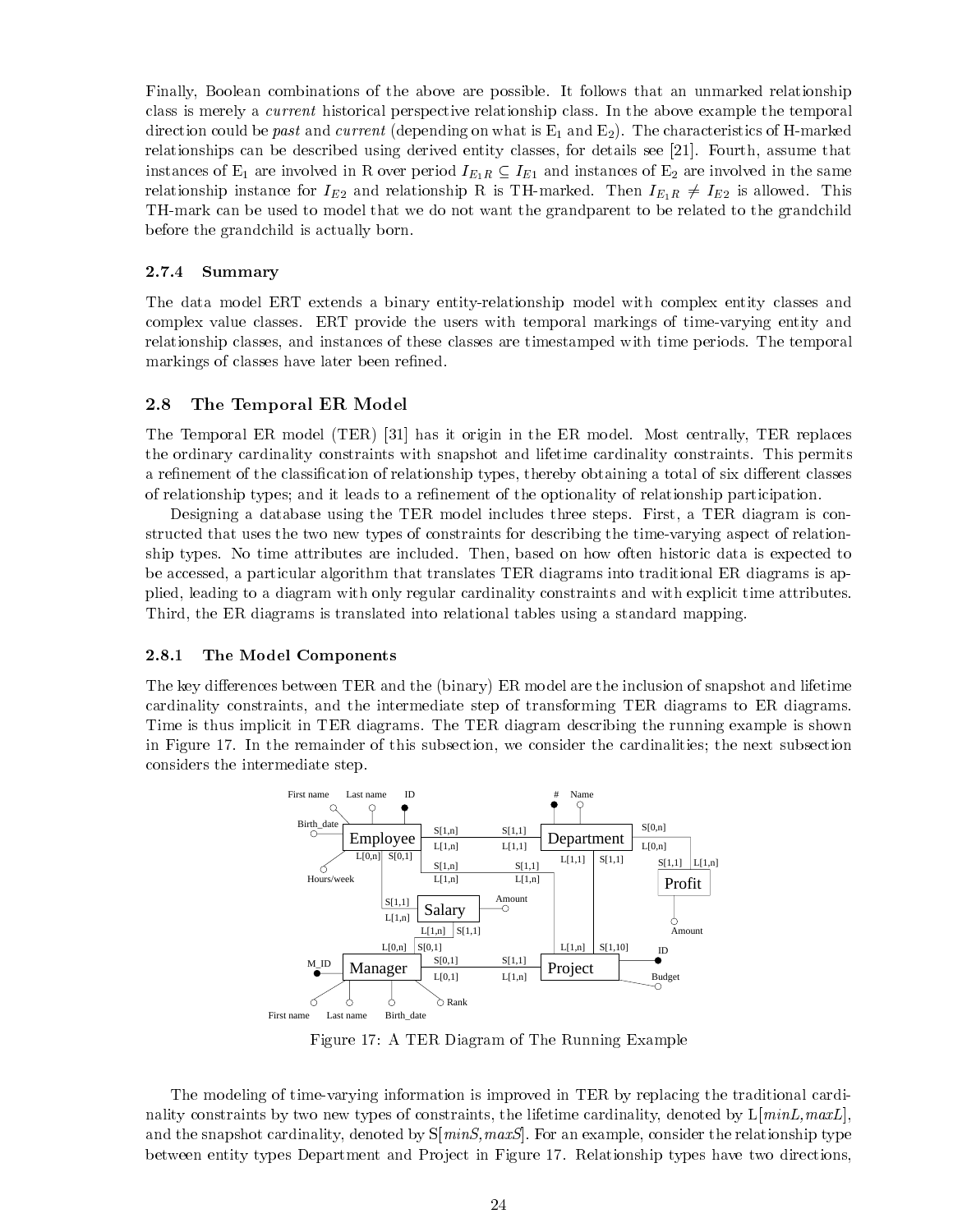with a source and a target  $\alpha$  source and a target  $\alpha$  target  $\alpha$  are cardinality constraints are and with respect to a relation of a relation of a relationship type types to the target entity type to the target by the relationship type

A lifetime cardinality constraint LminL-maxL states that the minimum and maximum number of instances of the target entity related to one instance of the source entity over all of time is  $minL$ a snapshot cardinality of the snapshot cardinality constraints of the snapshot cardinality constraints of the s minimum and maximum number of instances of the target entity related to one instance of the source entity at any single point in time is minO and max S and maxS and maxS and maxS and maxS and maxS and maxS and any valid combination of cardinalities for any given relationship direction in TER are defined.

> $0 < maxS$  and  $0 < maxL$  maxS and maxL  $0 \leq minS \leq maxS \leq maxL$  $0 \leq minS \leq minL \leq maxL$

In the relationship type between Department and Pro ject a Department instance a department may have from - to n associated Pro ject instances pro jects during its lifetime but it may have at most - associated pro jects at any single point in time A pro ject is associated with precisely one department at any single point in time; and a project is associated with precisely one department throughout its lifetime Thus its lifetime Thus  $\mathbf{f}(\mathbf{r})$  and  $\mathbf{f}(\mathbf{r})$  and  $\mathbf{f}(\mathbf{r})$  and  $\mathbf{f}(\mathbf{r})$  and  $\mathbf{f}(\mathbf{r})$  and  $\mathbf{f}(\mathbf{r})$  and  $\mathbf{f}(\mathbf{r})$  and  $\mathbf{f}(\mathbf{r})$  and  $\mathbf{f}(\mathbf{r})$  and  $\math$ 

As it is the case for case for case for cardinality constraints in the ER model  $\Gamma$ model can also express connectivity Thus a set of connective values of relationship type directions are defined as follows.

> one for  $(maxS =)$  max $L = 1$  $one T$ one  $\mathcal{M}$  for maximizing  $\mathcal{M}$  , and maximizing  $\mathcal{M}$  -for maximizing  $\mathcal{M}$  $many$  for  $maxS > 1$

The introduction of the new connective value *one*  $T$  ("one at a time") leads to a refined classification of relationship types Traditionally there are three distinct and exhaustive classes of relationship types one is they will discuss the many while still distoires are no longer and constant the still distorted t exhaustive when snapshot and lifetime cardinality constraints are used as the classes no longer cover all valid compiled combines for mind and minute three new relations three newspapers Therefore Therefore and minutes recover are added to the before mentioned three; maning that it facts the fit facts  $\frac{1}{2}$  and  $\frac{1}{2}$ many

Up we are a relationship of a relationship of a relationship performance of a relation of the complication of the best of a relationship that is usual that participation is optional implies that participations to approximate in the collection Butch given the denitions of snapshot and lifetime can be renewed the notion of the renewed  $\eta$  and the renewed at relationshiptype directions in a strup state option to the property of the structure of the structure mandatory , which is a relationship of production in which is possible to provide the control of overally as an experimental or mandatory (column ). The renewledge implies that columns in the relations in the relationship in the relation snapshot mandatory directions of relationship types are not allowed to have null values The following holds for the refined optionalities:

| optL                                  | implies | $_{optS}$ |
|---------------------------------------|---------|-----------|
| mandS                                 | implies | mandL     |
| $m and S$ and $optL$ are incompatible |         |           |

In Terms such as that in Figure -  $\mathbf{f}$ is possible to distinguish dierent states of entities For example there are no means of recording diese entities of Employee entities Theorem and they are inplicitly they are by the state of the books of the mapping of TER diagrams to ER diagrams as described next

#### Mapping TER Diagrams to ER Diagrams

One consequence of introducing the temporal aspects of relationships into TER is that there now exists a basis for the semi-automatic incorporation of time-varying data in relational tables. How applications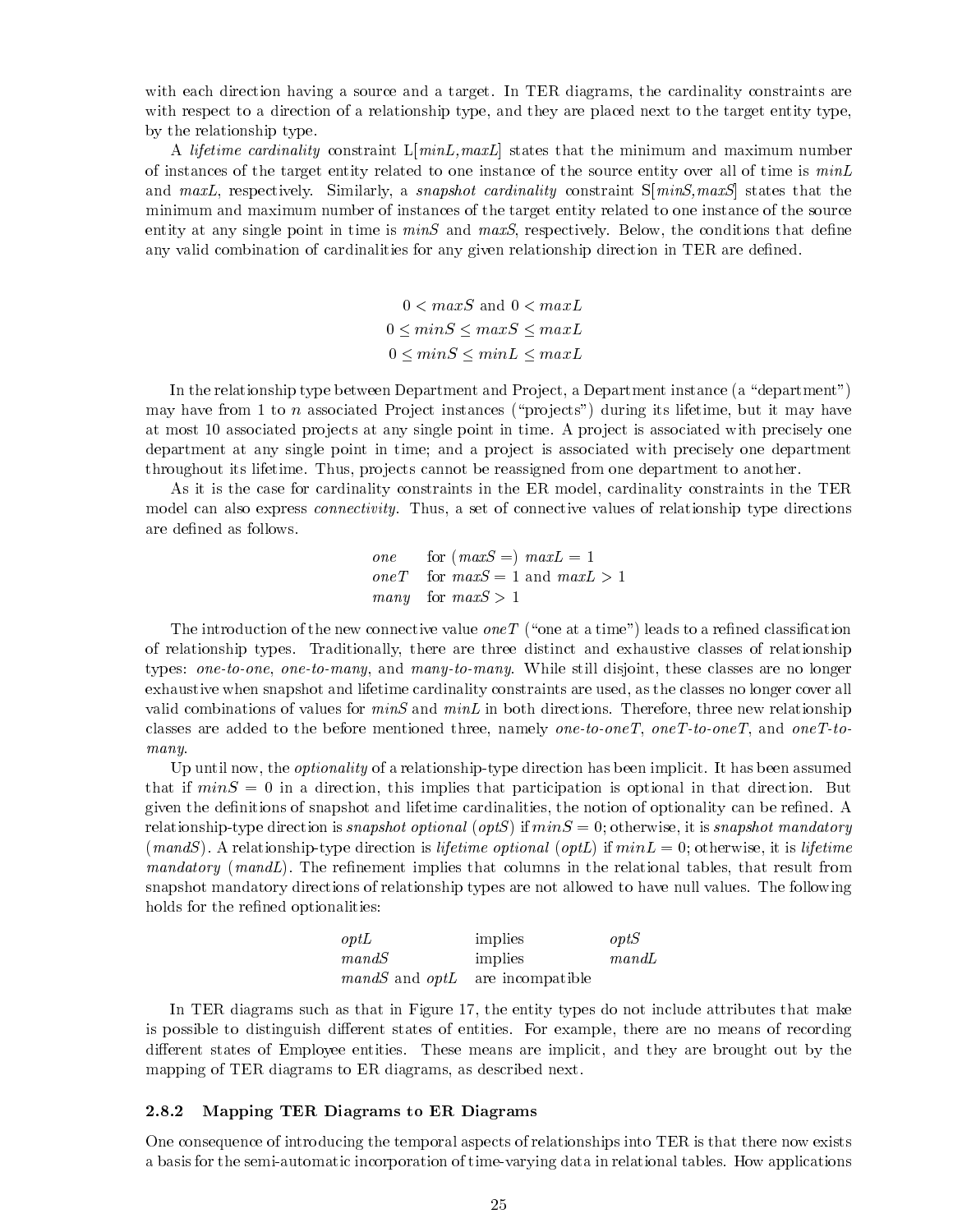are to deal with time times and time data largely depends on the volume of such data largely of access the com to it is the contract three general approaches three general approaches of data They are based with timevarying  $\alpha$ on the frequency of access to non-current data.

- Never If there is no interest in the noncurrent data there is no reason for storing it No provisions for retaining non-current data are needed; old data is simply overwritten by new.
- Occasional If the noncurrent data is accessed infrequently it would be rather inecient to store it to gether with the much more frequently accessed current data Thus  $\mathbf{N}$ data from the non-current data at the conceptual level simplifies the design process.
- Frequent If the non-current data is anticipated to be accessed almost as frequently as the current data is most existence that the most economic to store that the most existence that the most existence that the

TER then provides three different algorithms for translating TER diagrams into ER diagrams. ... the form for  $q$  is  $\alpha$  figure - ... the fraction of the algorithms on a fraction of the running  $\alpha$ example



Figure - Mappings of TER Diagrams to ER Diagrams

The mappings only provide means of recording multiple states of time-varying TER relationship types, while not documented, it showed to extend them to extend them to extend them to also provide means of recording multiple states of time-varying entities and attributes. Note how lifetime and snapshot constraints are replaced with appropriate regular cardinality constraints

### Summary

The TER model provides means for better timevarying data modeling Specically ordinary cardi nality constraints are replaced with snapshot and lifetime cardinality constraints Using these TER redence the complete of relationships and the notion optionship Species of the notion  $\mathcal{A}$ dinality is introduced Time is implicit in TER diagrams but the temporal aspects are made explicit through the mapping of TER diagrams to ER diagrams

#### 2.9 The TempEER model

The motivation behind TempEER is to be able to capture temporal information in a conceptual model specically the EER model and then via an appropriate mapping in the relational data model

In according this temperature to this constructs to the EER model new syntactical constructs to the EER model  $\mathbb{R}$ assumes a temporal dimension to the existing EER constructs. The mapping to the relational-model

<sup>-</sup>The authors gave their model the same name as the TEER already proposed by Elmasri et al We adopt the name TempEER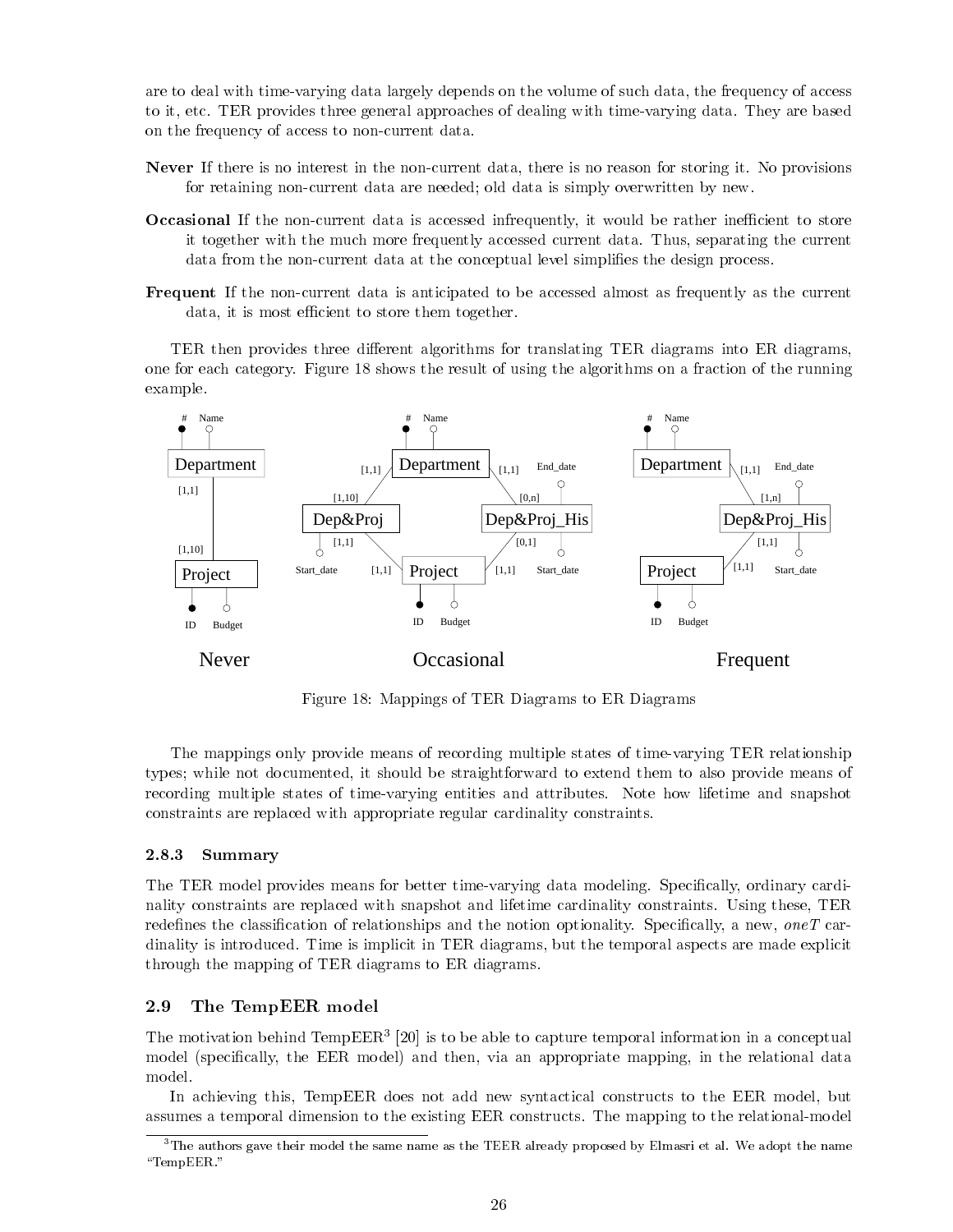level added two attributes that the relation schemas the relation schemas the relations that a convention of t mapping algorithm yields. It is an underlying assumption that the TempEER model is a design model only and that the implementation platform is relational

#### The Representation of Time

TempEER captures both valid and transaction time both of which are assumed to have discrete domains and dierent granularities may be specied for both of these domains Time intervals are used as validtime values and time instants are used as transactiontime values

 $V$ are a subset of  $U$ are a subset of  $U$ equal to the current time Thus the time domain for valid times extends beyond that used in the TEER model (Section 2.5). Transaction times never exceed the current time.

#### 2.9.2 The Model Components

The TempEER model does not add any new syntactical constructs to the EER model rather the temporal aspects are implicit in TempEER diagrams The TempEER diagram of the running example is the foreign that of  $\mathbf{f}$  is the figure -  $\mathbf{f}$  is that of  $\mathbf{f}$ 

#### Entities and Entity Types

In TempEER diagrams each entity of an entity type is associated with a lifespan capturing the valid time of the entity. The lifespan can be a time interval or a temporal element.

When mapped to a relational platform an entity is represented by a set of tuples where each tuple describes one state of the entity over time An entity type is mapped to a relation schema with the attributes dictated by a standard mapping and with an interval-valued ValidTime attribute. Thus, any change to an attribute of an entity results in the creation of new tuple capturing the new state of the entity The lifespan of an entity is then the union of the ValidTime intervals in the set of tuples that represent the entity In addition to the ValidTime attribute each tuple has a TransTime attribute that records the insertion time of the tuple to capture the tuple to capture the transaction time of the transaction time of the transaction time of the transaction time of the transaction of the transaction of time of each tuple

To exemplify let us reconsider the entity described by the example given in Figure -- This entity has lifespan T --- UNTIL and is represented by the following two tuples at the relational level

| 7T              |       | First name    | Last name | Birth_date | Salary  | ጡጡ      |
|-----------------|-------|---------------|-----------|------------|---------|---------|
| 7/1/90,6/30/92  | 98765 | $^\circ$ hris | Johnson   | 8/23/46    | $\$20K$ | 6/15/90 |
| 71792.jem UNTIL | 98765 | 7hris ∶       | Johnson   | 8/23/46    | \$ 30K  | 6/30/92 |

Figure - The Relational Representation of an Employee Entity

The temporal information of weak entity types is stored exactly as for ordinary entity types The constraint that the lifespan of a weak entity must be a subset of the lifespan of its owner entity is enforced (the interaction with transaction time is not considered).

#### Attributes

The attribute types of TempEER are those of the EER model with the exception that their changing values over time are retained

A single-valued attribute has one atomic value for any point in time; multivalued attributes can have more that one value at a given point in time; and the value of a composite attribute at a given point in time is the concatenation of the values of its components at that point in time

The valid time associated with an attribute value can be deduced from the tuples at the relational level representing the entity For example the temporal element associated with the attribute value Johnson of the above entity is --- UNTIL whereas the temporal element associated with the value K is - temporal element of an attribute value of an attribute value of an attribute value of an entity m subset of the lifespan of the entity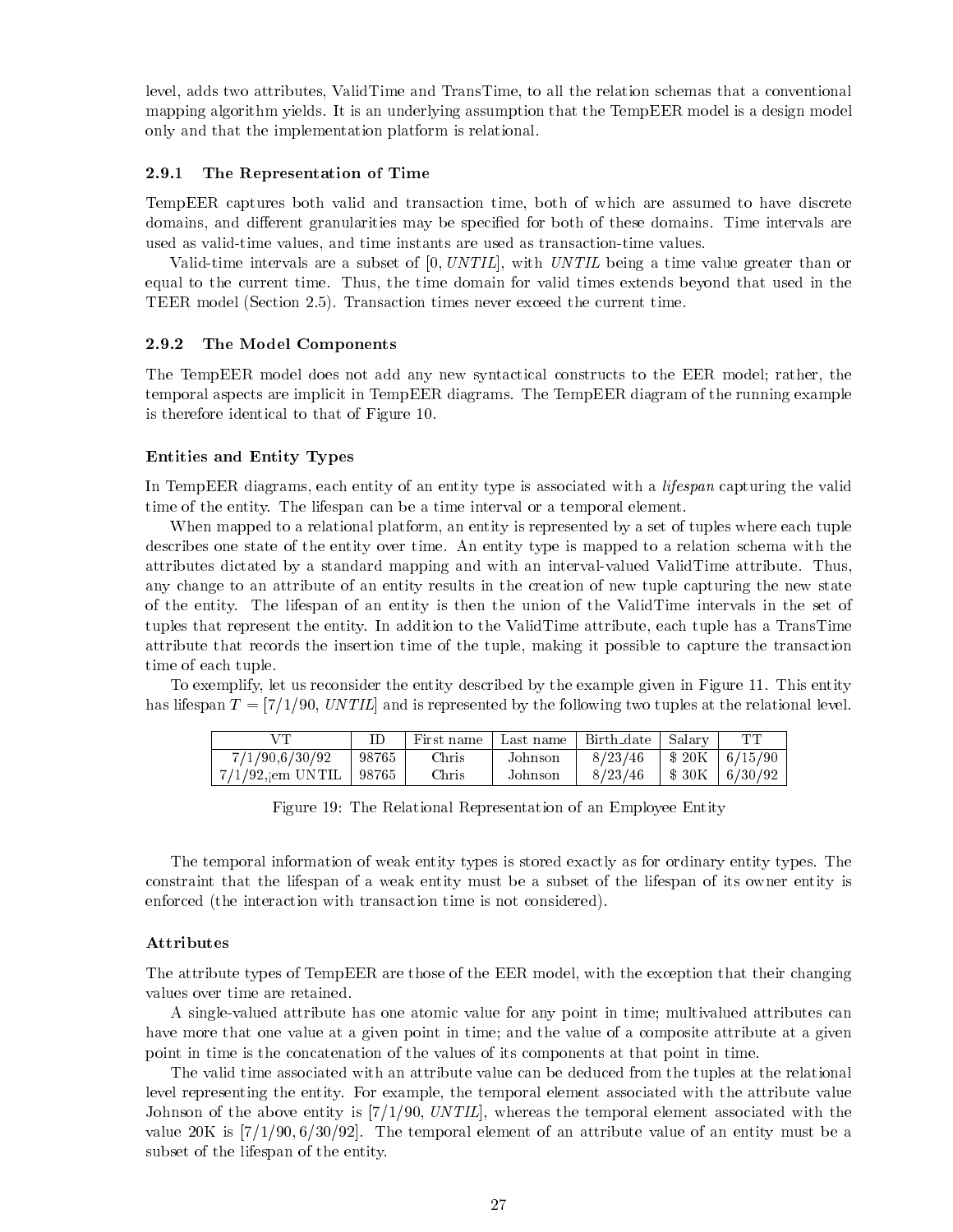### Relationships Types

Each relationship instance of a relationship type is associated with a lifespan defined in the same way as for entities The lifespan of a relationship instance must be a subset of the intersection of the lifespans of the participating entities

Finally TempEER also has superclasssubclass relationships The lifespan of a subclass entity must be a subset of the lifespan of its superclass entity.

#### Summary

The sparsely documented TempEER model does not add any new syntactical constructs to the EER model but instead changes the meaning of the existing constructs TempEER diagrams are mapped to tuple-timestamped bitemporal relation schemas. Temporal constraints are introduced.

#### The TempRT Model  $2.10$

In a working paper, Kraft [19] proposes TempKT - that incorporates valid time support into a binary  $\pm$ er motivate the motivate his approaches in motivated timestampe using valid timestampers timestampers in the c attributes and it as the second contractive or the second second second second second second second second second second second second second second second second second second second second second second second second sec

and the opportunity through the complete through temporal relationships through the complete through the complete temporal attributes. The basic temporal construct is the temporal relationship type. While ER are usually there is the contract there is a contracted to relation there is an extension contracted the street is own graphical notation associated with the ER diagrams In this notation nodes represent the instances of entities and the edges represent relations between instances

The valid time domain employed is discrete but is not otherwise described

#### 2.10.1 The Model Components

The model is based on a binary ER model is based on a binary ER model in this model is model in this model in this model is model in this model in this model in this model is model in this model in this model in this mode only entity types described by rectangles and relationship types described by crows feet may be specified. The attributes in Figure 20 are actually shorthand for one-to-many relationship types between an entity type with all possible values of some value domain as instances and the entity type having the attribute. Two diagonal lines are used to indicate that a construct is temporal. For example the relationship type between Employee and Emp Pro j is marked as temporal The temporal markings of Employee and Emp\_Proj are deviations from the running example.



Figure 20: TempRT Diagram Modeling the Running Example

### Temporal Relationship Types

The basic temporal structure is the temporal relationship. The semantics of a temporal relationship is an extension of the semantics of an ordinary relationship

 ${}^{4}$ The author has not given the model a name. To clearly identify the model, we adopt the name "TempRT."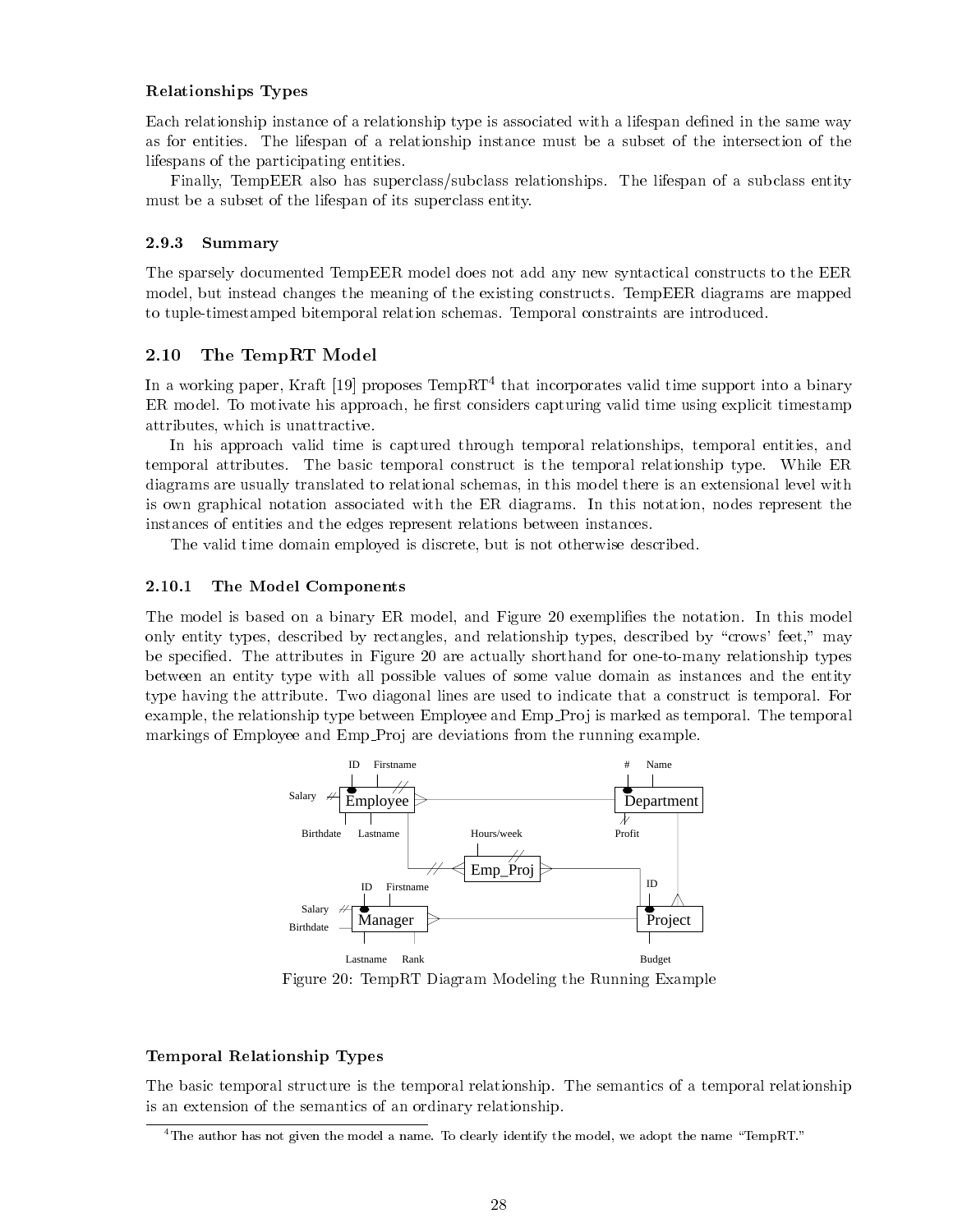and a contemporal relationship between the left hand the side of the nontemporal contemporal relationship betwee partment is repeated and on the right hand side some instances are shown The meaning of the relationship is that every instance of Employee must at any point in time be related to one and only one instance of Department and every instance of Department may be related to zero or more in stances of Employee. Only one (the current) department assignment of an employee is recorded. Thus, if an employee is reassigned to a new department the previous assignment is lost



Figure - Temporal Relationships

In Figure - Lettership the relationship type is considered to be temporal The semantics of the semantics of the temporal The temporal The semantics of the temporal The temporal The temporal The semantics of the temporal T relationship type is almost the same as for the non-temporal relationship type. Every Employee instance still has to be related to one and only one instance of Department at any point in time. The dierence is that temporal relationships are timestamped and retained As an illustration of this the right hand side of Figure -b gives the employment history of Alice At time t Alice becomes associated with Sales  $\mu$ to Administration and lastly she returns to Sales The union of all the union of all the union of all the timestamps of all the timestamps of all the timestamps of all the timestamps of all the timestamps of all the timest temporal relationship between two instances describes the lifespan of the relationship

#### Temporal Entity Types and Attributes

Entity types do not have to be temporal A nontemporal entity that participates in a temporal relationship cannot ever be changed or deleted If this consequence is unwanted the concept of lifespans has to be added to the instances making them temporal

The lifespan of an instance is modeled through temporal relationships Specically a universal entity type U with only one instance is introduced This entity type is connected using a temporal relationship type with the entity type we want to be temporal Figure a
 illustrates this The time in which an Employee instance references the U instance gives the lifespan of the Employee instance Figure  $22(b)$  shows the shorthand used in the model.



29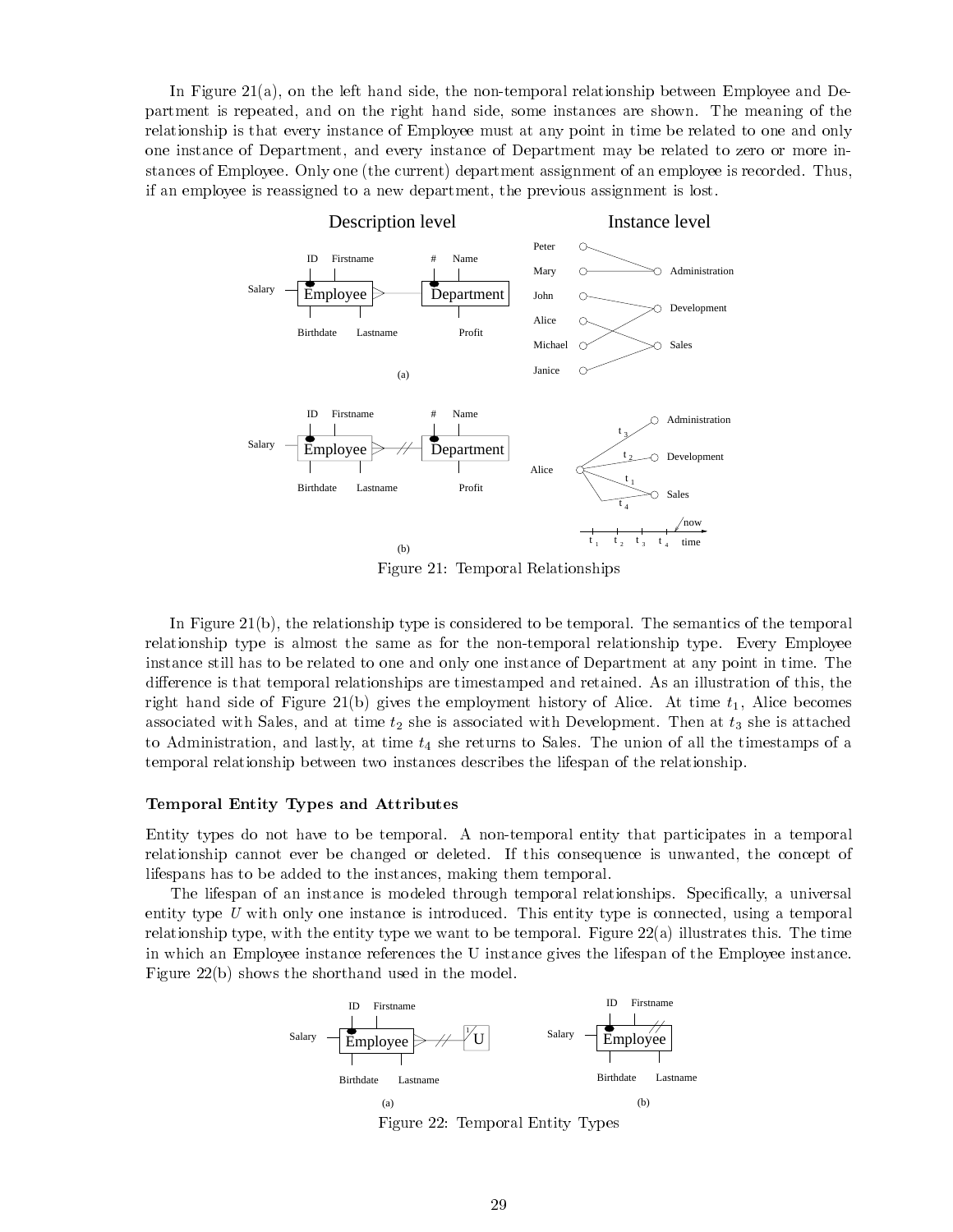Temporal attributes are also dened using temporal relationships As mentioned a nontime varying) attribute is a shorthand for a regular many-to-one relationship between an entity with all possible values of some value domain asinstances and the entity having the attribute In order to make an attribute temporal the ordinary relationship between the entity having the attribute and the entity modeling the value domain is replaced by a temporal relationship

### Summary

temporal model model makes it possible to specify temporal relationships) temporal entities in the temporal en poral attributes. The temporal entities and attributes are defined by temporal relationships.

#### 3 Design Criteria and Evaluation of the Models

In Sections to - we described all temporal ER models known to us It is a common characteristic that few or no specific requirements to the models were given by their designers. To compare and better understand the models this section denes a comprehensive set of design criteria for temporal ER models and evaluates the models against these criteria We have chosen to also evaluate the EER model against the criteria When doing so the model will be treated as a temporal model capturing time through timestamp attributes

We have identied a total of - design criteria covering time semantics model semantics temporal functionality and userfriendliness The criteria are numbered C- through C- With each criterion dened we indicate its source if possible We have attempted to only include criteria that have an ob jective basis for being evaluated Together the criteria identify important aspects of designing a temporal ER model. The possible outcomes of an evaluation of a model with respect to each criterion will be stated explicit together with the denition of each criterion of each criterion of each criterion of each criterion of each criterion of each criterion of each criterion of each criterion of each criterion of each c N-A- Yes and No

|              | C1          | C2                                                            | C <sub>3</sub> |
|--------------|-------------|---------------------------------------------------------------|----------------|
| <b>EER</b>   | <b>UDT</b>  | none                                                          | N.A.           |
| <b>RAKE</b>  | UDT, VT     | temporal relationships types and attributes                   | Optional       |
| <b>TERM</b>  | UDT, VT     | history structures and patterns                               | Optional       |
| MOTAR        | UDT, VT     | temporal relationship types and attributes                    | Optional       |
| <b>TEER</b>  | UDT, VT     | temporal entity types, attributes, and relationship types     | Mandatory      |
| <b>STEER</b> | UDT, VT     | conceptual entity types, entity roles, temporal attributes,   | Mandatory      |
|              |             | and conceptual and temporal relationship types                |                |
| ERT          | UDT, VT     | timestamped entity classes, relationship types, complex en-   | Optional       |
|              |             | tity classes, and temporal constraints                        |                |
| TER          | UDT, VT     | snapshot cardinalities, lifetime cardinalities, and OneT con- | Mandatory      |
|              |             | nective                                                       |                |
| TempEER      | UDT, VT, TT | temporal entity types, attributes, and relationship types     | Mandatory      |
| TempRT       | UDT. VT     | temporal relationship types, entity types, and attributes     | Optional       |

Figures and present the results of the evaluations of the evaluations of  $\mathbb{R}^n$ to criteria contract contract to contract the contract of the contract of the contract of the contract of the c

Figure  $\mathbb{E}[\mathbf{A}]$ 

 $C1$ —Time Dimensions with built-in Support Valid and transaction time are general—rather than application specicaspects of all database facts As such they are prime candidates for being built into a temporal ER model that is to be used for both analysis and database design. Being orthogonal and it is possible to possible the two times facts of possible to support the two times independently the Support for these times may take different shapes and may be more or less elaborate. Another kind of time time is more that it comes to support time (VIII) for the society of the social time  $\mathbb{P}^1$ aspects with no built-in support in the model. User-defined times are supported when time-valued attributes are available. These are then employed for giving temporal semantics—not captured in data model and database designery and the distribution of the database designerto the the the ER diagrams We will s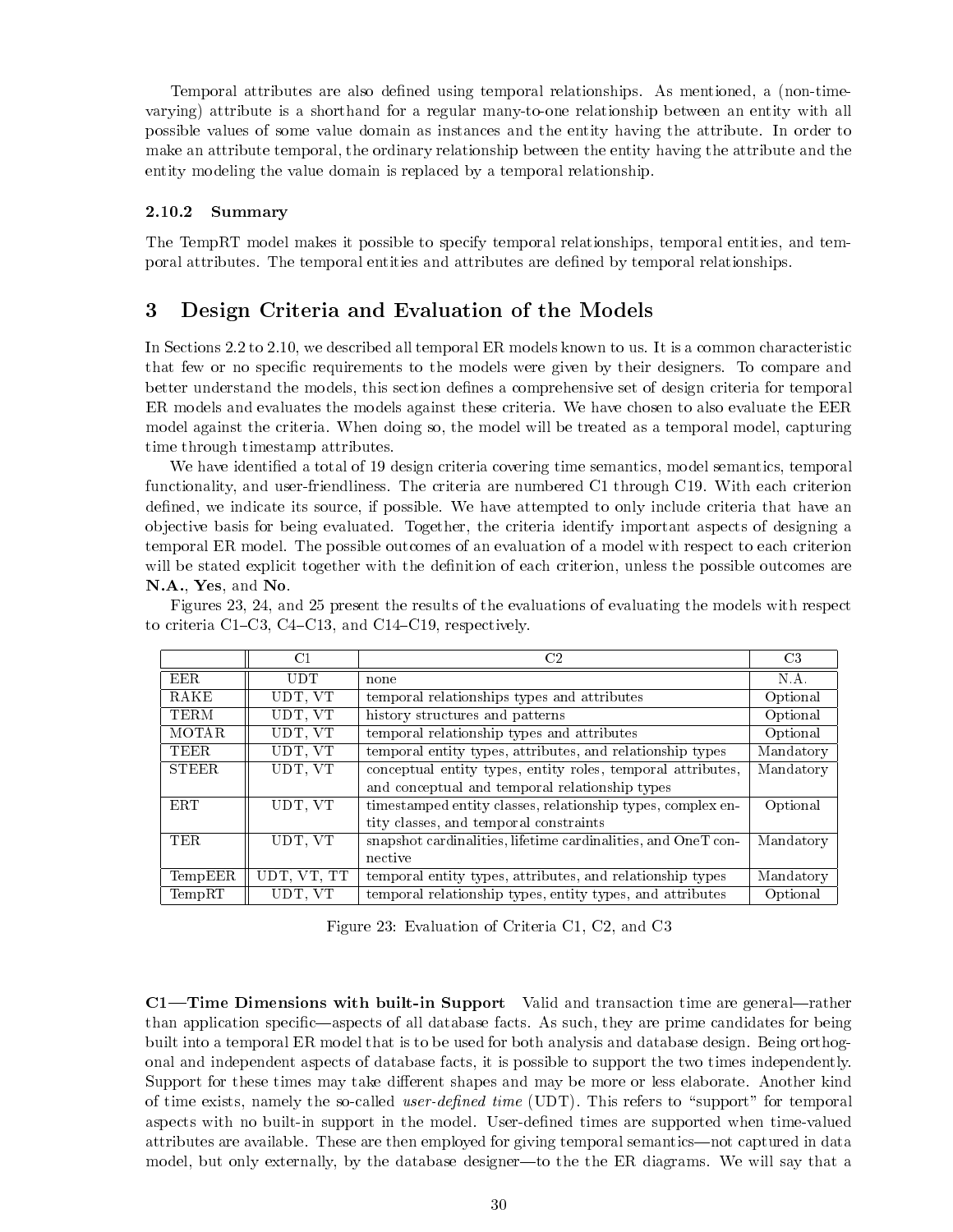time is supported simply if some support has been documented. The possible outcomes of evaluating and  $\mathbf{M}$  . This can define a distribution are UDT and N- $\mathbf{M}$ 

For a model to be considered temporal at least one time dimension must be supported Almost all the models support *valid time*. The only model that does not is the EER model that only supports user-defined time. All the models support user-defined time. Transaction time is supported by only TempEER That is the validtime aspect of a database application seems to be regarded as the most interesting aspect to support the minimization of the minimization of the minimization of the minimization of th

C2-New Temporal Constructs Two general approaches to providing temporal support exist. with implicit transportion supports, impared in the temporal semana in the temporal semana semana semana in th tics of the modeling constructs For example no timestamp attributes are necessary on a temporal relationship type to indicate that the instances of the type record their variation over time With this approached to any possible to obtain a temporal ER model with a temporal exception any new synthesis and a temporal to the ER model Radical constructs are simply the simple temporal by changing the simple the simple the constructs semantics For examples to making the semantics of post-ordinary complexed the semantics of conservations are t stances record variation over the comity rather thanks you complete that it is also possible with the presenter to retain the existing ER constructs and their semantics and add new temporal constructs to capture the time-varying information. The new notation for a temporal relationship type in MOTAR is an example. The extent of the changes made to the ER model may range from minor changes to a total redefinition of the model.

with explicit temporal specific supports of the existing ER construction  $\alpha$  with the existing  $\alpha$  are retain approaches attribute are explicit any new modeling construction and modeling constructs are not shorthands are introduced to make the modeling of temporal aspects more convenient

Nearly all the models have added new temporal constructs Some of the models have changed the semantics of the ordinary ER model constructs entirely These models are TEER and TempEER Other models have retained the old ER constructs and have added new temporal constructs These models include TERMIN, we a thence the second compared the constructs and the second construction and the construction to the ER model instead it introduces notational shorthands for certain patterns made up of ordinary ER constructs However we will consider these notational shorthands to be temporal constructs One model has both changed the semantics of the ER constructs and added new temporal constructs namely STEER. The specific names of the added constructs can be seen in the third column of Figure 23 (they are mentioned in the order in which they are introduced in this paper). The EER model has not added any new constructs—it captures time solely through timestamp attributes.

common constructs in the extension of the extent of changes of changes the changes made to the extent of the extent of the notation of the ER model determines whether the use of the temporal constructs added to the model are mandatory or optional. If all the original ER modeling constructs have simply been made temporal the original constructs are no longer available Mandatory use of the temporal constructs means that the designer cannot use non-temporal constructs in diagrams. Optional use of the temporal constructs provides the designer with the possibility of mixing temporal and non-temporal constructs in the same diagram The possible outcomes of evaluating the models against this criterion are N-A- Mandatory and Optional

The models with mandatory use of the temporal constructs are TEER STEER TempEER and TER TEER and TempEER have changed the semantics of all the original ER model constructs to be temporal. STEER has—besides making the original ER constructs temporal—added new temporal constructs to the model Since TER has replaced the ordinary cardinality constraints with two new ones, where it is mandatory to specify the constraints it secondary mandatory to which the temporal to a constructs to the users decide the users decided to only record a single state or decide

The models that have retained the ordinary ER constructs and have added new temporal construct have optional use of temporal constructs Thus it is possible to mix temporal and nontemporal constructs in these models that include the models that include Motor and Temperature and the construction of history structures and history patterns since all attributes (inclusive the existence and roles attributes) can be declared as constant. RAKE also has optional use of the temporal constructs since these are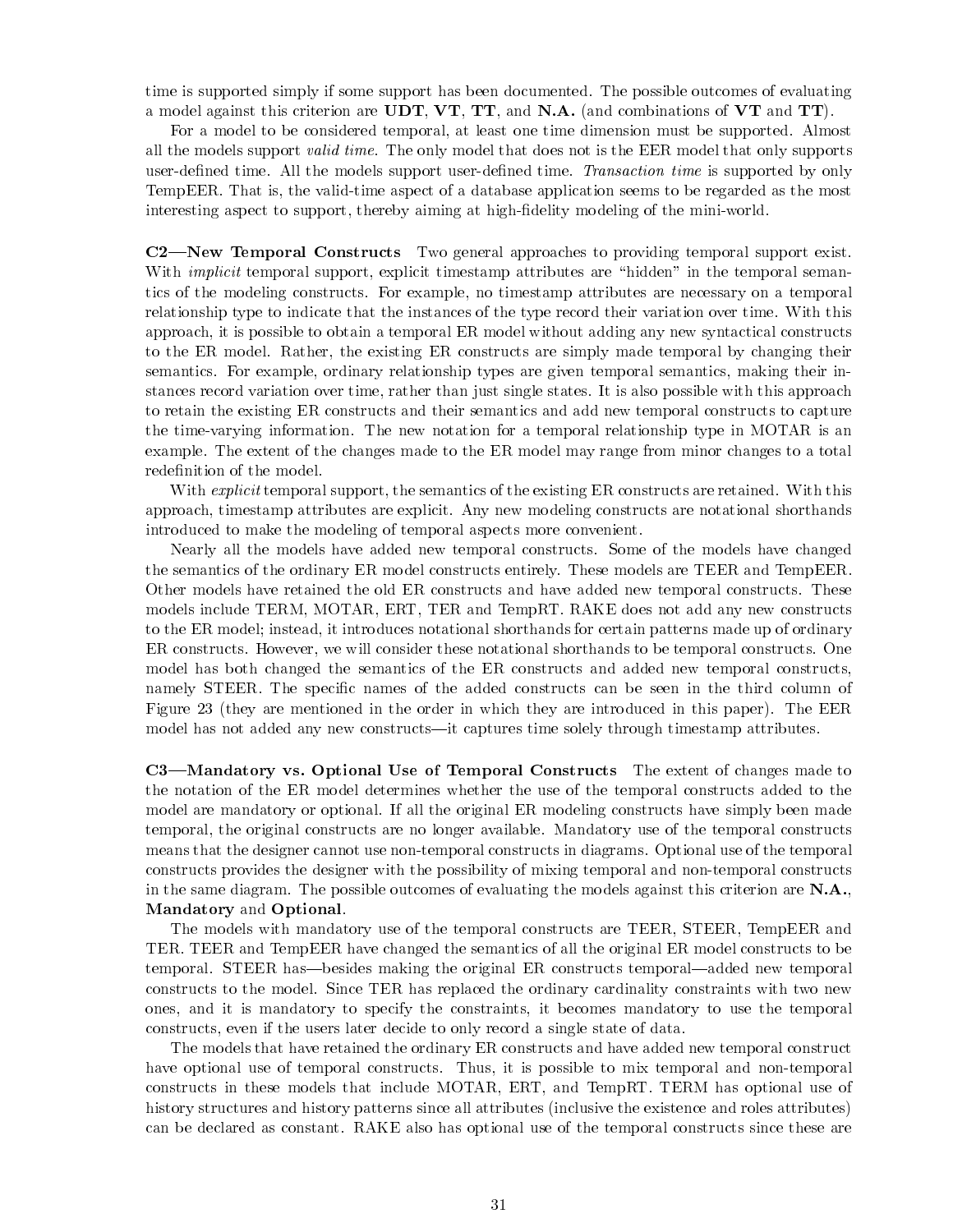|              | C <sub>4</sub>    | C5      | C6  | C7  | C8   | C9               | C10           | C11       | C12         | C13                  |
|--------------|-------------------|---------|-----|-----|------|------------------|---------------|-----------|-------------|----------------------|
| <b>EER</b>   | N.A.              | N.A.    | No  | No  | N.A. | No               | No            | No        | N.A.        | Yes                  |
| RAKE         | instant, interval | N.A.    | No  | No  | No   | No               | No            | No        | 'Yes`       | Yes                  |
| <b>TERM</b>  | instant, interval | N.A.    | Yes | Yes | Yes  | Yes              | $\rm Yes$     | Yes       | No          | No                   |
| MOTAR        | instant           | N.A.    | Yes | No  | Yes  | No               | No            | No        | ${\rm Yes}$ | Yes                  |
| <b>TEER</b>  | temporal element  | N A     | No  | No  | No   | Yes              | Yes           | $\rm Yes$ | No          | No.                  |
| <b>STEER</b> | temporal element  | N.A.    | No  | No  | No   | ${\rm Yes}$      | ${\rm Yes}^2$ | Yes       | No          | No                   |
| ERT          | interval          | N.A.    | No  | No  | Yes  | Yes              | $\rm Yes$     | $\rm Yes$ | 'Yes`       | Yes                  |
| <b>TER</b>   | instant           | N.A.    | No  | No  | No   | No               | No            | No        | 'Yes)       | No                   |
| TempEER      | interval          | instant | No  | No  | No   | Yes              | Yes           | Yes       | No          | No                   |
| TempRT       | interval          | N.A.    | No  | No  | No   | $(\mathrm{Yes})$ | Yes)          | No        | 'Yes        | $\operatorname{Yes}$ |

notational shorthands for patterns made up of ordinary ER constructs. Since the EER model has not added new constructs the result of evaluating the model against the model against the model against this criterion  $\mathcal{U}^A$ 

Figure 24: Evaluation of Criteria  $C4 - C13$ 

 $C4$ —Data Types Supported for Valid Time Different data types for implicit or explicit timestamps may be used for indicating the valid time of an ob ject eg an attribute value or a relationship Possible time data types include instants intervals and temporal elements For example one option is to associate valid-time intervals with attribute values of entities. Another option is to timestamp attribute values with values with values  $n$  attribute values  $n$  at tribute values  $\mathcal{A}$ dened as a function from a time domain to a value domain In this way and this way attribute may associate a value with a set of time instants We will consider this element timestamping and we will also consider the timestamping with sets of instants and intervals as being element timestamping. Since all models surveyed adopt a discrete model of time we will not distinguish between support for closed versus open or half-open intervals.

A data model may provide the database designer with a choice of data types This may increase the utility of the model Possible outcomes include N-A- instant interval and temporal element All three data types mentioned may encode validity for durations and the instant data type may also encode validity for single instants of time In the former case instants have associated interpolation functions (see Criterion  $\text{CS}$ ). The impact of which data types are available is dependent on whether the model under consideration is used solely as a design model or is also used as an implementation model complete with database instances and a query language

The models that timestamp with instants include RAKE events TERM MOTAR and TER The models RAKE TERM ERT TempEER and TempRT timestamp with intervals The models TEER and STEER timestamp with temporal elements Finally this criterion is not applicable to the EER model since it does not support valid time

 $C5$ —Data Types Supported for Transaction Time As valid and transaction time have different semantics the timestamp types available for the two times may dier The possible outcomes are as for valid time. TempEER is the only model that supports transaction time. The timestamp used for transaction time in TempEER is instants (that encode durations). N.A. is indicated in the figure for all the other models

C Support for Multiple Granularities It may be that the temporal variability of dierent objects in the minimum captured are captured using times of dimensional granularities  $|0\;0\;1\;0\;1\rangle$  , which we have the database in the database in the database in the granularities  $\alpha$  and the distribution  $\alpha$  and  $\alpha$  $\sim$  a minute may be used when recording the actual working hours of employees while the granularity of a day may be used when recording the department assignments of employees. Notice that this criterion relates to valid time

There are two models in which it is possible at the conceptual level to specify the granularity of the timestamps In MoTar is allowed the user is allowed to the frequency of the frequency of periodic  $\sim$ attributes in Terming attribute in the rest of the models time atomic time domains the models only the product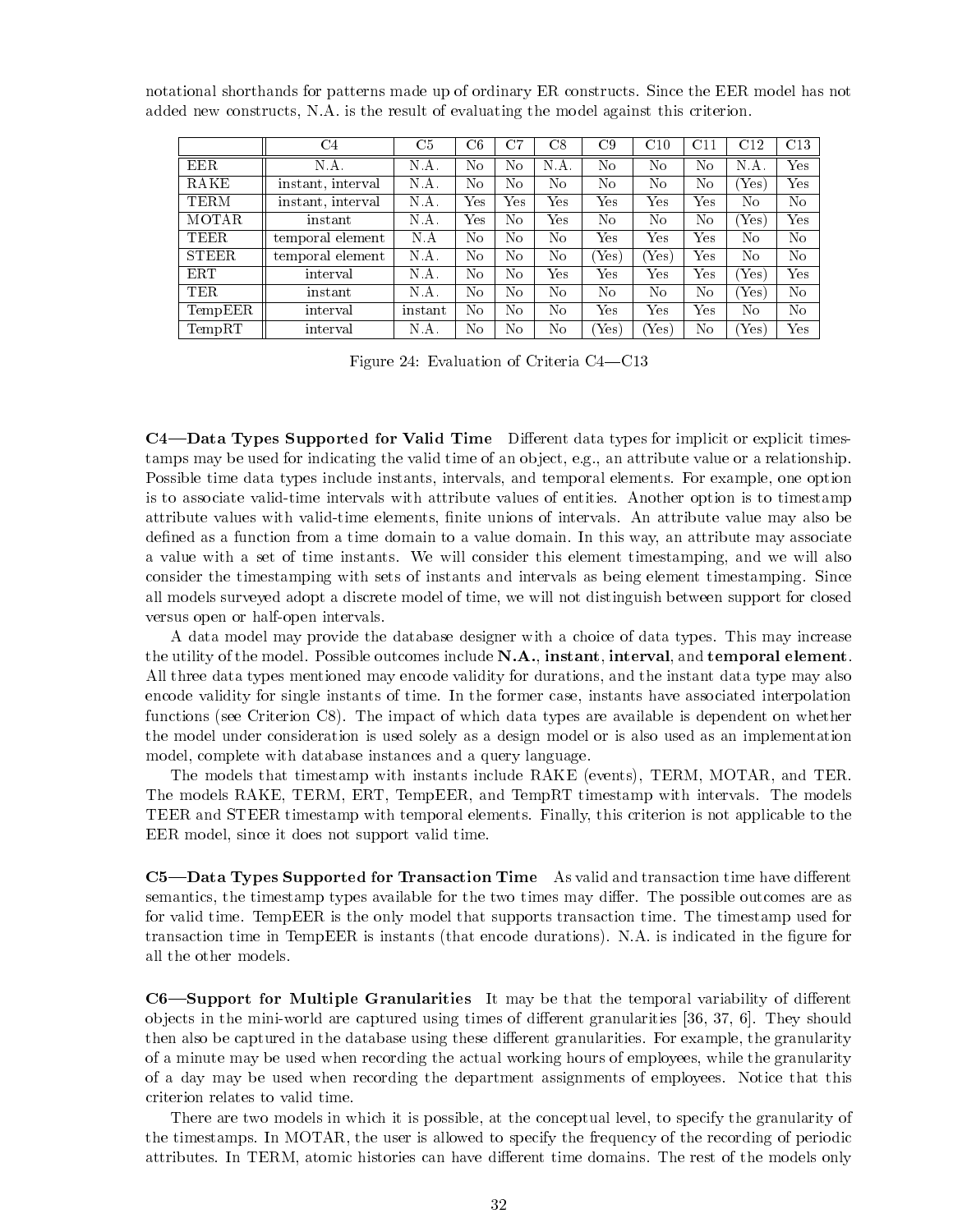briefly state that the granularity of the timestamps should be suitable for specific applications and hence postpone the choice of granularity to the logical design phase.

 $C7$ —Support for Temporal (Im-) Precision The temporal variability of different objects in the miniworld may be known with dierent precisions - Although some imprecision may be captured using multiple granularities granularities are not a general solution For example the variability of an attribute may be recorded using timestamps with the granularity of a second of a second the varying values may only be known to the precision of  $\pm 5$  seconds of the recorded value. This phenomenon may be prevalent and important to capture in scientific and monitoring applications that store measurements made by instruments

The only model which support temporal precision is TERM where it is possible to specify precision on the timestamps (and also the values of attributes).

C8—Temporal Interpolation Functions Temporal interpolation functions derive information about times for which no database is explicitly stored in the database in the database in the database is explicitly stored in the database in the database is explicitly stored in the database in the database in the databa For example it is possible to record times when new salaries of employees take eect and then dene an interpolation function (using so-called step-wise constant interpolation) that gives the salaries of employees at any time during their employment In the scientic domain interpolation is particularly important eg when variables are sampled at dierent rates

User agreement temporal interpretation functions are supported by TERMINI and Termini and Termini and Termini term functions handle both incomplete and notes the derivation functions functions functions functions functio in ERT only handle data not explicitly stored In MOTAR rules can be considered as some sort of derivation functions. The other models do not consider how to handle incomplete and not-explicitlystored data

 $C9$ —Lifespans of Entities The lifespan of an entity is the time over which the entity exists in the miniworld Entities may exist beyond the times when their attributes have nonnull
 values making it impossible to infer lifespans from the assignments of timestamps to attribute values If the concept of lifespan of entities is supported this means that the model has builtin support for capturing the times when entities exist

Four models support the concept of lifespan for all entity types namely TERM TEER ERT and TempEER. The lifespans for the entity types with constant existence in TERM and the lifespans for non-timestamped entity types in ERT are given implicitly as the lifespan of the database. Some models support lifespans for a subset of the entity typesfor these models we enclose the Yes in parentheses These models are STEER which supports lifespans for entity roles and TempRT which supports lifespans for temporal entity types. The models that do not support lifespans of entity types include RAKE EXPLORER IN THE RAKE EXPLORER IN THE RAKE EXPLORER IN THE RAKE EXPLORER IN THE RAKE EXPLORER IN T

CLifespans of Relationships The concept of lifespan is also applicable to relationships with the same meaning as for entities. When a model provides a built-in notion of relationship lifespans, it may also enforce certain temporal constraints that involve these lifespans For example it does not make sense for an entity to have an attribute value at a time when the entity does not exist.

The models that support lifespans for all relationship types include TERM TEER ERT and TempEER. STEER and TempRT support the concept of lifespan for a subset of the relationship types namely the temporal relationship typesfor these we enclose the Yes in parentheses The models that do not support lifespans of Relationship types include RAKE MOTAR TER and EER

 $C11$ —**Temporal Constraints** A temporal data model may include built-in temporal constraints and facilities for user-definable temporal constraints. If built-in temporal constraints are not present, the the possessed to having integral data is presented for example, a present present present the contract of two entities can usually not exist if the entities do not exist. The presence of an appropriate set of it the built is the builting of the builting of the builting of the builting of essence Arthur States in the possible to the possible of the possible of the possible of the possible of the possible of the possible of the p for the database designer to specify additional temporal constraints For example we have seen that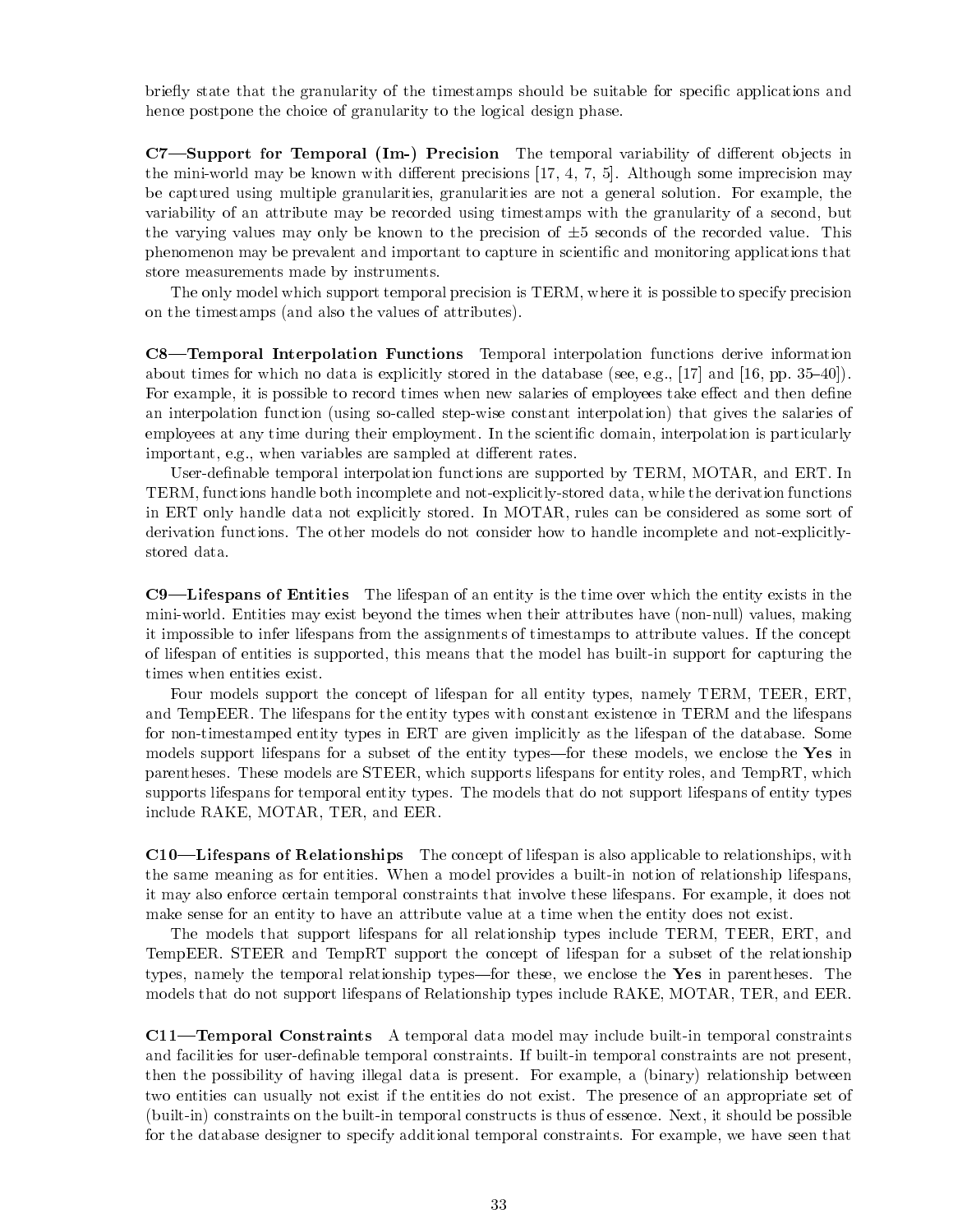the TER model is the model of the position of the support of the constraints on a constraint types, which is the constraints of the constraints of the constraints of the constraints of the constraints of the constraints of snapshot and lifetime cardinality constraints

Temporal constraints are supported by TERM TEER ERT STEER TER and TempEER while the models RAKE MOTAR TempRT and EER do not support temporal constraints

C12—User-specifiable Temporal Support A temporal ER model offers user-specifiable temporal support if it is up to the database designer to decide which temporal aspects of data to capture For example a temporal ER model may provide builtin support for both valid and transaction time but a specific application may only require support for transaction time. It should then be possible to omit support for valid time

The models RAKE MOTAR ERT and TempRT partly satisfy this criterion In RAKE MO tarii tarixi support is valid time temporal support is valid timely if the database designer uses the database the temporal constructs of the models So does TER but not at the conceptual levelonly when translating the TER diagram to ER diagrams If the designer wants to record the variations of data the temporal dimension supported is valid time and if no access is wanted no temporal support is given. This criterion is not applicable to the EER model which supports only user-defined-time. The remaining models have enforced temporal support

 $C13$ —Upward Compatibility A temporal ER model is upward compatible with respect to the conventional ER model if any legal conventional ER diagram is also a legal ER diagram in the temporal model and if the meanings of the diagram in the two models is the same. Upward compatibility is very important because it enables legacy ER diagrams to be used immediately in the new temporal model Investments in legacy systems are protected and a basis for a smooth transition to a temporally enhanced ER model is provided [30].

when evaluating a model against this criterion, we will evaluate when model is upward to model is upwarded to compatible with respect to the ER model that it extends it epitherwise species it is that it is a contract to ER model for models without superclasssubclass relationships and the EER model - for models with superclass/subclass relationships.

Five modelsRAKE MOTAR ERT and TempRTare upward compatible with respect to their basic models In these models no syntactical constructs from the basic models have been given new semantics. The EER is also upward compatible with itself; this holds trivially true. TERM is not upward compatible since its existence attributes have to be specified for all entity and relationship types TEER and TempEER are not upward compatible with respect to the EER model because these models have changed the semantics of the existing EER modeling constructs. STEER has both changed the semantics of the original model and added new syntactical constructs Due to the change of semantics of the original model STEER is not upward compatible with the EER model TER is not upward compatible with the ER model since it has replaced the ordinary cardinality constraints with the snapshot and lifetime cardinality constraints.

|              | C14  | C <sub>15</sub> | C16              | C17  | C18        | C19  |
|--------------|------|-----------------|------------------|------|------------|------|
| ERR.         | N.A. | Yes             | Relational model | Yes  | Yes        | Yes. |
|              |      |                 | ER model         |      |            |      |
| <b>RAKE</b>  | Yes. | ?               | Relational model | No   | Yes        | No   |
| <b>TERM</b>  | Yes. | ?               | Relational model | No   | No         | No   |
| MOTAR        | Yes. | ?               | Relational model | No   | Yes        | No   |
| <b>TEER</b>  | Yes. | 7               | None             | Yes. | Yes        | Yes) |
| <b>STEER</b> | Yes  | N.A.            | None             | Yes  | <b>Yes</b> | No   |
| ERT          | N.A  | 7               | Relational model | Yes  | Yes        | Yes. |
| TER.         | N.A  | Yes.            | ER model         | No   | Yes        | Yes. |
| TempEER      | Yes. | ?               | Relational model | Yes. | $\rm Yes$  | Yes) |
| TempRT       | Yes. | Yes             | None             | No   | Yes        | No   |

 $\mathbf{F}$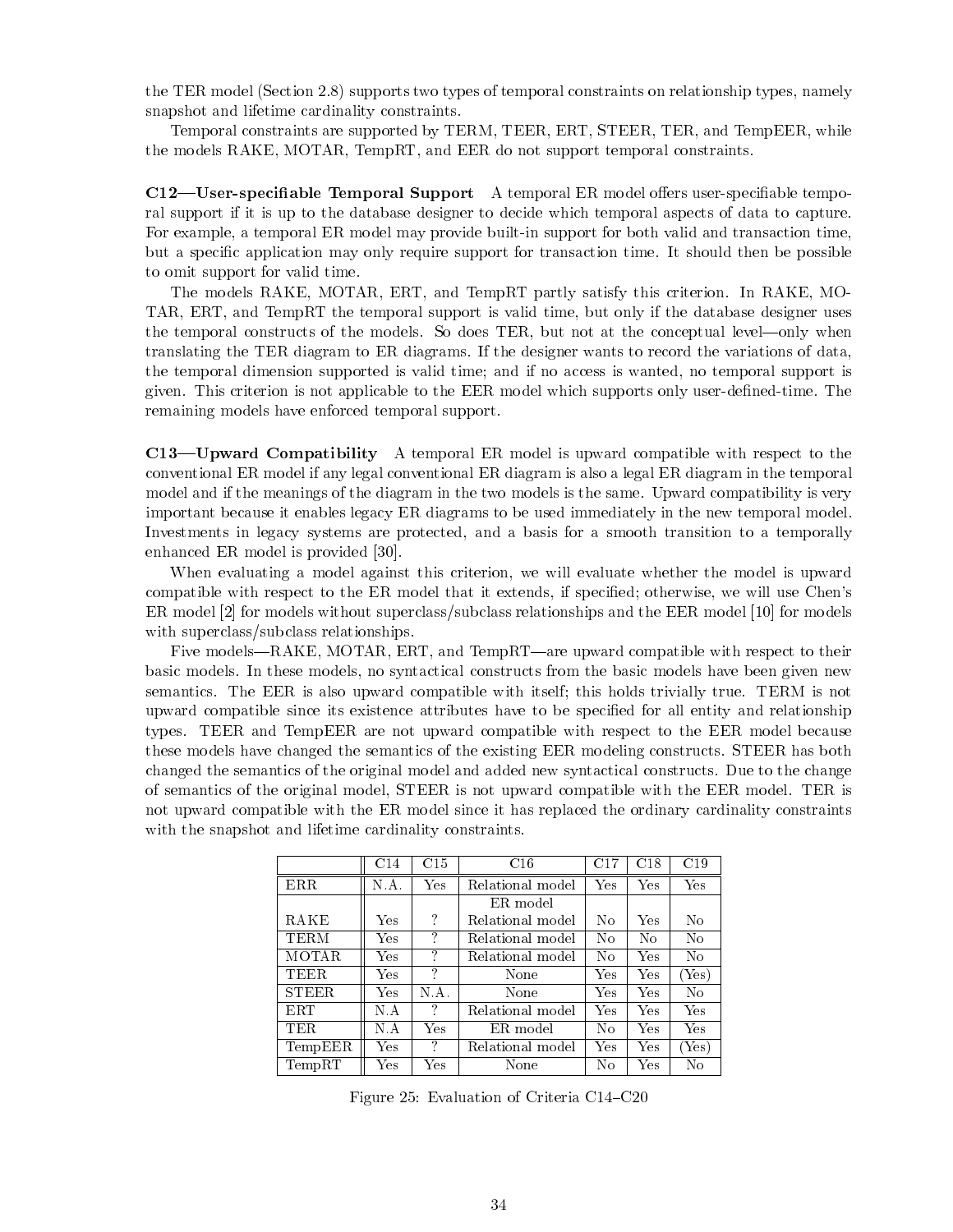C14—Snapshot Reducibility of Attribute Types Temporal ER models that add temporal support implicitly may include temporal counterparts of the ordinary attribute types ie provide temporal single valued temporal multivalued temporal composite and temporal derived attribute types. These temporal attribute types may be snapshot reducible  $[26]$  with respect to their corresponding snapshot attribute types. This occurs if snapshots of the databases described using the temporal ER diagram constructs are the same as databases described by the corresponding snapshot ER diagram where all temporal constructs are replaced by their snapshot counterparts. For example, a temporal single-valued attribute is snapshot reducible to a snapshot single-valued attribute if the temporal single valued attribute is single valued at each point in time.

Generalizing snapshot constructs this way yields a natural temporal model that is easily understood in terms of the conventional ER model

The models that have snapshot reducible attribute types are RAKE TERM MOTAR TEER STEER and TempEER RAKE has only singlevalued attribute types These are snapshot reducible since the temporal attributes are modeled through relationships treated as weak entity types owned by timeperiod entity types thereby having ENDstamp aspart of the key This structure cannot have more than one value at any point in time TERM has only singlevalued attributes and all variable attributes have a atomic history structure to ensure that the attribute only have one value at a time. The temporal attributes of MOTAR are also snapshot reducible since the mapping algorithm ensures that timestamps are made part of the key in the relations representing the attributes. TEER, STEER TempEER all have temporal singlevalued multivalued and composite attribute types The models also have the mutually same semantics for these attribute types and the semantics state that they are snapshot reducible TempRT only has singlevalued attribute types and since the temporal attributes of this model are dened using the temporal relationship that is snapshot reducible see the next criterion the temporal attributes must be snapshot reducible Because ERT TER and EER do not have temporal attributes this concept is inapplicable to these models

C15—Snapshot Reducibility of Relationship Constraints Snapshot reducibility also applies to the various constraints that may be dened on relationship types including specialized relationship types such as ISA (superclass/subclass) and PART-OF (composite/component) relationships. For example the temporal cardinality constraint -N on a binary temporal relationship type is snapshot reducible to the snapshot cardinality constraint -N on a binary snapshot relationship type if at any single point in time, the - all the possible instances of possible instances instances to the temporal the tem relationship type

Only three models have snapshot reducible relationship constraints TER by virtue of the se mantics of the snapshot cardinality constraint TempRT due to the semantics given to its temporal relationships (these semantics explicit states that the cardinality constraints given by the relationship showld hold at any point in time  $\mu$  and mostly and the propose and propose any additional types are as of relationships and constraints The models RAKE TERM MOTAR TEER ERT and TempEER do not describe what the meaning of the different relationship constraints that can be specified are in a temporal database This is the reason for the reason for the  $\mathbf{f}_{\mathbf{A}}$ STEER model does nor include cardinality constraints on relationship types making this criterion inapplicable

C Mapping Algorithms Available A mapping algorithm translates an ER diagram in a temporal ER model into a corresponding database schema in another data model. The temporal ER models are typically considered to be design models Upon designing an ER diagram the diagram is mapped to a schema of an available DBMS (and include the most platform The most platform The most control. popular mappings are to the relationship model in the platform of a specifical product product  $\mu$  as as also possible to map temporal ER diagrams to conventional ER diagrams Then mappings from the conventional ER model may be exploited

Most of the models provide mapping algorithms into regular ER diagrams or the relational model The only model that can be mapped into both ER diagrams and the relational model is RAKE. the TER model provide an algorithm that transforms TER diagrams TER diagrams into ER diagrams into ER diagrams transformed into a relational schema by a standard algorithm The models that provide a algorithm for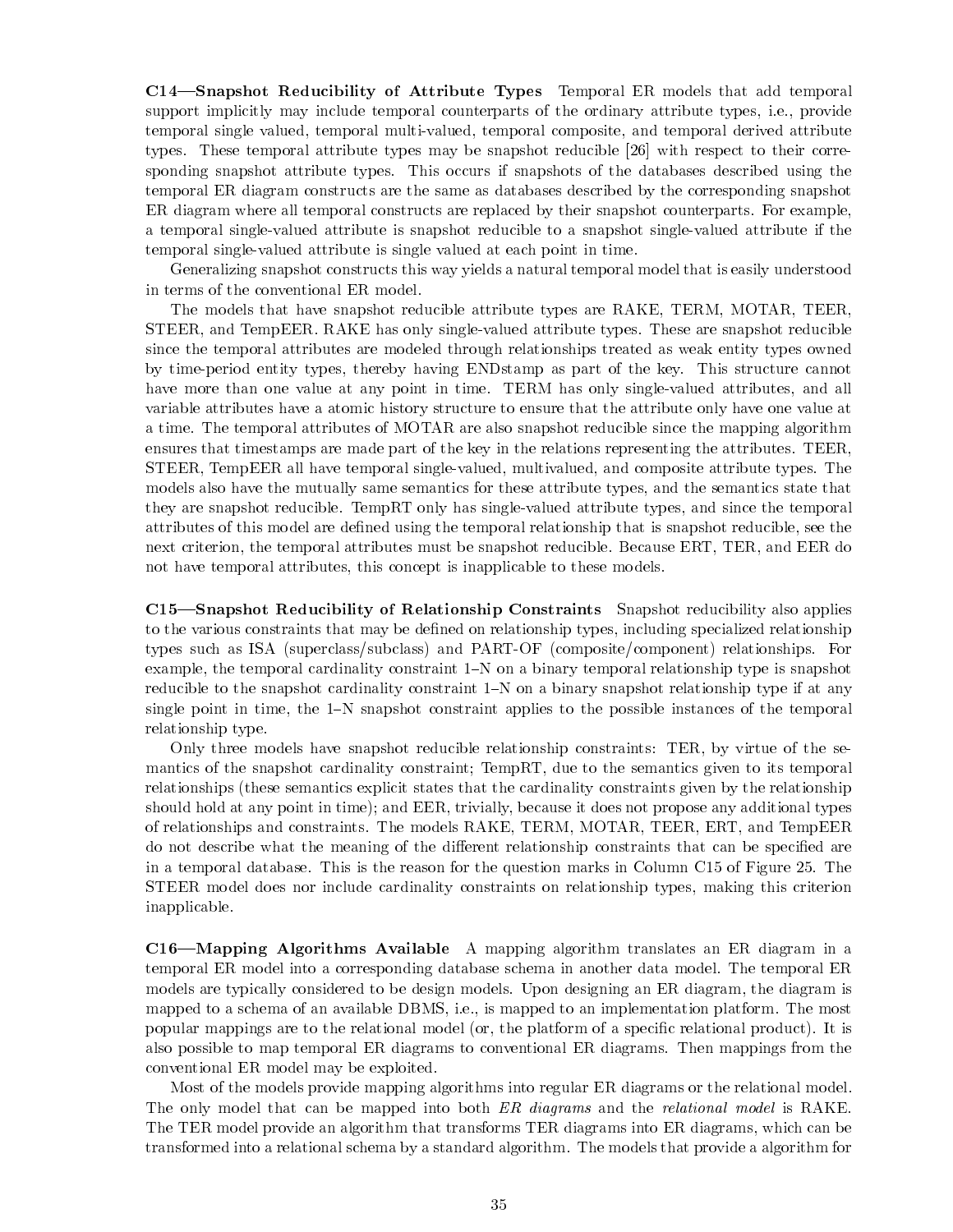translation into a relational schema include TERM MOTAR ERT and TempEER Models TEER STEER and TempRT do not specify any mappings of their diagrams One good reason for an absence of mappings is that the models themselves may be considered implementation models see the discussion of the next criterion

C17—Query Language Provided As an alternative to mapping ER diagrams to the schema of a separate implementation platforming implements the platform is to assume a system that implements that inclu ER model directly. With this approach a mapping to an implementation platform is not required. Instead a query language should be available for querying ER databases

No query languages is provided for the following models RAKE TERM MOTAR TER and TempRT A temporal extension of the query language GORDAS is provided as query language for the models TEER and STEER. The ERT model is provides with a query language called the External rule Language II (1995) language for the TempER model is the Temporal extension of Temperature is proposed to

C18—Graphical Notation Provided While it is usually assumed that a graphical notation is available for describing ER diagrams this needs not be so It is also possible to provide only a textual notation for describing ER diagrams. It is generally believed that ER models with a graphical notation have an advantage over ER models with a programming language-like notation. Graphical notations tend to be easier to learn and we believe that the simplicity of the graphical ER notation is one of the main reasons for its success

The only model that does not have a graphical notation is the TERM model which is the TERM model in the Term model syntax

CGraphical Editor Available If the notation of a model is graphical then the presence of an editor supporting the model is very important if the model is to be used widely Potential users should have the opportunity to try and use at least some prototype of an editor supporting the model

Two models namely TER and ERT come with an editor to support their use The editor for TER is called MODELLER . The editor  $\mathbb{R}$  and the editor for ERT is a commercially available product and the editor for ERT is a commercial called the ERT-TOOL. Models TEER and TempEER can use editors that supports the EER model for schema design but not for mapping to their implementation models Thus a Yes in parentheses has been indicated for these models. Editors for EER exist in the public domain. No other model is accompanied by an editor

#### $\overline{\mathbf{4}}$ Conclusion and Future Work

This paper has surveyed nine proposals for extending the ER model to better capture the temporal as pects of data although the detailed motivation for the development of the departum it is although the develo general observation that while the prevalent aspects of data are previously the ER (1999) previous are no comp not provide adequate support for elegantly and concisely capturing these aspects

The survey has emphasized the common aspect of the temporal ER models namely their use as design models that are employed to capture, model modelpines model, a database design that is implemented in a separate data model typically the relational model This yields a focus on structural as pected than on ER and the part of the period of the period of the contract of the contract of the contract o

The proposed extensions are based on quite different approaches. One approach is to devise new notational shorthands that replace some of the patterns that occur frequently in ER diagrams when temporal aspects are being modeled. One example is the pattern that occurs when modeling a timevarying attribute in the ER model Another approach is to change the semantics of the existing ER model constructs making them temporal In its extreme form this approach does not result in any new syntactical constructs—all the original constructs have simply become temporal. With this approach it is also possible to add new constructs Yet another approach is to retain the existing ER constructs

Many of the models assume that their schemas are mapped to schemas in the relational model that serves as the implementation platform. The algorithms that map the schemas of these models to the relational model are constructed to add appropriate time-valued attributes to the relation schemas.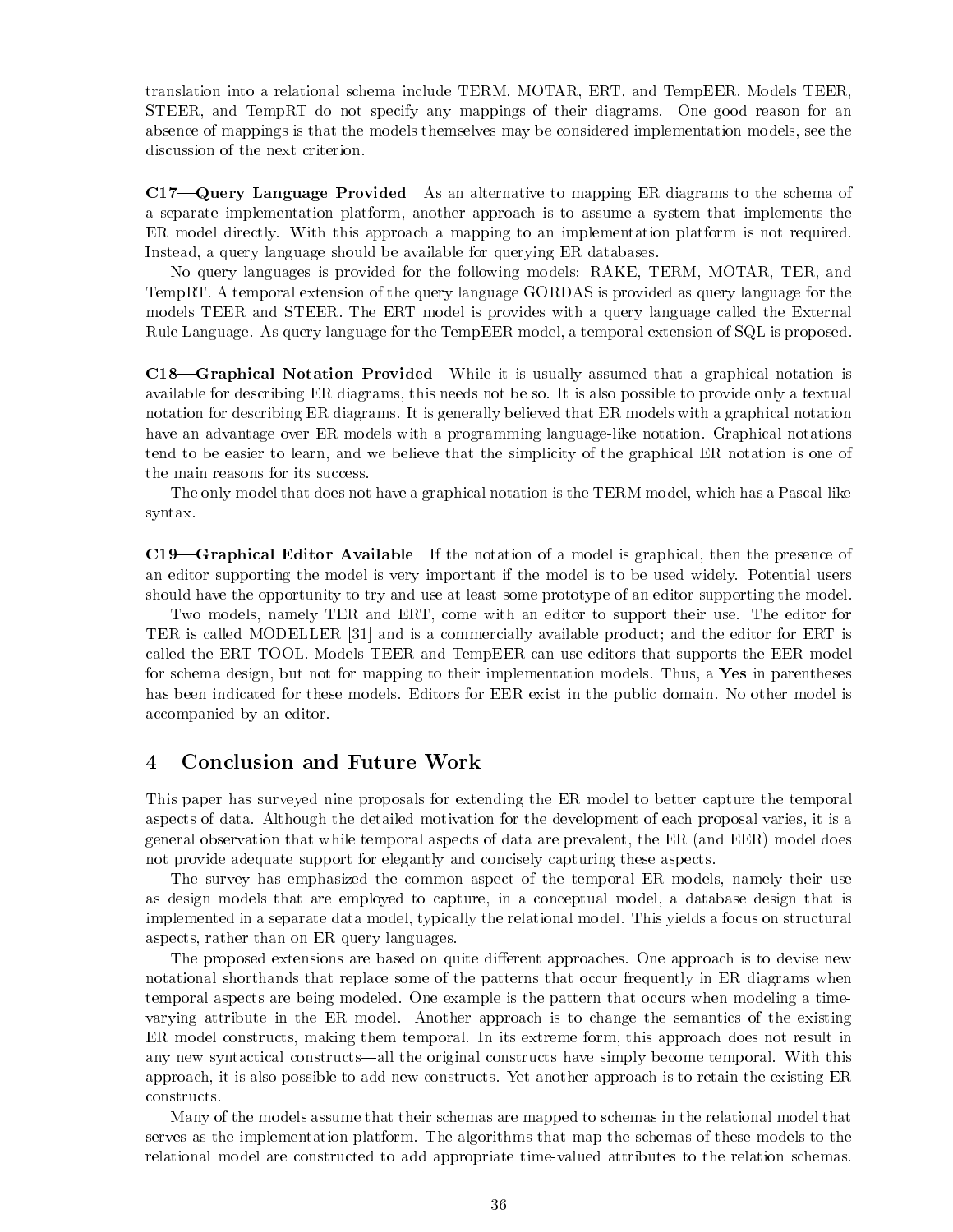this corresponding the ER model is the model in industry  $\mu$  and the models  $\mu$  and three of the models in the models we have examined are themselves implementation models and provide a query language for the model

We have identies a total of - design properties that are relevant for the evaluation of temporal ER models and should be taken into consideration when designing a temporal ER model. None of the - design properties we have presented this paper are incompatiblethey can all be fullled at the same time. We have evaluated the nine models against the design properties discovered. While no single model satises all the properties the models seem to collectively cover the design space The models illustrate different ways in which the temporal aspects of data can be conveniently captured at the conceptual level level level is our contention that all the temporal ER models in the temporal ER model have succeeded in more naturally capturing the temporal aspects of data than does the ER model.

In our work with the models we have come to the conclusion that the approach where all existing ER model constructs are given a temporal semantics is attractive. The database designers are likely to be familiar with the existing ER constructs Society Society Society Society Society Society at work when  $\mathcal{U}(\mathbf{x})$ making these constructs temporal the designers are ready to work with and benet from using the temporal ER model

However this approach is not totally without problems This approach rules out the possibility of designing non-temporal databases or databases where some part of a database is non-temporal and the rest is temporal Another problem is that old diagrams are no longer are valid ie while their syntax is valid their semantics have changed and they therefore no longer describe the existing relational database schemas

The models that retain the existing constructs with their old semantics and introduce new temporal constructs have the opposite problems and advantages. It is likely to be more difficult for the database designers to learn and understand the new temporal model. The larger initial investment in training that the this induces may prevent a model from being  $\mathbf{f}$  induces  $\mathbf{f}$  induces  $\mathbf{f}$  induces  $\mathbf{f}$ models taking this approach may not face the problem of the diagrams not describing the underlying relational database since the semantics of the existing ER constructs are retained This is important for industrial users with many legacy diagrams it is also possible to design nontemporal databases as well as databases where some parts are nontemporal and others are temporal

The ideal temporal ER model is easy to understand in terms of the ER model; does not invalidate legacy diagrams and database applications and does not restrict database to be temporal but rather permits the designer to mix temporal and non-temporal parts.

As stated in the models relation  $\mathcal M$  . The model as another data model as an implementation model their model their model their model their model their model their model their model their model their model their model schemas are mapped to schemas in these other models and it is these other schemas that are subse quently populated and queried

The relational model is the implementation model of choice Either temporal ER diagrams are mapped to relation schemas directly or they are mapped to regular ER diagrams which are then mapped to relation schemas. The time-valued attributes that result from mapping ER diagrams to relation schemas are not interpreted by the relational model ie they have no builtin semantics in  $t = t$  relational model as results on timevarying data are often hard to formulate in  $\mathcal{L}_\mathbf{t}$  $\left[29\right]$ .

None of the models have one of the many time-extended relational models proposed  $|27|$  as their implementation model. The temporal relational models have data-definition and query-language capabilities that better support the management of temporal data and would thus constitute natural candidate implementation platforms

To summarize since most DBMSs used in industry are relational temporal ER models should ideally includes mappings to several implementation platforms: the relational model (as fleshed out in the dierent DBMS products and emerging models are products and emerging models and emerging models are products is a challenge to design mappings that maximally exploit these and other candidate implementation platforms

### References

, s card core and conceptual database Design And Conceptual Database Design Annual Database Design Annual Database D  $\mathcal{L}_{\mathcal{P}}$  , and  $\mathcal{L}_{\mathcal{P}}$  and  $\mathcal{L}_{\mathcal{P}}$  are companing  $\mathcal{L}_{\mathcal{P}}$  . The company of the company of the company of the company of the company of the company of the company of the company of the company of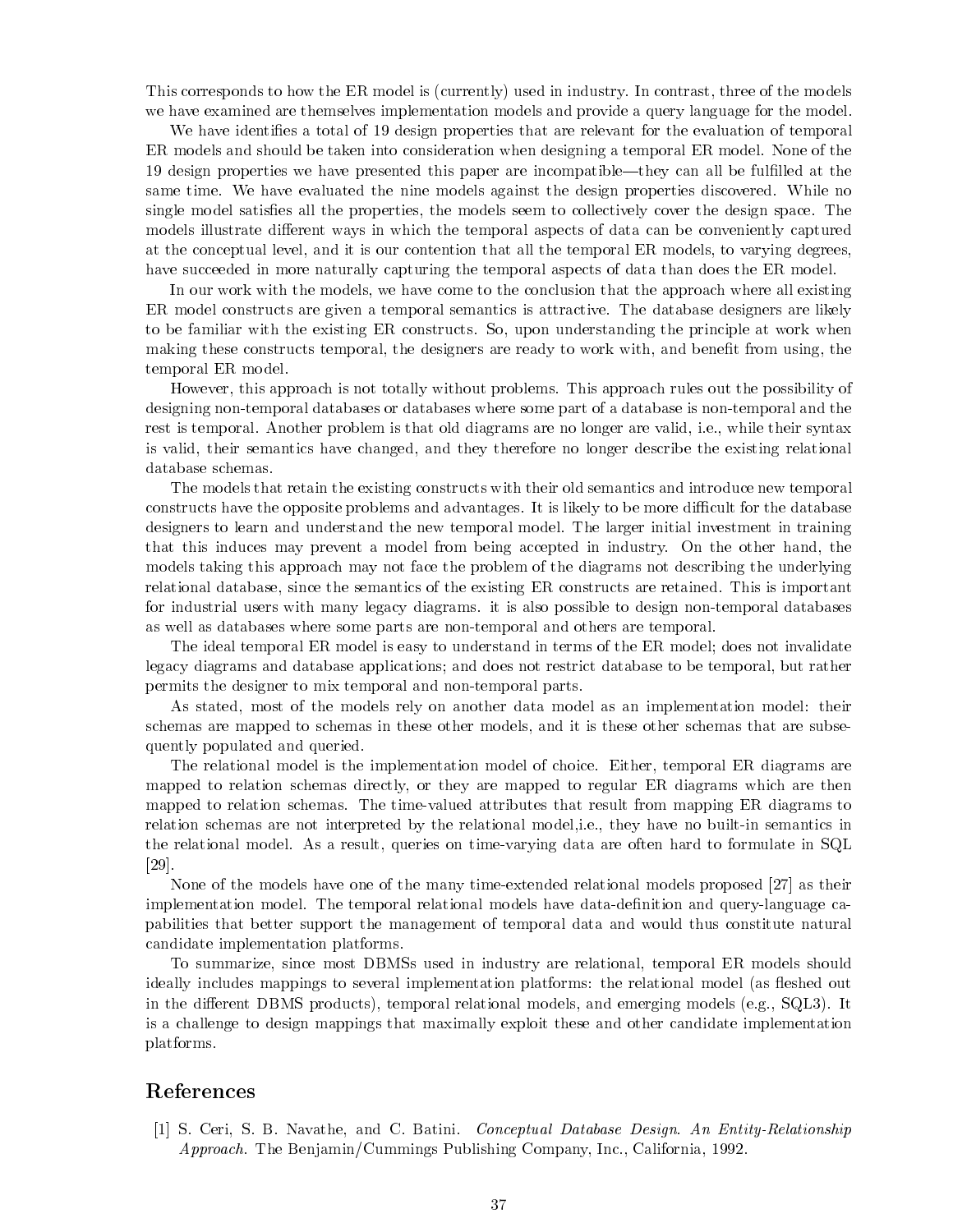- [2] P. P.S. Chen. The Entity-Relationship Model Toward a Unified View of Data. ACM Transaction on Database Systems and the Contract of the Contract of the Contract of the Contract of the Contract of the Co
- ist at a most more announced to Database Systems I common a second it also a share of the Addison Program Prog ming series additional minimum parameters are the company of the company and series of
- [4] C. E. Dyreson and R. T. Snodgrass. Valid-time Indeterminacy. In *Proceedings of the 9th Inter*national Conference on Data Engineering Conference on Data Engineering Conference on Data Engineering Conference
- [5] C. E. Dyreson and R. T. Snodgrass. Temporal Granularity and Indeterminacy: Two Sides of the same Coince Technical Report Trees of Arizonal Report Trees and Computer Science Science Science February -
- , and the source are and the Second Company In Research In Research In Research In Research In Research In Research In Research In Research In Research In Research In Research In Research In Research In Research In Researc TSQL TEMPORAL QUERY LANGUAGE ACADEMIC PROPERTY AND THE CHAPTER OF THE CHAPTER OF THE CHAPTER OF THE CHAPTER OF
- C E Dyreson and R T Snodgrass Temporal Indeterminacy In R T Snodgrass editor The ts de la componal de la chapter de la pages de la componente de la componente de la componente de la component
- R Elmasri I ElAssal and V Kourama jian Semantics of Temporal Data in an Extended ER Model In th International Conference on the EntityRelationship Approach pages Lausanne Switzerland October -
- [9] R. Elmasri and V. Kourama jian. A Temporal Query Language for a Conceptual Model. In N. R. administration and Bahrey States in Advanced database systems in States in Berline and the United States in Computer Science Chapter pages -- Berlin Springerverlag -
- R Elmasri and S B Navathe Fundamentals of Database Systems The BenjaminCummings en en die volgens die volgens die volgens die volgens die volgens die volgens die volgens die volgens die volg
- , and and we are the state of the state of the Courant and A Temporal Model and  $\eta_i$  and  $\eta_i$  and  $\eta_i$  and  $\eta_i$ , and in a temporal of a theory-theory-theory-theory-theory-theory-theory-theory-theory-theory-theory-theorychapter is pages for the systems of continuings for the systems of the complete systems of productions of the systems of the systems of the systems of the systems of the systems of the systems of the systems of the systems series -
- R Elmasri and G T J Wuu A Temporal Model and Query Language for ER databases In Proceedings of the Sixth International Conference on Data Engineering pages -
- - S Ferg Modeling the Time Dimension in an EntityRelationship Diagram In th Interna tional Conference on the Entity Sectionship Approach, pages Eis Eis, CAS-22 pages of the Approach Conference i Computer Society Press
- S K Gadia and C S Yeung A Generalized Model for a Relational Temporal Database In Proceedings of ACM SIGMOD International Conference on Management of Data pages chicago in the contract of the contract of the contract of the contract of the contract of the contract of the
- , and construction of the state of the state of the state of the state of the state of the state of the state of the state of the state of the state of the state of the state of the state of the state of the state of the s  $\blacksquare$  . The concepts  $\blacksquare$  . The concepts  $\blacksquare$  such that  $\blacksquare$  . The concepts  $\blacksquare$  . The concepts  $\blacksquare$
- C S Jensen and R T Snodgrass Semantics of Timevarying Information Information Systems  $\blacksquare$  . The set of the set of the set of the set of the set of the set of the set of the set of the set of the set of the set of the set of the set of the set of the set of the set of the set of the set of the set of the
- $[17]$  M. R. Klopprogge. TERM: An Approach to Include the Time Dimension in the Entity-Relationship Model. In Proceedings of the Second International Conference on the Entity Relationship Approach pages - Washington DC October --
- M R Klopprogge and P C Lockeman Modeling Information Preserving Databases Conse quences of the Concept of Time. In Proceedings from the Ninth International Conference on Very Large Data Bases pages - October -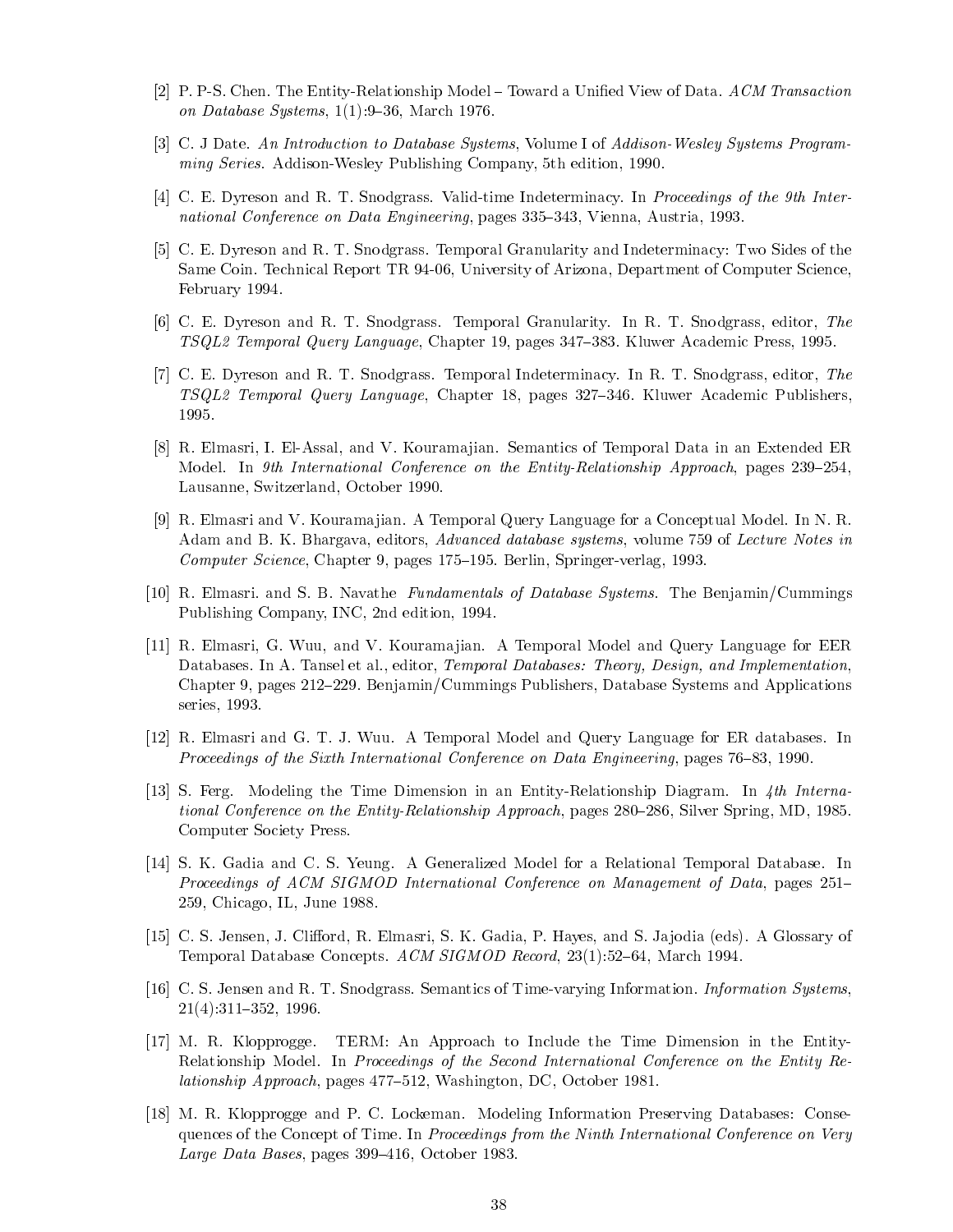- , and the activities in the American Modeller Modeller Modeller is activities in the Aarhus School and the American of Business Department of Information Science January -
- val and India and J Laissen and J Lais Model Databases Indianal Databases Model Databases Model Design and Commercial cialization Prospects DATA BASE  
- -
- , and B Seltveit and B Wangler And B Wangler And B Wangler And B Wangler And Described to Described to Describe Historical Information In International Conference on Information Systems and Management of data pages in the pages of the pages of the pages of the pages of the pages of the pages of the pages of the p
- E McKenzie and R Snodgrass An Evaluation of Relational Algebras Incorporating the Time Dimension in Databases ACM Computing Survey 
- December --
- [23] A. Narasimhalu. A Data Model for Object-Oriented Databases With Temporal Attributes and Relationships Technical report National University of Singapore -
- [24] J. F. Roddick and J. D. Patrick. Temporal Semantics in Information Systems  $-$  a Survey. *Infor*mation Systems - October -
- [25] A. Silberschatz and H. F. Korth. Database System Concepts. McGraw-Hill International Editions, nd edition of the control of the control of the control of the control of the control of the control of the co
- [26] R. T. Snodgrass. The Temporal Query Language TQUEL. ACM Transaction on Database Systems - June -
- r Temporal Databases In A U Franklin and U Franklin and U Franklin and U Franklin and U Franklin and U Forman The Methods of Spatio $T$  Spatio $T$  Spatio $T$  in Geographic Space  $\mathcal{S}$  and Lecture Space  $\mathcal{S}$ notes in Computer Science Science Science Science Science Science Science Science Science Science Science Science
- r temporal observation ob distribution in the comparison and the comparison in the comparison in the comparison modern Database Systems The Object Model-Berner printing and Beyond Arthur Serges and Beyond addison western and the pressure of the pressure of the set of the set of the set of the set of the set of the
- r and a strong and a strong and a strong and a strong and a strong and a strong and a strong and a strong and e S Jensen (Maria 1999) (National 1999) (National 1999) (National 1999) (National 1999) (National 1999) (National 1999) (National 1999) (National 1999) (National 1999) (National 1999) (National 1999) (National 1999) (Natio A Segev M D Soo and S M Sripada The TSQL Temporal Query language Kluwer academic Publishers -
- r sandgrass and a steiner change and a steiner change and a steiner change and a steiner change proposal to so adding valid Times A International Organization for Standardization for Standardization for Standardization of - ANSI Experts Contribution
- - B Tauzovich Toward Temporal Extensions to the EntityRelationship Model In The th Inter on the Entity Relationship Approach and Entity Relationship Approach and Approach and Approach and Approach an october - Andrea - Andrea - Andrea - Andrea - Andrea - Andrea - Andrea - Andrea - Andrea - Andrea - Andrea - A
- [32] T. J Teorey. *Database Modeling and Design*. Morgan Kaufmann Series in Data Management systems morgan communications in an and the communication of the contractions of the contractions of the contract of
- C Theodoulidis B Wangler and P Loucopoulos The Entity Relationship Time Model In Conceptual Model ling- Databases- and CASE An Integrated View of Information Systems Devel opment - Chapter - Chapter - Chapter - Chapter - Chapter - Chapter - Chapter - Chapter - Chapter - Chapter - C
- [34] C. I. Theodoulidis and P. Loucopoulos. The Time Dimension in Conceptual Modelling. Information Systems - 
 --
- C I Theodoulidis P Loucopoulos and B Wangler A Conceptual Modelling Formalism for temporal Database Applications Informations Informations Informations Informations Information Systems Informations Informations Informations Informations Informations Informations Informations Informations Informations In